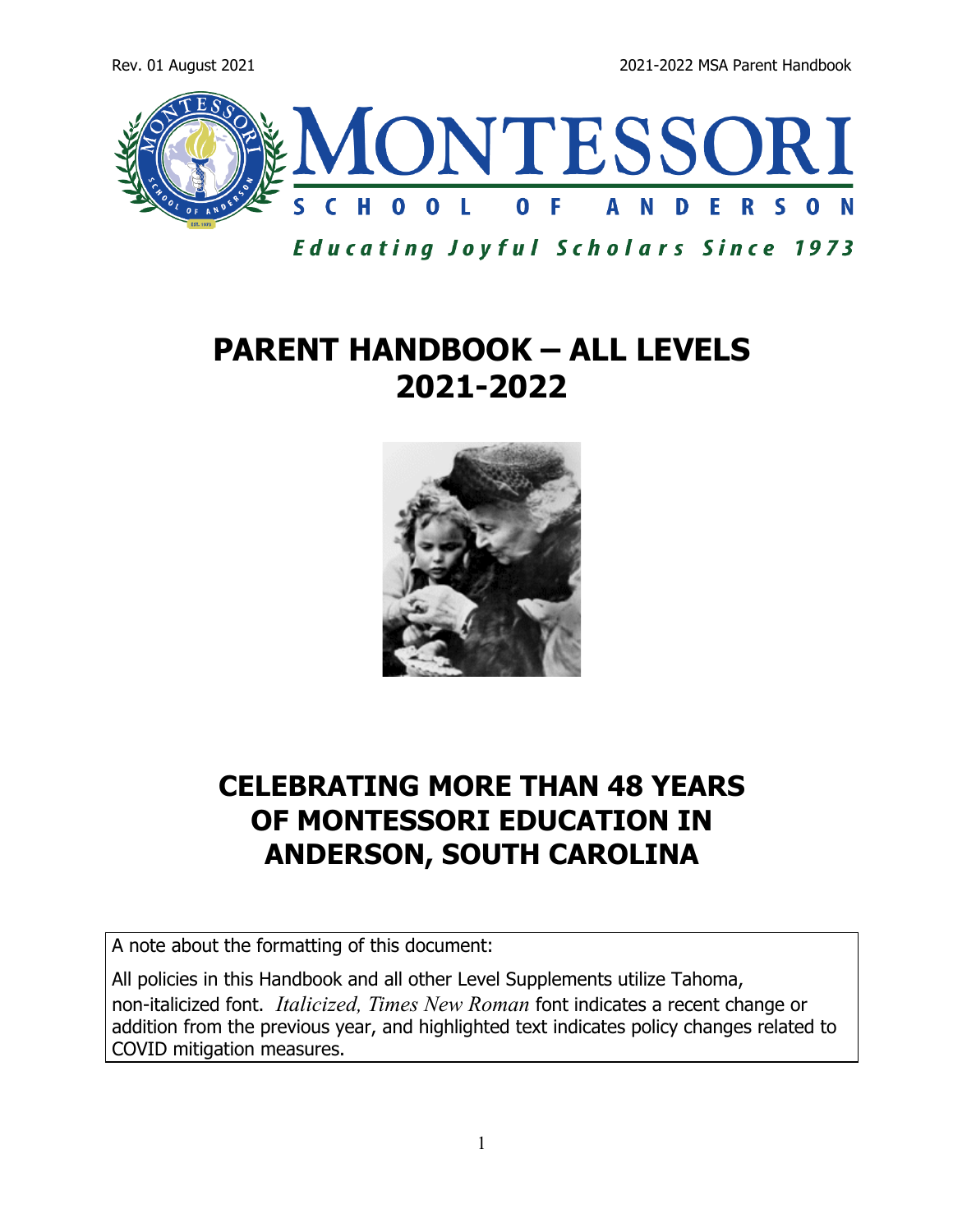#### Table of Contents:

## INTRODUCTION:

| Welcome                      | na <sub>4</sub> |
|------------------------------|-----------------|
| Overview and History of MSA  |                 |
| <b>Mission Statement</b>     |                 |
| Implementation of Philosophy |                 |
| Four Pillars of MSA          | 14              |

#### OPERATIONS:

| <b>Business</b>                                                                  |      |
|----------------------------------------------------------------------------------|------|
|                                                                                  | 2.1  |
|                                                                                  | 2.2  |
|                                                                                  | 2.3  |
| School Holidays <b>Example 2018</b> School Holidays                              | 2.4  |
| Snow Days / Weather Emergencies                                                  | 2.5  |
| Financial                                                                        |      |
|                                                                                  | 3.1  |
|                                                                                  | 3.2  |
|                                                                                  | 3.3  |
|                                                                                  | 3.4  |
|                                                                                  | 3.5  |
| <b>Classroom and Academic</b>                                                    |      |
| <b>Classroom Placement</b>                                                       | 4.1  |
| Arrival Procedures (Infant/Toddler & Primary)___________________________________ | 4.2  |
| Arrival Procedures (Elementary - High School) __________________________________ | 4.3  |
|                                                                                  | 4.4  |
|                                                                                  | 4.5  |
|                                                                                  | 4.6  |
|                                                                                  | 4.7  |
|                                                                                  | 4.8  |
|                                                                                  | 4.9  |
|                                                                                  | 4.10 |
|                                                                                  | 4.11 |

#### STUDENT AFFAIRS:

This section contains policies that are applicable campus-wide. For additional policies and procedures that apply to an individual classroom, please refer to the individual level supplements in the appendix of this document.

## Codes of Conduct

| Discipline (Philosophy)____________    | 5.1 |
|----------------------------------------|-----|
| Protocol for Addressing Student Issues | 5.2 |
| Substitute Teachers_                   | 5.3 |
| Policy on Harassment and Bullying      | 5.4 |
| Academic Dishonesty___________         | 5.5 |
| Suspensions_______________             | 5.6 |
| Dress Code (philosophy) - all levels   | 5.7 |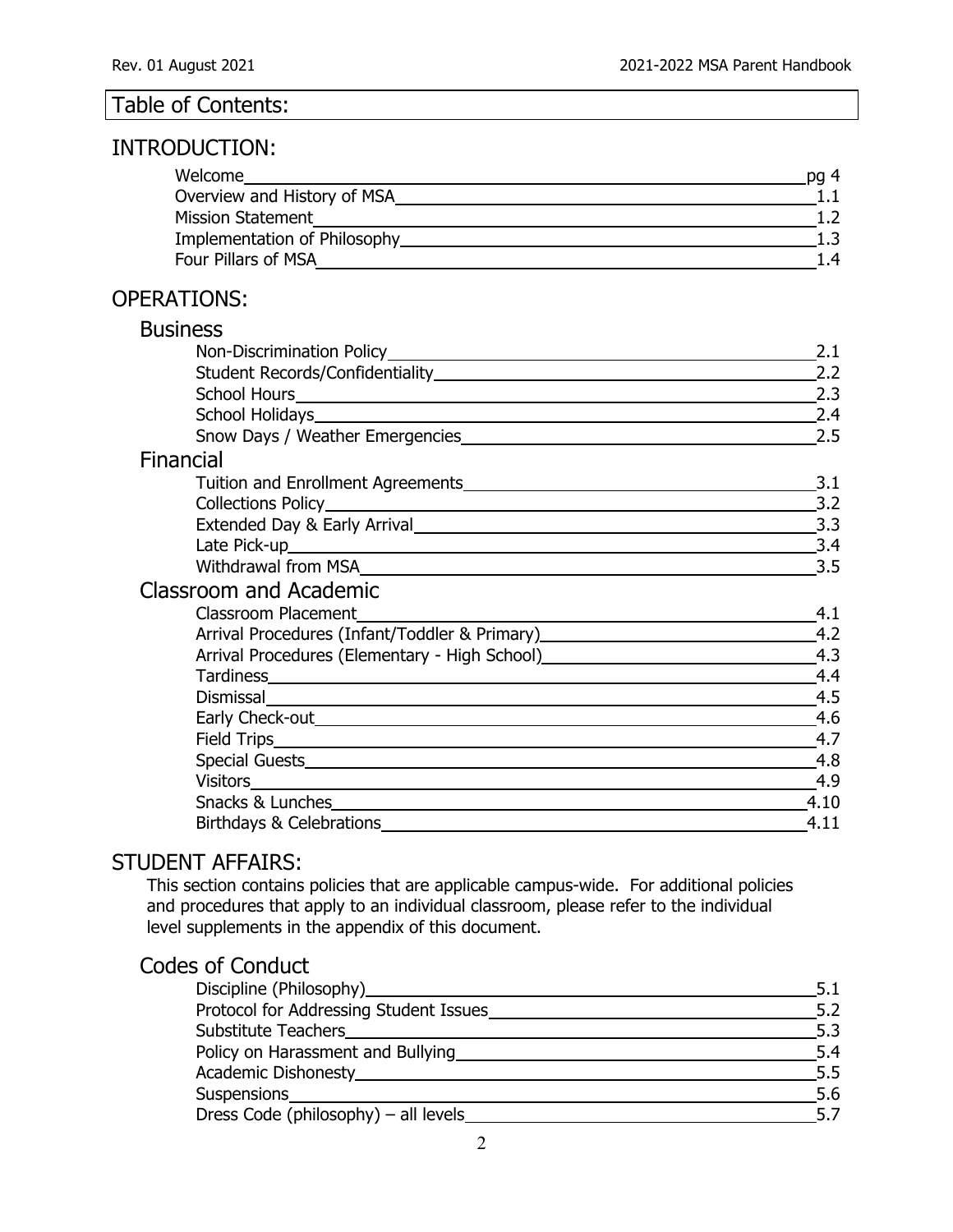| Dress Code – specific requirements by level                                                                                                                                                                                    |        |
|--------------------------------------------------------------------------------------------------------------------------------------------------------------------------------------------------------------------------------|--------|
|                                                                                                                                                                                                                                | .5.7.1 |
|                                                                                                                                                                                                                                | 5.7.2  |
|                                                                                                                                                                                                                                |        |
| Upper School 5.7.4                                                                                                                                                                                                             |        |
| Dress Code for Community Service & Field Trips__________________________________5.8                                                                                                                                            |        |
|                                                                                                                                                                                                                                | 5.9    |
|                                                                                                                                                                                                                                |        |
|                                                                                                                                                                                                                                |        |
|                                                                                                                                                                                                                                | 5.11   |
|                                                                                                                                                                                                                                |        |
| Weapons Sale by Tobacco, Alcohol, & Other Controlled Substances Substances Substances Substances Substances Substances Substances Substances Substances Substances Substances Substances Substances Substances Substances Subs |        |
| <b>HEALTH AND SAFETY:</b>                                                                                                                                                                                                      |        |
|                                                                                                                                                                                                                                | 6.1    |
|                                                                                                                                                                                                                                |        |
|                                                                                                                                                                                                                                |        |
|                                                                                                                                                                                                                                |        |
|                                                                                                                                                                                                                                |        |
|                                                                                                                                                                                                                                |        |
|                                                                                                                                                                                                                                |        |
|                                                                                                                                                                                                                                |        |
|                                                                                                                                                                                                                                |        |
|                                                                                                                                                                                                                                |        |
|                                                                                                                                                                                                                                | 6.9    |
|                                                                                                                                                                                                                                |        |
| Emergency Drills 6.11                                                                                                                                                                                                          |        |
| Civil Emergencies 6.12                                                                                                                                                                                                         |        |
|                                                                                                                                                                                                                                |        |
| Student Accident Insurance 2014                                                                                                                                                                                                |        |
| Child Abuse Laws 6.15                                                                                                                                                                                                          |        |
| Security 6.16                                                                                                                                                                                                                  |        |
| COMMUNICATIONS (Non-Emergency)                                                                                                                                                                                                 |        |
|                                                                                                                                                                                                                                | 7.1    |
|                                                                                                                                                                                                                                | 7.2    |
|                                                                                                                                                                                                                                | $-7.3$ |
|                                                                                                                                                                                                                                | 7.4    |
| Party Invitations <b>Party Invitations</b>                                                                                                                                                                                     | .7.5   |
| <b>ATHLETICS</b>                                                                                                                                                                                                               |        |
| Overview                                                                                                                                                                                                                       | 8.1    |

Appendix

- **UPPER SCHOOL SUPPLEMENT**
- UPPER ELEMENTARY SUPPLEMENT
- **LOWER ELEMENTARY SUPPLEMENT**
- PRIMARY SUPPLEMENT
- INFANT/TODDLER SUPPLEMENT
- Signature Page (required of parents from all levels) **PRINT THIS PAGE**
- Student's Electronics Pledge (required of parents & students in MS & HS) PRINT THIS PAGE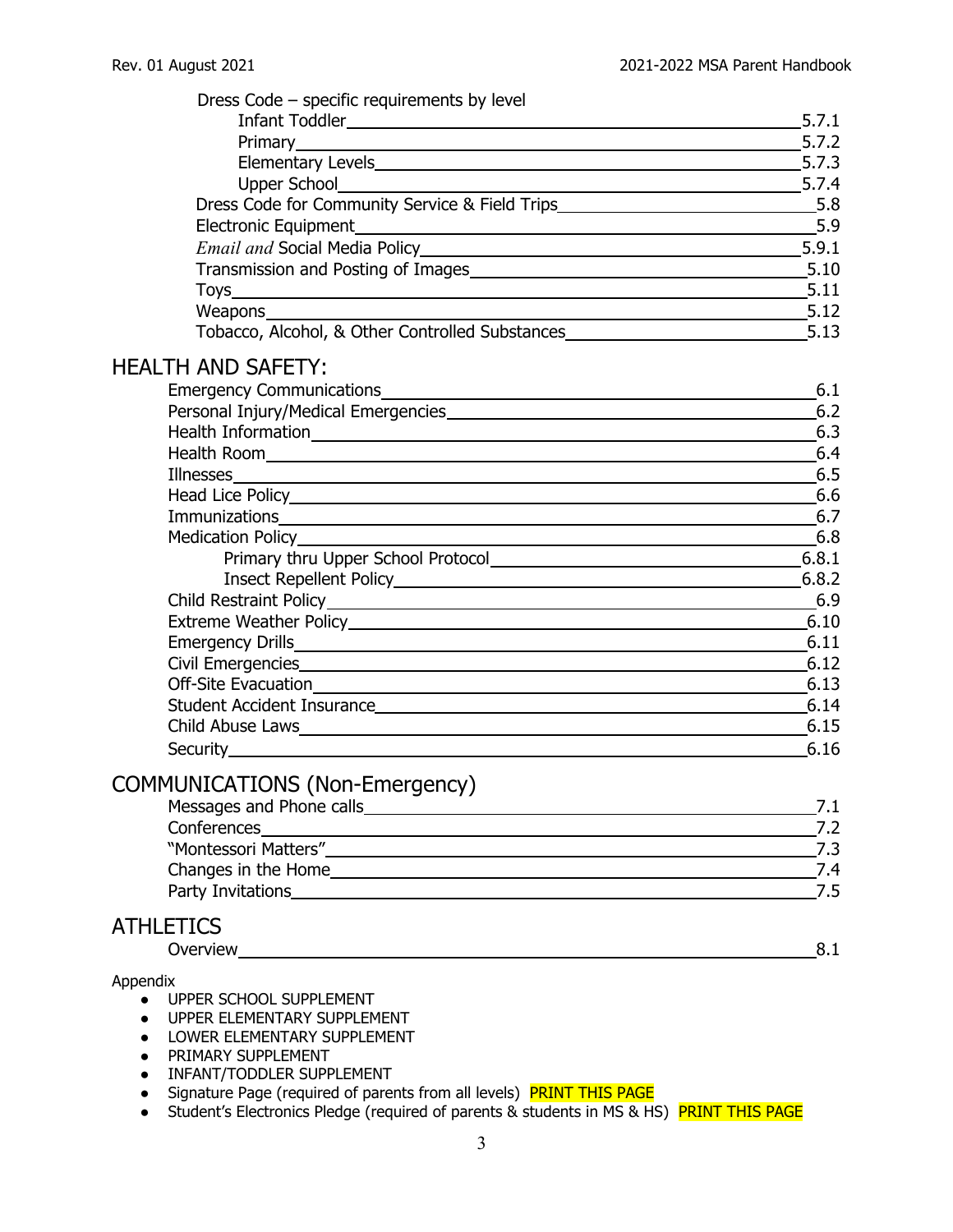## **WELCOME!**

The Montessori School of Anderson (MSA) faculty and administration welcome you to a new school year! Our goal is to continue our tradition of a close and nurturing environment. The interaction of students, parents, faculty, and administration is a key component to building community within our school. Research shows that students learn more effectively and are more actively interested in education when their parents are involved in their school.

## **Introduction:**

We hope that this MSA Parent Handbook and Classroom Supplements will assist you in understanding the policies and procedures that affect the operation of our school. Our procedures have been incorporated into our program to:

- Give students a feeling of security by defining clear limits, providing a consistent setting for classroom activities, and establishing a peaceful, happy routine conducive to learning.
- Give parents the security of knowing the needs of their children are being met in a consistent and protective manner.

Generally, this handbook contains policies and procedures that affect students at all levels. However, due to the diverse ages present at Montessori School of Anderson, specific policies exist that may not apply universally. When such instances occur, this document will direct the parent to the appropriate resource so that no confusion or conflict arises. If at any time you have questions or concerns about the content of this document or have a school-related concern not covered in this document, please call the school or consult your classroom teacher for clarification.

MSA continues to evaluate its procedures and policies throughout the year in order to best meet the academic and structural requirements necessary for an effective learning environment. As such, the policies contained within this Parent Handbook and the Level Supplements located in the appendix are subject to change at any time. However, parents and students will be duly notified of these changes.

## **1.1 Overview and History of MSA**

The job of education today must be to help students become responsible for their own learning; that is, to become people who know how to learn, and most importantly, people who are accustomed to being responsible for their own learning. In response to this need for a "new" kind of education and as a result of increased understanding of the psychology of child development, the Montessori School of Anderson was established in 1973. Our principles and philosophy are rooted in the educational developments pioneered by Dr. Maria Montessori.

With fourteen three to five-year-old students, the school was located in the basement of Holy Trinity Lutheran Church. Due to an enthusiastic response, construction began for a larger facility six months later on Sam McGee Road way out "in the country." As the years passed and numbers increased, several additional buildings were constructed on our 11-acre campus to educate children ages 6 weeks through  $12<sup>th</sup>$  grade. The enrollment is currently approximately 92 students nurtured by approximately 32 full and part-time staff, including Montessori-certified faculty. We are a community working together to provide the best possible atmosphere for the optimum growth of the students.

Montessori School of Anderson Incorporated operates as a non-profit  $501(c)(3)$  tax-exempt educational organization governed by a Board of Trustees who shall have general charge and supervision of the business of the Corporation, including educational programs. The Administrator is the representative of the Board of Trustees in the management of the school with authority and responsibility to operate the school in all its activities and departments including curriculum and day-to-day operations of the school.

We are an independent, non-sectarian organization, members of the South Carolina Independent School Association (SCISA), accredited by AdvancED, and are licensed by the Department of Social Services.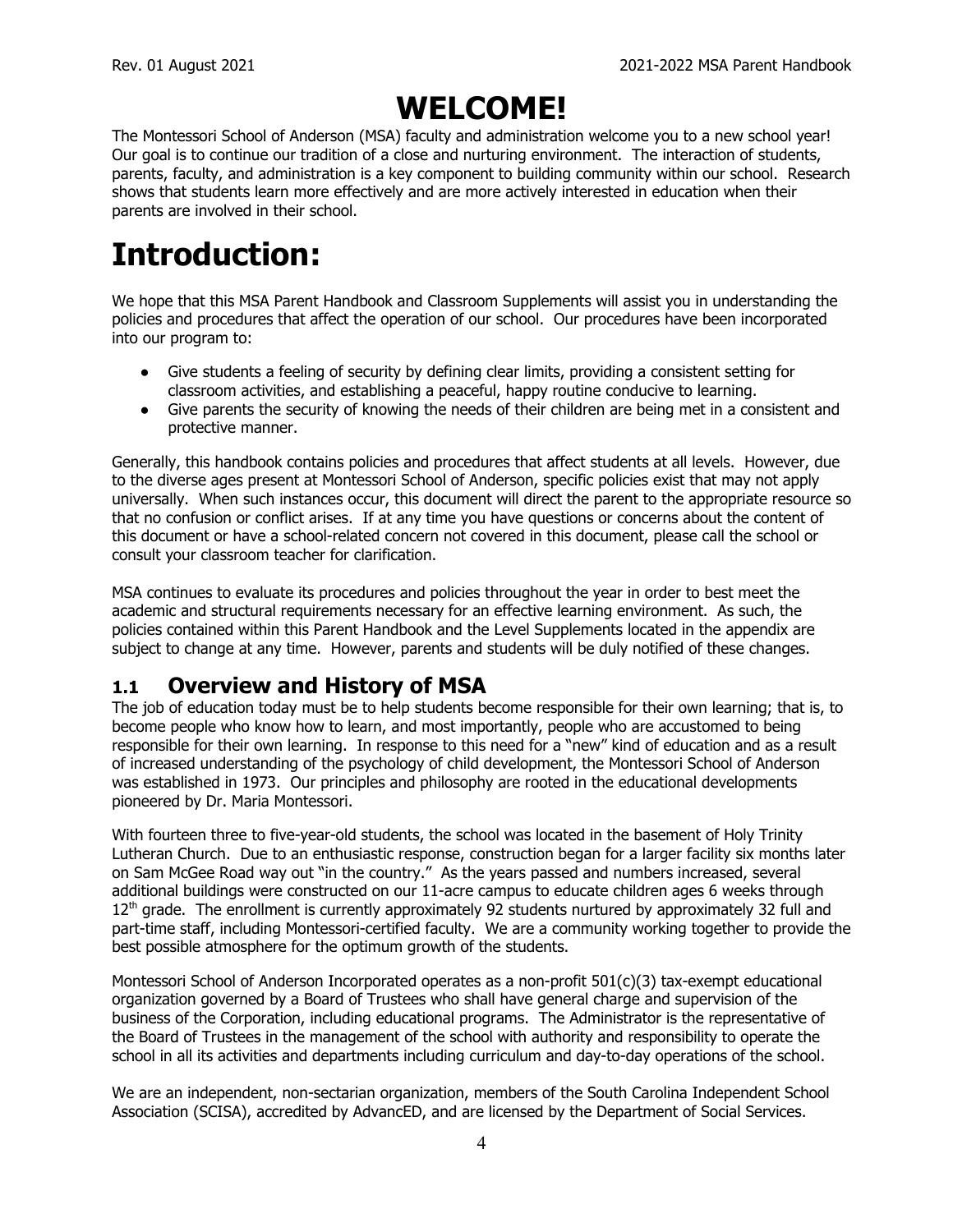#### **1.2 The Mission Statement**

Our mission is to nurture the whole child physically, intellectually, emotionally, socially and spiritually, preparing students for academic excellence, confident, lifelong learning and responsible, caring lives.

#### **1.3 Implementation of Philosophy**

We continuously work to teach our students higher-order thinking skills: analysis, synthesis, and evaluation; not simply rote memorization of facts.

- Hands-on Learning: Learning at MSA takes place through hands-on "experiential" learning, whether through concrete manipulative learning materials, experimental discovery, computer simulations, seminar discussions, independent library research, or field investigation.
- Learning How to Learn: To facilitate this process, we consciously teach our students critical thinking skills, listening skills, task organization strategies, library skills, the steps in scientific investigation, and techniques for evaluating their own process toward a goal.
- The Passage to Abstraction: We begin by giving students the "big picture" (a sense of gestalt) and work toward increasing levels of detail. This creates a spiral curriculum in which skills and concepts are presented and reintroduced at increasing levels of complexity and abstraction over the years.

#### **1.4 The Four Pillars**

Our vision is to create, nurture, and sustain educational programs of excellence for our vital, growing community of students, families, staff, and alumni. Our program rests on four pillars:

- I. The cultivation within our students of a passion for excellence in everything they do.
- II. The development of a strongly held set of universal values, which include respect of self and others, honesty, integrity, responsibility, empathy, and a willingness to work out conflicts peacefully.
- III. The development of a global perspective and a sense of international understanding and environmental education.
- IV. A lifelong commitment to give back through service to others.

## **Business Operations:**

## **2.1 Non-Discrimination Policy**

Our school admits students without regard to sex, race, color, religion, or national origin. In fact, we celebrate these differences and try earnestly to cultivate a deep appreciation for all peoples. This is deeply ingrained in the Montessori philosophy.

## **2.2 Student Records and Confidentiality**

All student records are kept confidential in a secure area and are accessible only to MSA faculty and staff, the Department of Social Services, SCISA, AdvancED/Cognia, and the child's parents or legal guardians. Certified copies of any court orders provided by the custodial parent or guardian which restrict another parent or guardian's access to the child's records must be on file with the school. Copies of the child's school records will not be released until all the student-related financial obligations to MSA have been met.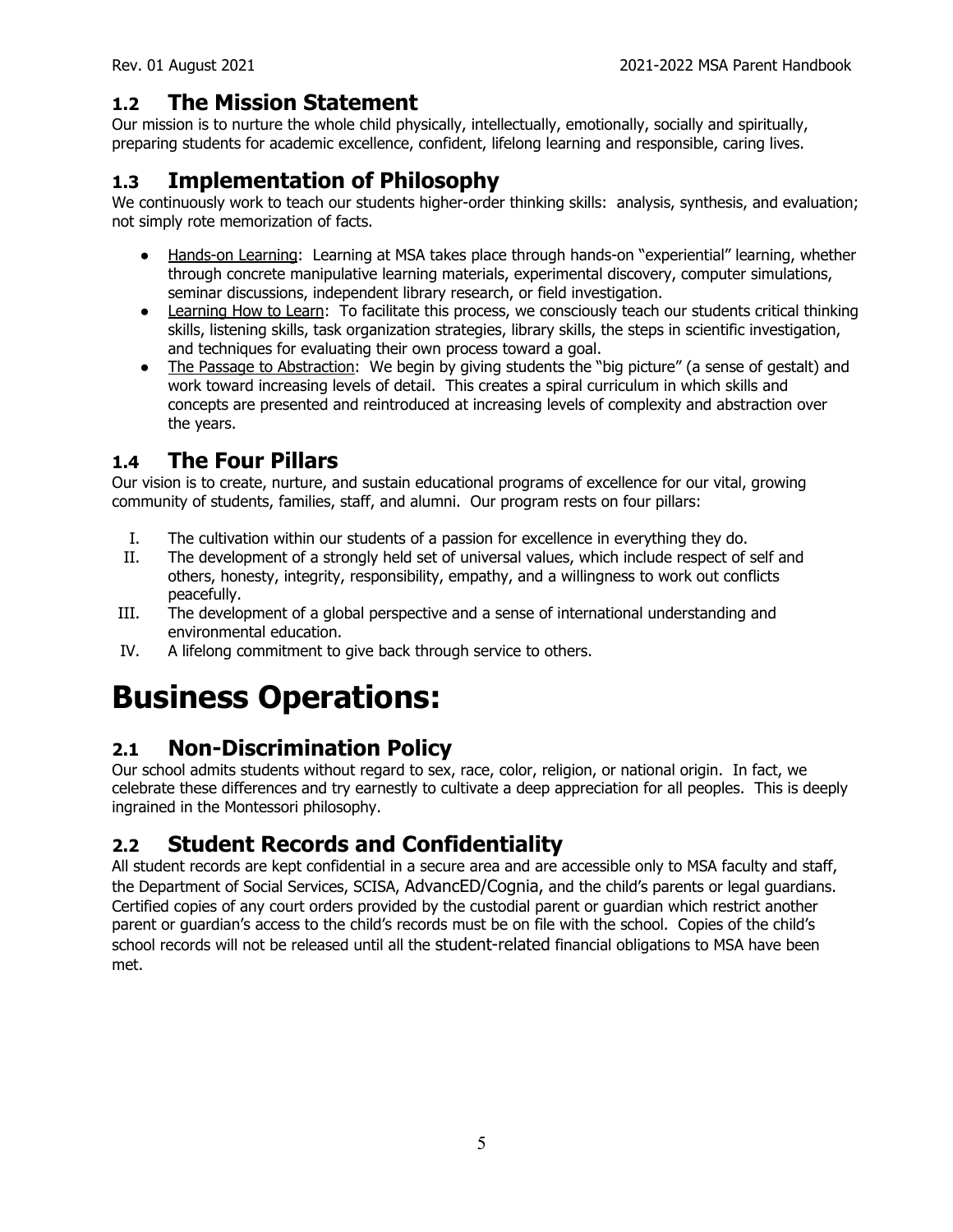#### **2.3 School Hours**

(Normal school hours do not include Early Arrival or Extended Day programs. For additional fees that may apply for these programs, please refer to the **Extended Day** section 3.3 below.)

| <b>Infant Toddler Program (ages 0-3)</b>     |                                     |                           |                         |
|----------------------------------------------|-------------------------------------|---------------------------|-------------------------|
| Early Arrival:<br>$\circ$                    | $7:30$ am $-8:10$ am                |                           | $\text{\_}see note 3.3$ |
| (half day):<br>$\circ$                       | $8:30$ am $-11:30$ am               | (classroom opens at 7:30) |                         |
| (full day):<br>$\circ$                       | $8:30$ am $- 2:30$ pm               | (classroom opens at 7:30) |                         |
| Dismissal:<br>$\circ$                        | $2:30$ pm $- 2:45$ pm               |                           |                         |
| <b>Extended Care:</b><br>$\circ$             | $2:45$ pm $-5:30$ pm                |                           | $\text{\_}see note 3.3$ |
| <b>Primary Program (ages 3-6)</b>            |                                     |                           |                         |
| Early Arrival:<br>$\circ$                    | $7:30$ am $-8:10$ am                |                           | $\text{\_}see note 3.3$ |
| (half day):<br>$\circ$                       | $8:30$ am $-11:30$ am               | (classroom opens at 8:10) |                         |
| (full day):<br>$\circ$                       | $8:30$ am $- 2:30$ pm               | (classroom opens at 8:10) |                         |
| Dismissal:<br>$\circ$                        | $2:30$ pm $- 2:45$ pm               |                           |                         |
| Extended Care:<br>$\circ$                    | $2:45$ pm $-5:30$ pm                |                           | $\text{\_}see note 3.3$ |
| Lower Elementary Program (Grades 1-2)        |                                     |                           |                         |
| Early Arrival:<br>$\circ$                    | $7:30$ am $-8:00$ am                |                           |                         |
| Lower El.:<br>$\Omega$                       | $8:15$ am $-3:00$ pm                | (classroom opens at 8:00) |                         |
| Dismissal:<br>$\circ$                        | $3:00 \text{ pm} - 3:15 \text{ pm}$ |                           |                         |
| <b>Extended Care:</b><br>$\circ$             | $3:15$ pm $-5:30$ pm                |                           | see note 3.3            |
| <b>Upper Elementary Program (Grades 3-6)</b> |                                     |                           |                         |
| Early Arrival:<br>$\Omega$                   | 7:30 am $-8:00$ am                  |                           |                         |
| Upper El.:<br>$\circ$                        | $8:15$ am $-3:15$ pm                | (classroom opens at 8:00) |                         |
| Dismissal:<br>$\circ$                        | $3:15$ pm $-3:30$ pm                |                           |                         |
| <b>Extended Care:</b><br>$\circ$             | 3:30 pm $-$ 5:30 pm                 |                           | see note 3.3            |
| Upper School Program (Grades 7-12)           |                                     |                           |                         |
| Early Arrival:<br>$\circ$                    | $7:30$ am $-7:45$ am                |                           |                         |
| Upper School:<br>$\circ$                     | 8:00 am $-$ 3:30 pm                 | (classroom opens at 7:45) |                         |
| Dismissal:<br>$\circ$                        | 3:40 pm $-$ 3:45 pm                 |                           |                         |
| Extended Day:                                | $3:45$ pm $-5:30$ pm                |                           | $\_\$ {see note 3.3}    |
| $\circ$                                      |                                     |                           |                         |

#### **2.4 School Holidays**

All programs are closed during specified teacher in-service days as well as federally recognized holidays. For extended holidays all programs will be closed for several days. Please refer to the school calendar or summer program information for exact dates.

## **2.5 Snow Days/Weather Emergency/COVID-19 Closings**

Information regarding school closings or delays will be posted on the school website ([www.msasc.org\)](http://www.msasc.org) and our Facebook Page (The Montessori School of Anderson). In the event of a delayed start, all programs will open at 10:00 a.m. and Early Arrival will not be available. In addition, you may also monitor TV News Channel 4 for announcements. When it is necessary to close school because of snow or inclement weather, we follow Anderson County School District 5. All announcements regarding closings and delays shall also be made through the Reverse Notification System. This system shall also be employed on the rare occasion when MSA deviates from closure/delay decisions made by District 5.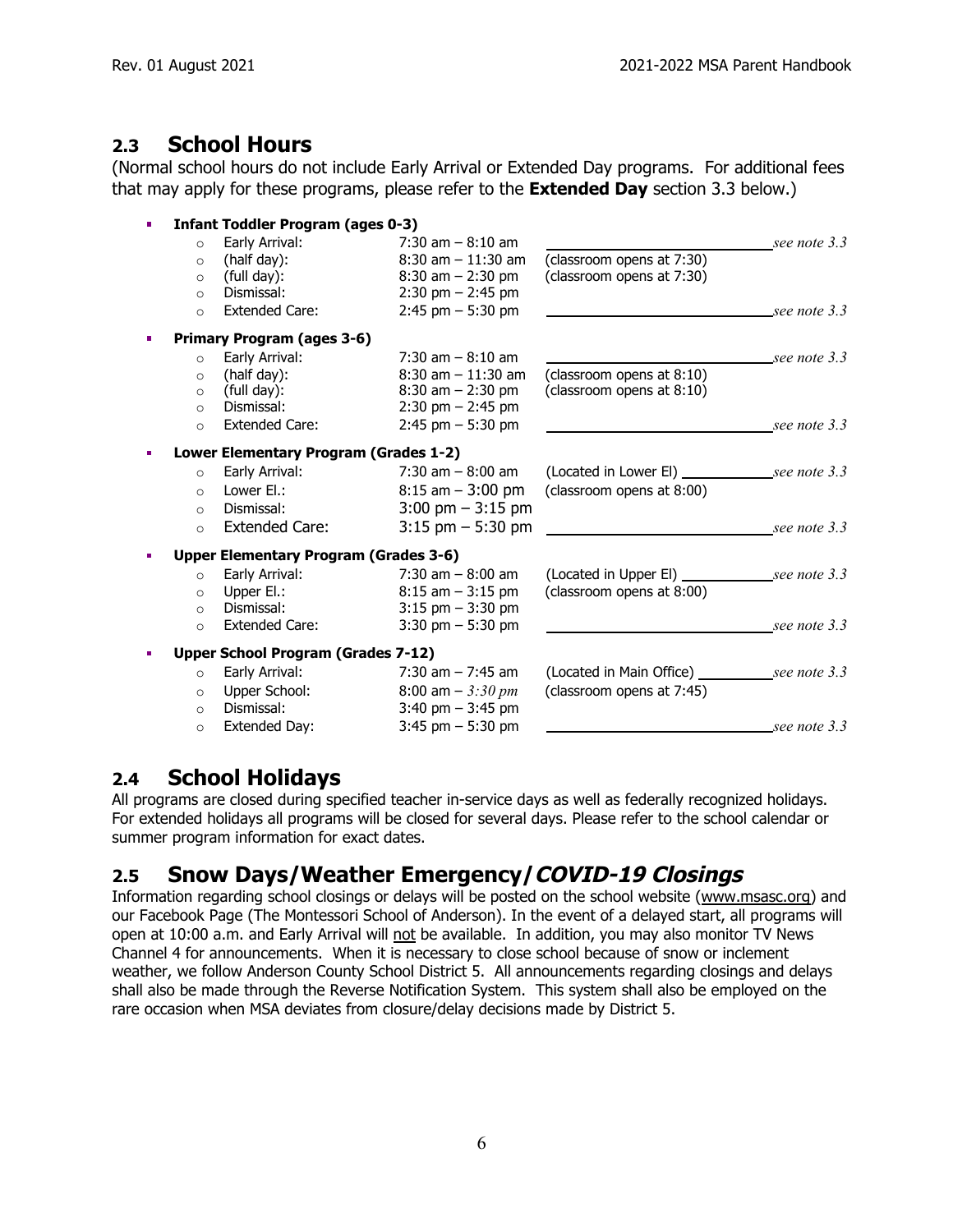## **Financial Operations:**

#### **3.1 Tuition and Enrollment Agreements**

Tuition schedules and Enrollment Agreements for each new academic year are mailed in February. Your Enrollment Agreement for the next academic year is due within 15 business days of the date of the agreement with a non-refundable enrollment fee. Your Enrollment Agreement is a commitment for a full year's tuition. (If the school determines that there are special circumstances, a 60-day notice is required to request a release from this agreement.) MSA families must also register with FACTS Tuition Management Co. to select a payment plan (see below). Families have the option of automatic payments from a checking account, savings account, or credit card. Tuition payments and incidental charges will be handled through FACTS.

This contract commits to Montessori School of Anderson the payment plan you want for the academic year. The choices are:

- One Annual Payment due June 5
- 10 Month Installment due the fifth day of the month from July through April
- 12 Month Installment due on the fifth day of the month from June through May

Application for financial assistance may be made through the F.A.S.T. program. A link to F.A.S.T. can be found at the bottom of the main page on the MSA website.

## **3.2 Collections Policy**

If any payment for tuition becomes 60 days past due, the student may not return to school until his/her account is brought forward. After the account is brought current, if any payment for tuition thereafter becomes 30 days past due, the student may not return to school until his/her account is brought current.

Please note that a late fee may be charged on accounts with tuition and/or fees past due. Please refer to the "Tuition Payment Information and Options" letter or call the office for additional details.

#### **3.3 Extended Care Program**

On student holidays such as Martin Luther King Day, Presidents Day, fall break, spring break, conference days, etc., extended care will be available as a courtesy for the children currently enrolled in the I/T and Primary Extended Care Program. Parents of children who are not in the Extended Care Program, but who need care on these days must check with the Director in advance in order to ensure availability. Any available spaces will be given on a first-come, first-served basis. The hourly after-school rate will be charged and the invoice sent after the end of the month. Extended Care for elementary age children during holidays will depend on numbers meeting minimum attendance requirements.

#### **Extended Care and Early Arrival**

Fees associated with the Extended Care Plan are payable the first of each month, correlating with your payment plan. The Extended Care fee covers Early Arrival, designated early dismissal/school holidays and the time period from class dismissal (see schedule above for specific class schedules) until 5:30 pm on the days the child attends school.

For those not on the Extended Care Plan, the following rates will apply and will be billed at the end of each month:

- Early arrival \$5.00 / occasion
- After School  $$10.00 / hour (or any part thereof)$

**Due to staffing requirements all drop-ins must be preapproved by the Program Director.**

#### **3.4 Late Pick-up**

Children who have not been picked up during the 15 minute grace-period following their regular dismissal time will automatically be considered part of the Extended Care program and will be charged according to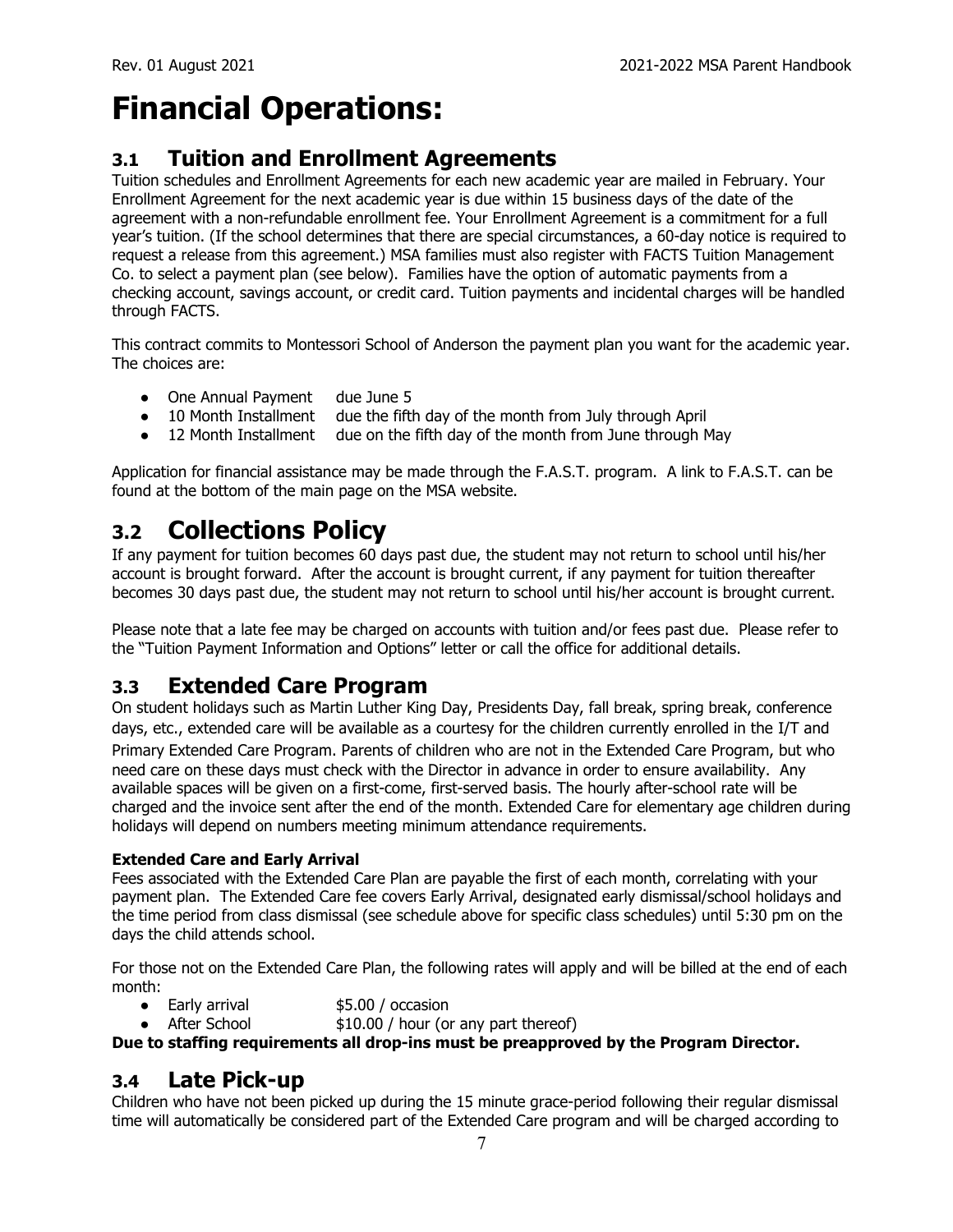the drop-in rates as listed above. An additional fee of \$5 will be incurred if the drop-in was not pre-approved.

The school closes promptly at 5:30 pm. All parents are expected to arrive by that time. There is a 5 minute grace period to gather belongings, speak to the teacher if necessary, etc. If a parent arrives after the school has closed, there is a \$15 charge for 5:35 p.m. - 5:45 pm and \$1 per minute thereafter.

#### **3.5 Withdrawal from MSA**

Parents are required to notify the Head of School 60 days in advance of withdrawing their student from MSA. Financial aspects of the withdrawal should be discussed with the Head of School and in concert with MSA's Accounts Manager. Please note that all financial obligations to MSA are to be met before the student's transcript/records can be released either to the parent or school to which the student is transferring.

## **Classroom and Academic Operations:**

#### **4.1 Classroom Placement**

The Program Coordinators, collectively with the teachers, place children in classrooms and decide when each child will rise to a new level. Parents are welcome to provide input, but the Coordinators make the final decision based upon the dynamics of the classroom, the chemistry of all of the children in the classroom, classroom balance, and, if applicable, the academic readiness of the student.

## **4.2 Arrival Procedures (Elementary through Upper School)**

Students arriving before the classroom opening time (see "School Hours" above) must go to our early arrival program and the family will be invoiced accordingly. (see early arrival rates above). When dropping your student off in the carpool line, please drive as close to the classroom as you can prior to letting your child out of your car. **Please do not park in the carpool lanes or linger unnecessarily.** It is important to keep traffic flowing as smoothly as possible. Students arriving after the official beginning of the school day must report to the office to receive an arrival slip. The children may be escorted to class by office personnel. Please understand how disruptive it is to the flow of classroom activities when a student arrives late. **COVID Change: Please refer to your child's program supplement for the specific arrival procedures this year.**

#### **4.3 Arrival Procedures (Infant Toddler and Primary)**

(Please refer to each level's individual supplement in the appendix of this document for specific policies regarding arrival and dismissal of students.)

#### **4.4 Tardiness**

An essential aspect of ensuring an orderly and productive learning environment is punctuality. It is, therefore, important for students to arrive at school on time (*7:45-8:00 a.m.* for High School and Middle School students / 8:00-8:15 a.m. for Elementary students). The only acceptable excuse for tardiness to school is an unusual emergency and when the school has been notified by the parent/guardian. Students who are tardy to school for any reason must check in at the Front Office where they will receive a tardy slip that will allow their admittance to class. **COVID Change: Students will be screened before being allowed to enter the classroom.**

#### **4.5 Dismissal**

Only authorized persons may take a child from the school. Authorized persons are custodial parents, guardians, and others that the custodial parent/guardian specifies. Names and addresses of authorized persons must be on file before the child may be released. A custodial parent or guardian may amend the list in writing at any time. Certified copies of any court orders provided by the custodial parent or guardian which restrict another parent or guardian's ability to seek the release of the child must be on file with the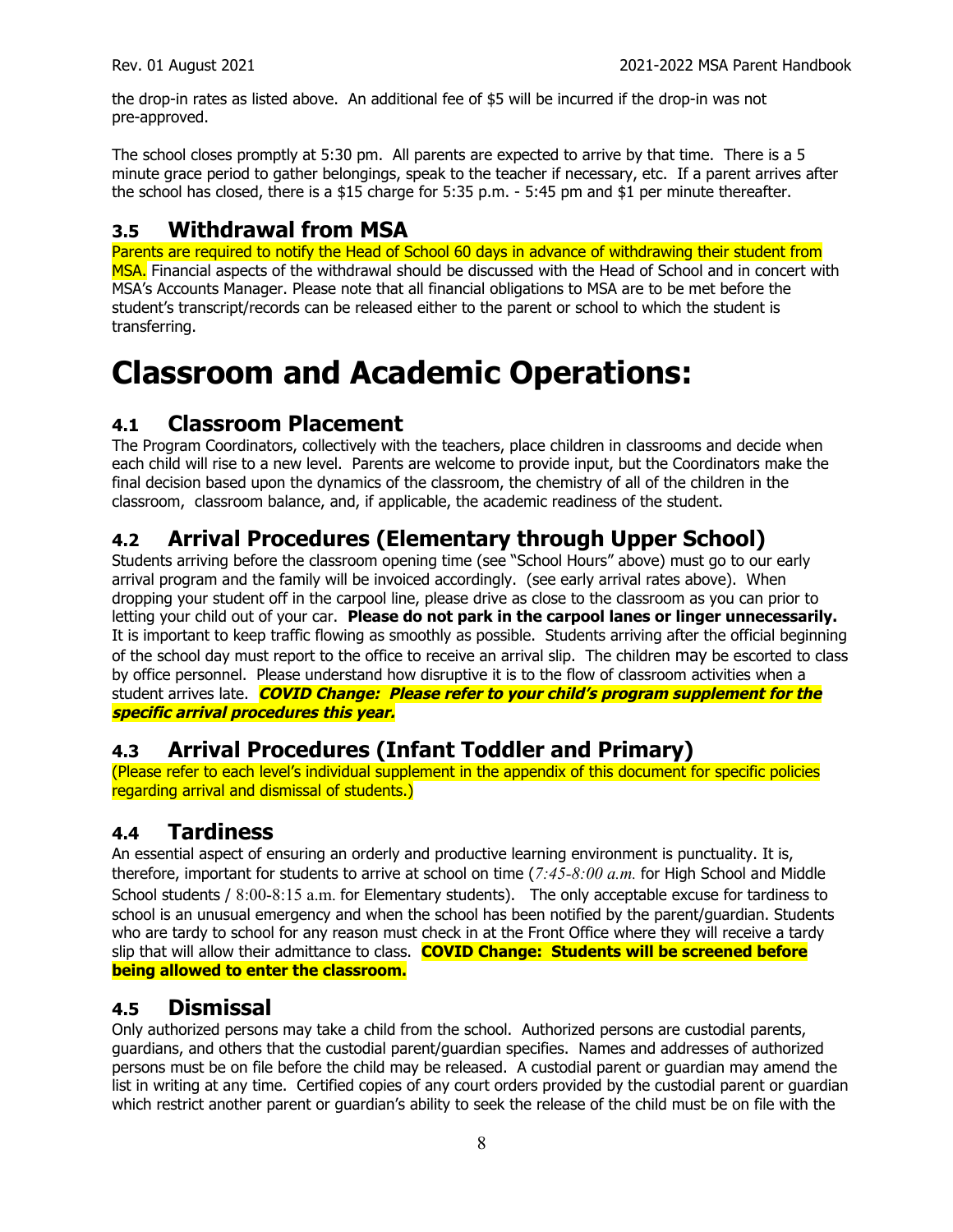school. When an authorized person picks up the child, the school may ask for picture identification to verify identity until that person is recognized by staff.

Parents and other visitors are required to sign in at the office when at the school for reasons other than arrival or dismissal.

When picking up your child, follow **the procedures outlined in the program supplement.**

If you need to come to the office, park your car in a parking space to avoid halting the flow of traffic. Please note that we have staggered pick up times to keep the traffic moving. **Be aware of those around you, social distance, and wear <sup>a</sup> face mask when interacting with others on campus.**

**COVID Change: Please refer to each level's individual supplement in the appendix of this document for specific policies regarding arrival and dismissal of students.**

#### **4.6 Early Check-out**

Early check-out for appointments or illness should be arranged prior to departure. A written note must contain a parent/guardian contact number as well as the name of the adult who is retrieving the student. Any student 15 years of age or younger must be picked up by a parent/guardian or other designated adult who has been pre-approved in writing from the parent/guardian. Adults MUST sign the student out at the Main Office, noting the time signed out and the reason for the departure. **Under no circumstances are students under the age of 16 allowed to leave the MSA campus without permission**.

An administrative office staff member will notify the appropriate classroom of the early check-out and the student will be brought to meet the parent/guardian. If the student is returning to campus following an appointment, the parent/guardian will need to return directly to the Main Office to sign the student into campus and the student will be escorted back to his/her classroom.

#### **4.7 Field Trips (5K – HS)**

**COVID Change: Off-campus and on-campus field trips will be limited at this time in an effort to reduce the risk of student/faculty/staff exposure to COVID-19. Field trips will be considered on <sup>a</sup> case-by-case basis. More information about possible virtual field trips will be provided by each program and may also be found in the program supplement.**

#### **4.8 Special Guests**

**COVID Change: Special guests on campus will be limited at this time in an effort to reduce the risk of student/faculty/staff exposure to COVID-19. Virtual options may be arranged for special occasions, such as birthday celebrations. Please refer to your child's program supplement for more information.**

#### **4.9 Visitors**

**COVID Change: At this time, visitors to campus will be limited. We request that all visitors (including parents) enter MSA through the Front Office. For the health and safety of our students and school personnel, visitors will be screened (health questions and non-contact temperature check), required to wear <sup>a</sup> mask, and arrival and departure time will be logged.**

#### **4.10 Snacks and Lunches**

We try very hard to establish, at an early age, the awareness of good nutrition. A healthy, satisfying lunch is an important part of your child's school day. Please avoid "junk food" when preparing lunches from home. No sodas or candy should be sent to school. Lunches brought from home should be in a well-marked lunch box or bag. If children forget their lunches, they will not go hungry. Food will be provided, and parents will be invoiced accordingly. Please refrain from bringing in "fast-food" lunches to your students.

The school offers a pizza lunch option on Fridays. For details and cost, please contact the school office.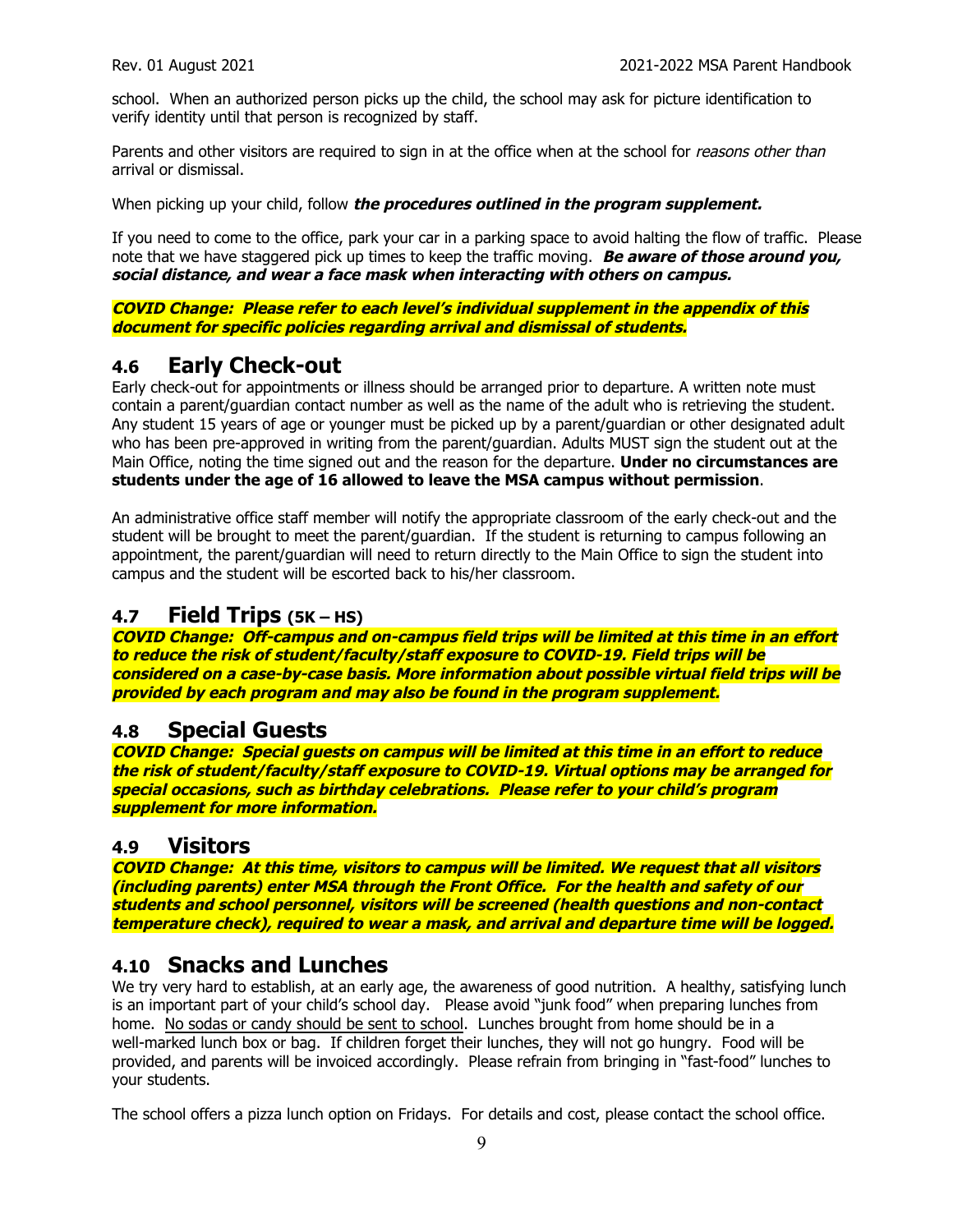Each level above Infant/Toddler has a fundraiser lunch and snack option that is also available. Please consult your level's supplement or teacher for more details. Money for these lunches should be given directly to the classroom. These are not associated with the "School Lunch" mentioned in the preceding paragraph.

#### **4.11 Birthdays and Celebrations**

We have the privilege of celebrating many milestones with your child as he/she attends Montessori School of Anderson. Each classroom will celebrate these events differently, so please consult your child's classroom supplement located in the appendix of this document to review the policies and procedures appropriate for that level.

## **Student Affairs:**

## **5.1 Discipline (philosophy)**

Montessori School of Anderson believes discipline is a process in which students at all levels are supported in developing respect, self-control, and making responsible choices. We offer a beautiful peace curriculum based on integrity, respect, honesty, and responsibility. Our classrooms provide many opportunities for the development of these universal values. Grace and courtesy lessons are part of classroom learning and are modeled, practiced, and discussed daily. Basic class rules are explained to students during orientation, and, when appropriate, students are involved in the formulation of class rules. This approach helps students learn responsibility for his/her own actions and that actions have resulting consequences.

All faculty and staff have been given the authority and responsibility to ensure compliance with properly adopted rules and regulations, even if violations to these rules occur outside of the classroom. The administration reserves the right to determine the appropriateness of behavior and dress. The administration also reserves the right to suspend or expel students as prescribed by the contents of this and related documents. As an independent, private school, MSA is under no obligation to follow state guidelines for due process required of public schools – especially when it is believed that the safety of others in the community may be compromised.

While the Montessori philosophy endeavors to meet the individual needs of student-learners, MSA's obligation to maintain the safety of each and every student is paramount.

The various levels at Montessori School of Anderson have different discipline requirements based on the ages of children represented at that level. Please refer to each level's individual supplement located in the appendix of this document for specific policies regarding discipline.

## **5.2 Protocol for Addressing Issues**

All educational issues should first be addressed to the student's teacher who can best resolve the situation or questions. If, after that step, there are further questions, you may direct them to the *Program Coordinator*. The *Program Coordinator* and teacher might suggest a meeting to answer questions or concerns. If you feel these forums have not adequately addressed your concerns, we encourage you to schedule an appointment with the School Administrator, who shall serve as the final arbiter in each case.

#### **5.3 Substitute Teachers**

A substitute teacher has the same authority as a "regular" faculty member and should be treated with respect and courtesy. Any attempts to take advantage of substitutes will result in disciplinary action at the appropriate level.

## **5.4 MSA Policy on Harassment and Bullying**

Harassment and Bullying of Students are strictly prohibited. MSA is committed to providing all students with a safe and civil educational environment in which all are treated with dignity and respect. The School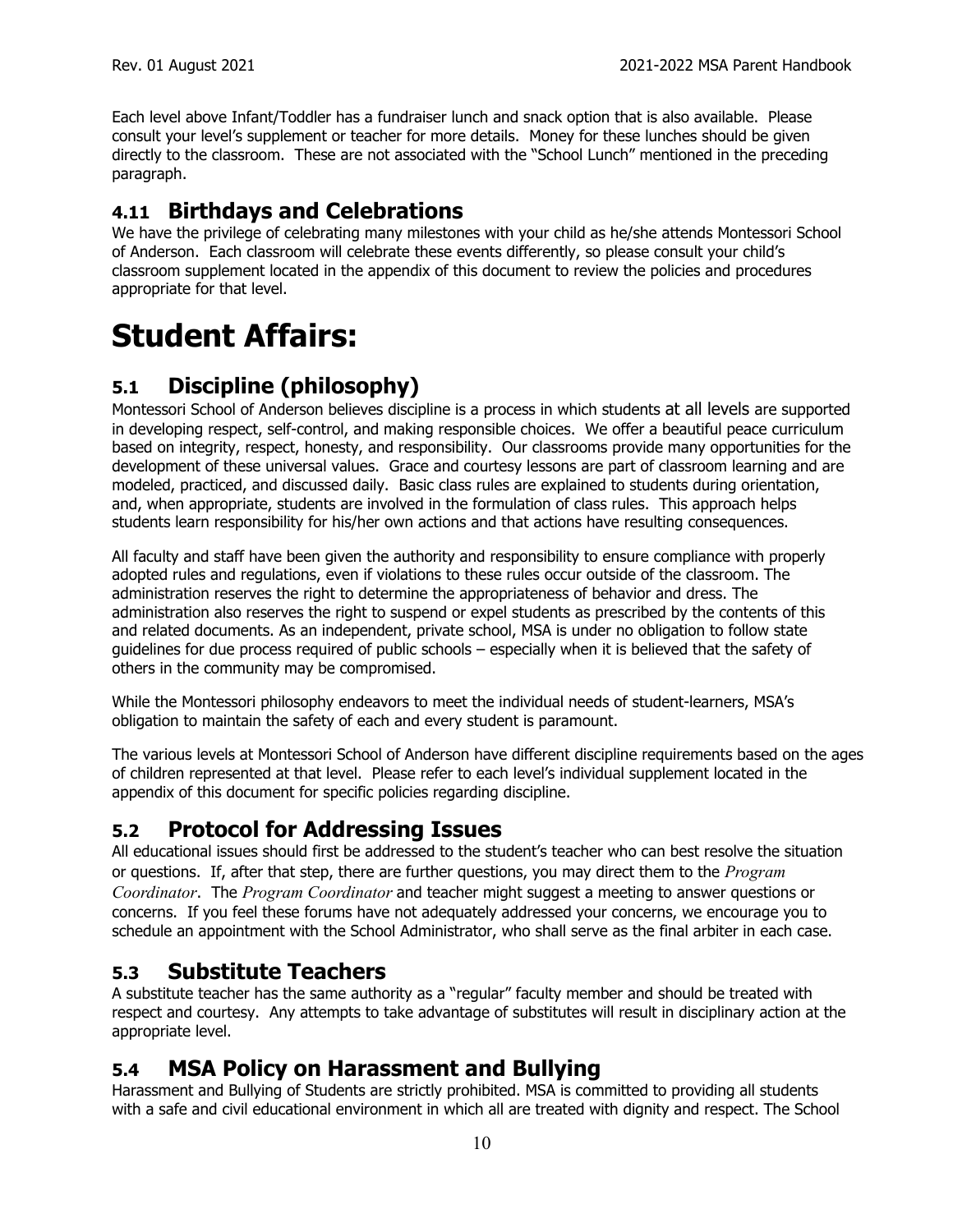is also committed to promoting understanding and appreciation of the cultural diversity within our society. The School shall educate students about our diversity and shall promote tolerance of individual differences.

MSA shall promote procedures and practices to reduce and eliminate harassment and bullying. The School prohibits harassment and bullying of students by other students, by employees, and by volunteers while in school, on school property, and at any school function or school-sponsored activity. This includes harassment or bullying based on the student's actual or perceived trait or characteristic, including the student's actual or perceived race, color, creed, sex, age, religion, marital or familial status, ethnic background, national origin, ancestry, physical or mental ability or challenge, sexual orientation, physical attribute, political party preference, political belief, or socio-economic background. Acts of harassment or bullying may be treated as grounds for discipline which may include suspension and/or expulsion of a student.

Definition: Any electronic (such as emails or instant messages), written, verbal, or physical act or conduct toward a student that creates or could reasonably be expected to create an objectively hostile school environment is prohibited. An objectively hostile school environment is created if the act of conduct:

- places the student in reasonable fear of harm to the student's person or property;
- has a substantially detrimental effect on the student's physical, emotional or mental health;
- has the effect of substantially interfering with the student's academic performance; or
- has the effect of substantially interfering with the student's ability to participate in or benefit from MSA services, activities, or privileges.
- is detrimental or disruptive to the learning environment.

#### **Sexual Harassment**

In general: It is the policy of this School to maintain a learning environment that is free from sexual harassment. All employees, visitors, and students must avoid any action or conduct which could reasonably be perceived as sexual harassment. It shall be a violation of this policy for any person to harass a student through conduct or communication of a sexual nature as defined in this policy.

Definition: Sexual harassment shall consist of unwelcome sexual advances/images*,* requests for sexual acts or favors, and other verbal, visual, or physical conduct of a sexual nature when:

- Submission to such conduct is made either explicitly or implicitly a term or condition of the student's educational opportunities or benefits; or
- Submission to or rejection of such conduct by a student is used as the basis for educational decisions affecting the student; or
- Such conduct has the purpose or effect of substantially interfering with a student's education by creating an intimidating, hostile, or offensive educational environment.

Sexual Harassment may include, but is not limited to the following:

- requests and/or pressure for sexual activity
- unwelcome or inappropriate touching
- other verbal, visual, or physical conduct of a sexual nature, such as inappropriate jokes, symbols, signs, or posters of a sexual nature (including images on the Internet)
- repeated remarks/images to or about a person with sexual or demeaning implications.

#### **Notification of Complaint**

The Administrator and/or the Director from each program involved must be notified in writing in the event of a bullying or harassment complaint in order for an investigation to begin. The complainant may be required to submit any evidence of discrimination, harassment, or bullying. This evidence may include but might not be limited to letters, emails, tapes, signs, and pictures. Both the complainant and the alleged perpetrator will be given an opportunity to give a statement. All MSA faculty, staff, students, and volunteers related to the complaint are expected to fully and fairly cooperate in the investigation. The accused is presumed innocent until proven otherwise.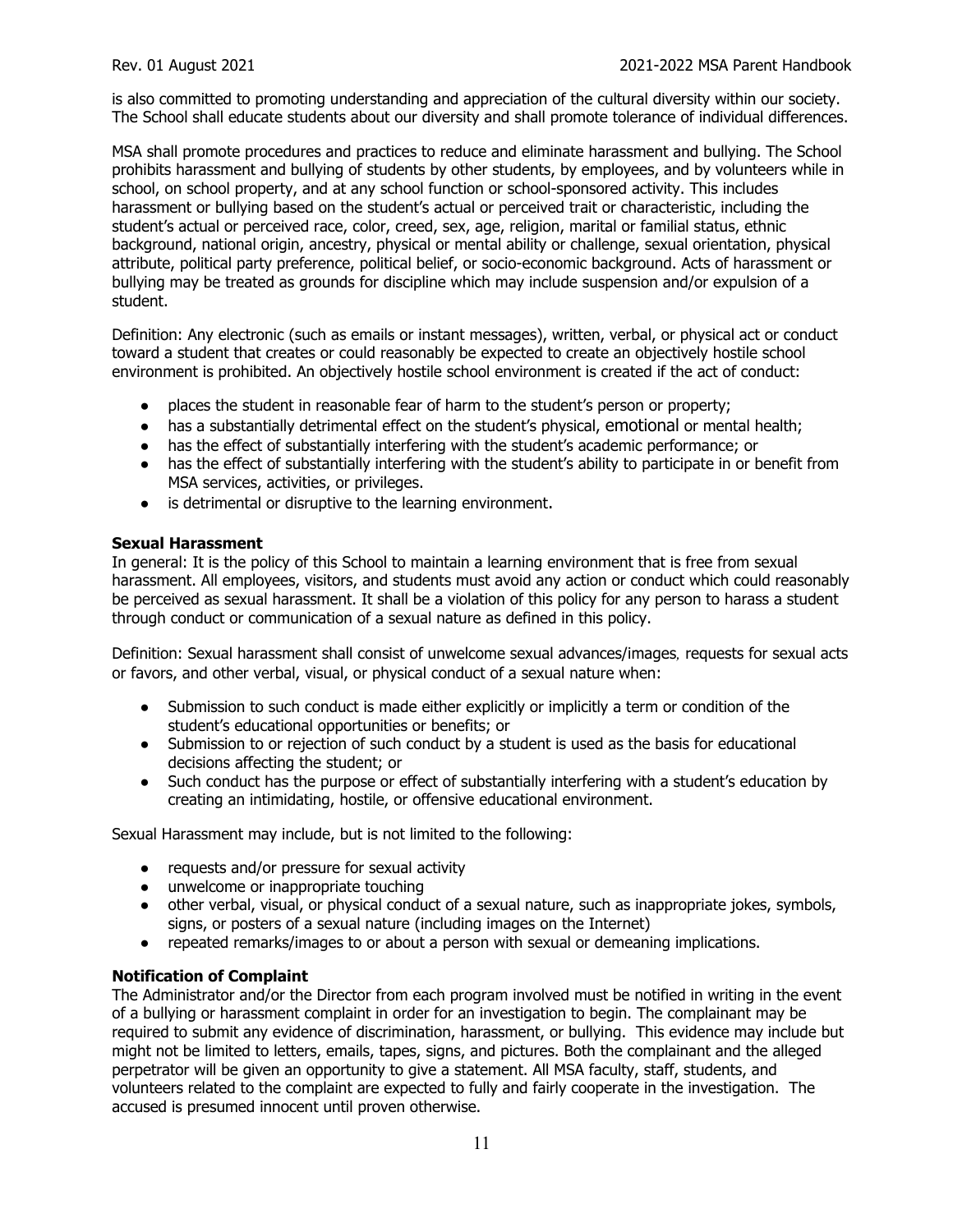#### **Confidentiality**

The right to confidentiality, both of the complainant and of the accused, will be respected consistent with MSA's legal obligations, and with the necessity to investigate allegations of misconduct and to take corrective action when this conduct has occurred.

#### **No Retaliation**

No person shall retaliate against a student or other person because the student or other person has filed a discrimination, bullying, or harassment complaint, assisted or participated in an investigation, or has engaged in conduct that violates this policy, as long as the participation or action was done in good faith. Persons who engage in retaliation or who knowingly file false complaints or give false statements in an investigation shall be subject to discipline up to and including suspension, exclusion from school-related activities, or expulsion.

#### **Corrective Action**

MSA will take action to halt any improper discrimination, harassment, or bullying and will take other appropriate, corrective actions, including disciplinary measures which may include suspension, exclusion from school-related activities, or expulsion.

#### **5.5 Academic Dishonesty**

MSA does not tolerate academic dishonesty in any form. This also means representing, in any manner, someone else's work as your own. Parents/guardians will be notified if a student is suspected/guilty of cheating or plagiarism. The student will be referred to the Administrator to determine appropriate disciplinary action which may include in-school suspension, out-of-school suspension, or expulsion.

#### **5.6 Suspensions**

No student serving an academic suspension for any reason will be allowed to participate in any school-sponsored event or activity during the period of the suspension.

#### **5.7 Dress Code (philosophy) – all levels**

We believe that the general level of dress has a significant effect on the tone of the environment. Students are expected to be neat, clean, and appropriately dressed for school. Students must arrive at school dressed properly according to dress standards of his or her particular level and must remain in dress code until leaving campus. Clothing should not be too short, too big/long, or too tight. Nothing brought or worn to school should be disruptive to the learning environment. Any faculty member may recommend that an article of clothing or jewelry be removed if deemed inappropriate or disruptive. The general rule of thumb is, "when in doubt, don't!" Students who come to school inappropriately dressed will be instructed to call their parents and request that a change of clothing be brought to them. Repeat offenses may be subject to further disciplinary action. The school is not responsible for any jewelry worn to school.

Frequently, MSA students have an opportunity to engage in activities that take them off-campus during the day. While involved in these activities, each student serves as a representative of the high standards we strive to attain and should dress accordingly. Therefore, if a student is engaged in a school activity during school hours, he or she must abide by the MSA dress code as set forth in this handbook. This includes Upper School students who take classes at other campuses, even if that school does not have a dress code. If, however, the off-campus activity or class that the MSA student attends requires a specific dress code, he or she must abide by it.

Outerwear, such as jackets, coats, hats, caps, etc. must be removed upon entering the building. To avoid confusion and prevent the loss of clothing, all outer garments should be marked with the child's name. At the end of each school year, all unclaimed and unmarked clothing is donated to agencies serving families in need.

#### **5.7.1 Infant/Toddler**

In addition to being neat, comfortable, and appropriate to the weather, clothing should be conducive to movement and easy for the child to manage. (Fitted clothing for children learning to crawl and two-piece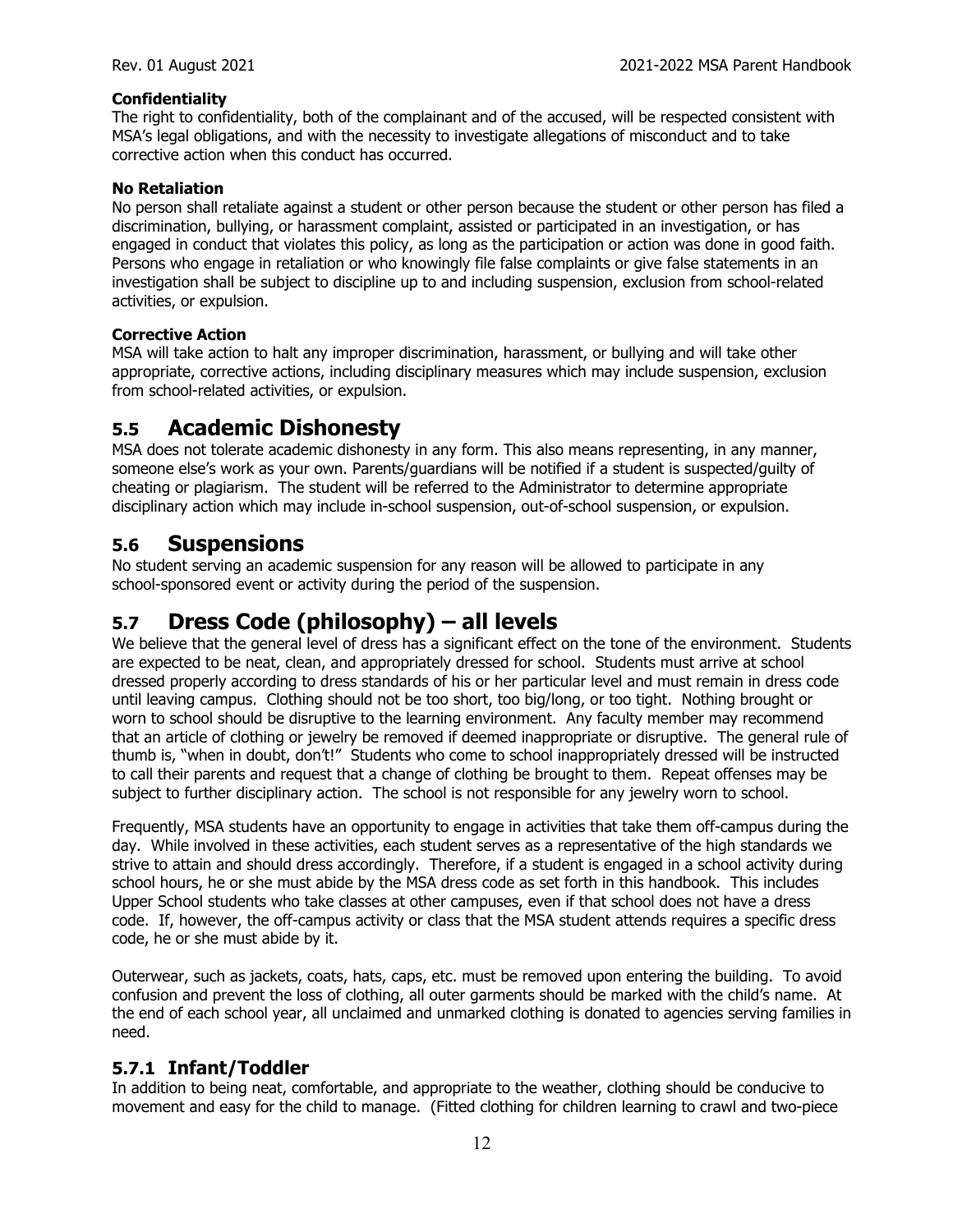outfits for toddlers with no overall clasps or snaps between the legs.) Also, since we provide many learning experiences for the child, clothing too good for stains should not be worn to school.

Older infants and all toddlers have outdoor playtime every day (weather permitting) and should dress accordingly. Some shoes, such as **crocs, clogs, and flip-flops**, are not appropriate for the range of daily activities on our campus. Therefore, for safety reasons, **these types of shoes may not be worn at school.**

For winter wear we recommend coats or jackets with zippers that unzip the garment completely, not sweatshirts or coats that unzip slightly and are pulled over the head. This allows the child to independently put on his/her coat.

It is the responsibility of the parent to be sure that the child has plenty of disposable diapers and wipes. **We do not use pull-ups in our program.** You will be notified when the supply is depleted. Be sure that your child always has at least one complete change of clothing including socks (and shoes for children who are toilet training). If the child does not have the proper clothing or diapers in the event a change is needed, the parent will be called to bring the necessary items. Due to a lack of storage space, please do not leave large diaper bags at school. A small one is sufficient for infants, and a lunchbox is all that is necessary for toddlers. (Everything else should be left at the school.)

#### **5.7.2 Primary**

Self-care is an important Montessori principle. Clothing should not only be comfortable but should allow the child to dress himself independently. Elastic waistbands are preferable to belts since unbuckling and buckling a belt can be very challenging for a young child and can lead to frustration and bathroom accidents. Drawstrings on clothing, necklaces, bracelets, and scarves are potentially dangerous on the playground. **COVID Change: A face mask is encouraged for students in the Primary program through High School, but not required. Students are asked to keep <sup>a</sup> mask in their cubby/locker for times when it may be needed. Masks will also be available in the classroom and the main office.**

Sneakers/tennis shoes are the safest and most appropriate choice for the variety of activities in which Primary students are engaged during the day. Please do not allow your child to wear **cowboy boots, crocs, clogs, flip-flops, high heel/party shoes or plastic soled shoes**. For safety reasons, **these types of shoes may not be worn at school.** Hats must be removed while indoors.

All Children must be completely toilet-trained before they enter the Primary Program.

#### **5.7.3 Elementary and Upper School**

Dress should allow children freedom to engage in a wide range of activities. Please help your child select clothing and shoes that allow for freedom of movement. All the children have outdoor recess every day (weather permitting) and should dress accordingly. Some shoes, such as **crocs, clogs, and flip-flops,** are not appropriate for the range of daily activities on our campus. Therefore, for safety reasons, **these types of shoes may not be worn at school.** For winter wear we recommend coats or jackets with zippers that are flexible and easy for the children to fasten. Hats must be removed while indoors. **COVID Change: A face mask is encouraged for students in the Primary program through High School, but not required. Students are asked to keep <sup>a</sup> mask in their cubby/locker for times when it may be needed. Masks will also be available in the classroom and the main office.**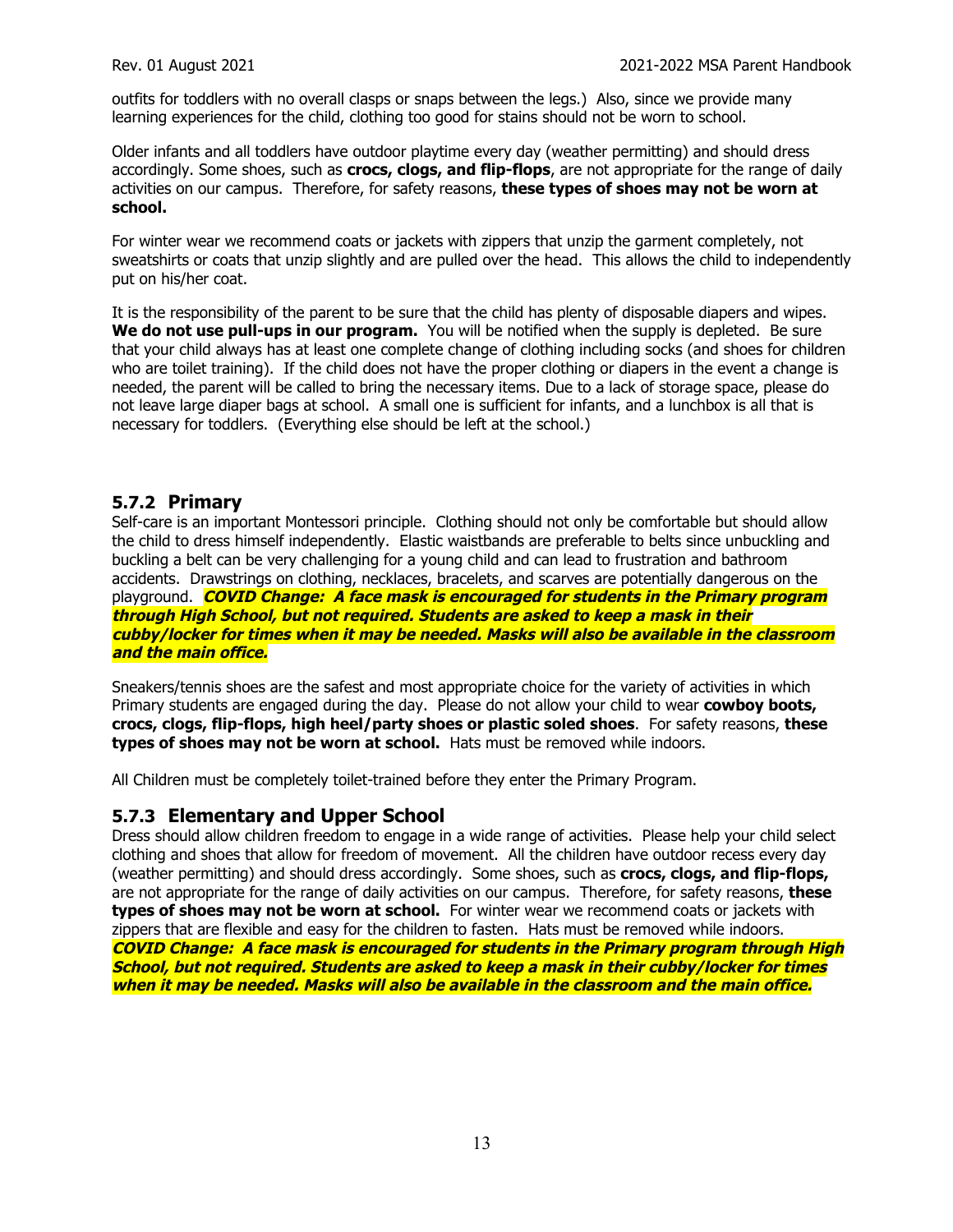#### **Elementary (specific requirements)**

#### Acceptable Attire:

Elementary Boys

- Shorts provided they are not above mid-thigh.
- Pants or jeans
- T-shirts without inappropriate words, logos, messages, or pictures
- Woven shirts
- **Sweatshirts**
- Soft soled or tennis shoes

#### Elementary Girls

- Shorts provided they are not above mid-thigh.
- Skirts provided they are no more than two inches above the knee
- Pants or jeans
- T-shirts without inappropriate words, logos, messages, or pictures
- Dresses provided they are no more than two inches above the knee
- Leggings are only allowed if worn with a longer top (one that covers the rear end) like a tunic or a dress.
- Soft soled or tennis shoes

#### Unacceptable Attire: (boys and girls):

- Tank, tube, halter, camisole, strapless tops
- Any tops that expose the midriff, including
- midriffs exposed when arms are raised
- Cutoffs
- Pants with holes or large tears
- Oversized and/or excessively lengthy pants
- Low rise jeans so that skin shows
- Jellies, flip-flops, excessively high heels
- Athletic shoes with cleats (soccer, golf, or baseball shoes)
- Swimsuits
- Excessive makeup (judged by the teacher)
- Spiked bracelets or necklaces
- Hair color in a non-human hue
- Hats, bandanas, and other headwear
- Visible Tattoos
- Any piercing other than earlobe
- Sandals without heel straps

#### **5.7.4 Upper School (specific requirements/guidelines)**

#### Acceptable Attire (Upper School Boys):

- *●* Shorts provided they are not above mid-thigh.
- Jeans are permissible so long as they are in good condition and without holes, patches, or tears. Cut-offs are not permissible.
- Pants (including tasteful cargo pants).
- Shirts or T-shirts with logos, words, and graphics as long as they are not inappropriate or offensive as deemed by administration.
- Soft-soled or tennis shoes (closed-toed) in science class – at other times an open-toe shoe is acceptable as long as it has a back or a back strap.
- Hoodies will be allowed but students may not wear the hood. Hoodies should be appropriate size (not sloppy and oversized).

#### Acceptable Attire (Upper School Girls):

- *●* Shorts provided they are not above mid-thigh.
- Skirts provided they are two inches above the knee or longer.
- Pants (including tasteful cargo pants).
- $\bullet$  Jeans are permissible so long as they are in good condition and without holes or tears. Cut-offs are not permissible.
- Simple, tasteful jewelry, such as earrings, necklace, watch, or class ring.
- Dresses two inches above the knee or longer.
- Shirts or T-shirts with logos, words, and graphics as long as they are not inappropriate or offensive as deemed by administration.
- Soft-soled or tennis shoes (closed-toed) in science class – at other times an open-toe shoe is acceptable as long as it has a back or a back strap.
- Leggings, yoga pants, etc. (defined at teacher/admin discretion) are allowed as long as they are neat and are worn with a top that covers the rear end even with arms raised vertically.
- Hoodies will be allowed but students may not wear the hood. Hoodies should be appropriate size (not sloppy and oversized).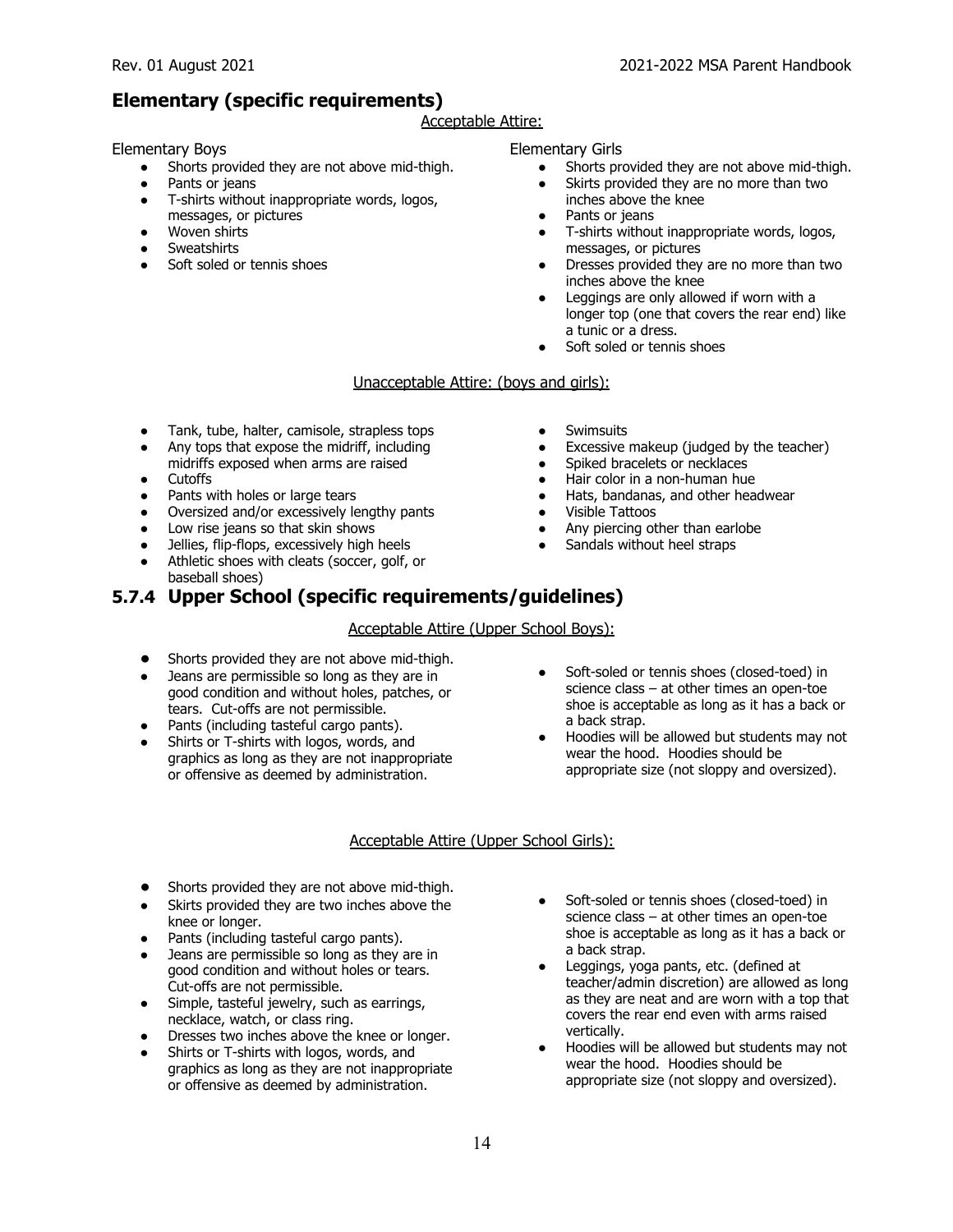#### Physical Education courses require a uniform. For more details, please see order form..

Science labs will require special attire which will be discussed prior to lab activities.

#### Unacceptable Attire:

Upper School Boys:

- Cut-offs, jogging, cycling, or athletic shorts
- Oversized pants and/or pants that are excessively lengthy
- Racer back or tank tops
- Swimsuits (except during swim instruction)
- Athletic shoes with cleats
- No visible piercings

Upper School Girls:

- Racer back, tank, tube, halter, camisole, spaghetti strap, strapless tops or dresses
- Any top that exposes the midriff or bare back with movement or as designed
- High heels (more than 2 inches) or shoes without a back
- Excessive make-up or jewelry
- No visible piercings other than on the ear

teacher.

Upper School Girls and Boys:

- Spiked bracelets or necklaces
- Hair color in a non-human hue
- Hats, bandanas, and other headwear
- No visible tattoos
- No holes, tears, or open seams
- Flip-flops
- Students are prohibited from wearing clothing that displays offensive slogans or graphics. Additionally graphics that advertise products or services that are illegal/illicit or illegal for minors are prohibited. If any staff member finds the graphics on a student's t-shirt or hoodie offensive or otherwise inappropriate the student shall change attire without argument.

#### **5.8 Dress Code for Community Service & Field Trips**

#### **COVID Change: Off-campus community service and field trips will be limited and considered on <sup>a</sup> case-by-case basis.**

Students are expected to represent MSA in an impeccable manner. Therefore, unless the activity dictates otherwise, the students are expected to dress according to the guidelines listed below. Students who are not in appropriate off-campus attire will not be allowed to leave campus.

#### **Elementary:**

| Young Gentlemen: | Khaki-style pants or shorts, collared shirt, and closed-toe shoes.             |
|------------------|--------------------------------------------------------------------------------|
| Young Ladies:    | Dresses or skirts of appropriate length, or dress shirts and pants. Closed-toe |
|                  | shoes.                                                                         |

**Upper School:** (Students are asked to keep a set of dress code appropriate clothes in their lockers.)

Young Gentlemen: Typical dress-code attire (see list above) is required unless otherwise instructed by a teacher. Closed-toe shoes are required unless otherwise specified by a teacher. Young Ladies: Typical dress-code attire (see list above) is required unless otherwise instructed by a teacher. Closed-toe shoes are required unless otherwise specified by a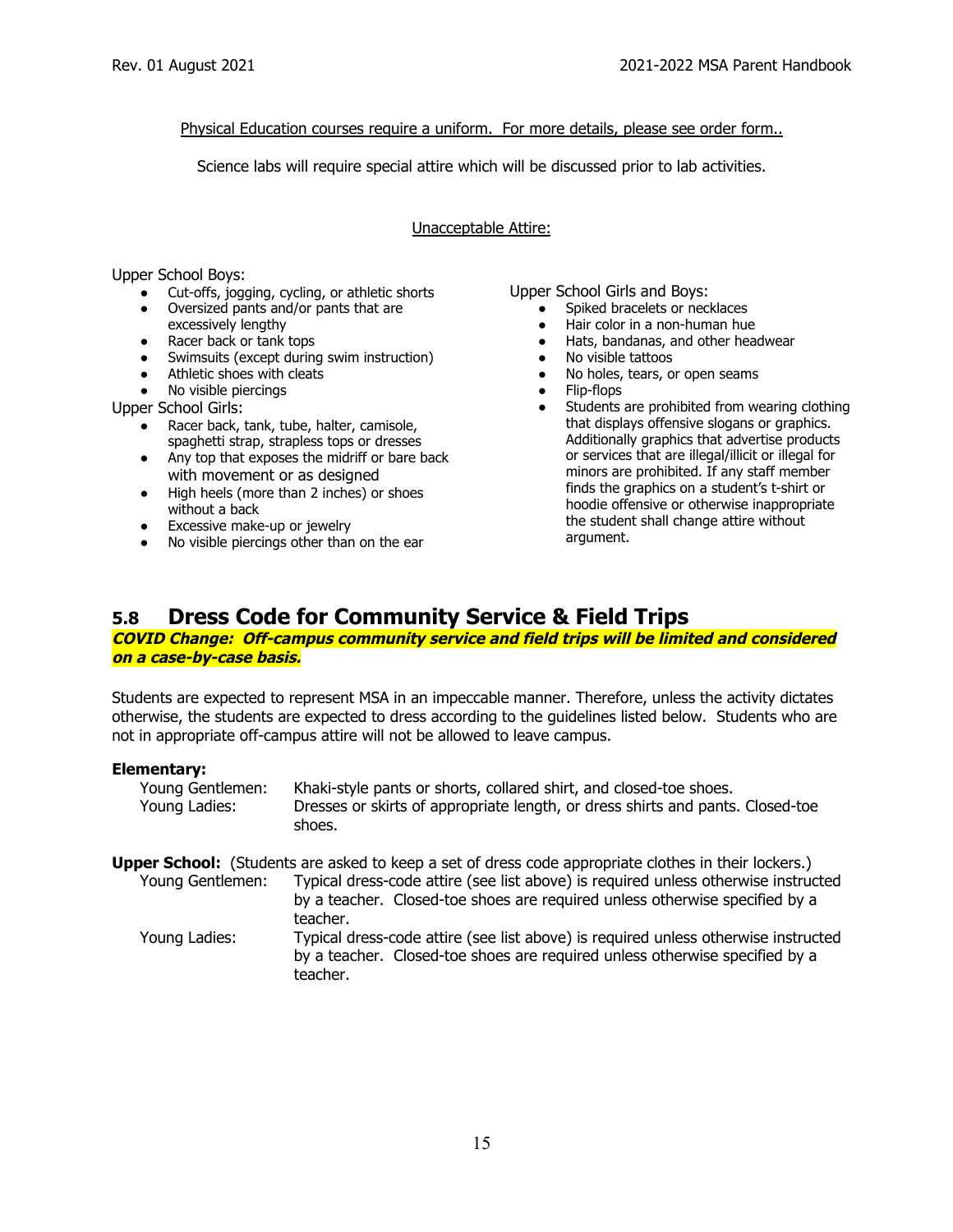## **5.9 Electronic Equipment**

Radios, CD players, iPods, gaming electronics, and other types of electronic equipment are not appropriate in the academic setting and should not be brought to school at all. If necessary, however, cell phones may be brought to school provided that they are turned off and remain in the student's backpack or locker throughout the entire school day. If a student is found to have a cell phone or other electronic equipment in his or her possession during school hours and without permission, he or she will be required to forfeit such equipment to the teacher and the parents will be called to pick up the equipment.

#### **(Note: the High School and Middle School have slightly different policies regarding electronics. Please refer to the Upper School Supplement for details.)**

## **5.9.1 Email and Social Media Policy**

The Montessori School of Anderson encourages courteous, open, and honest communication between parents, teachers, and students. We believe that open communication is essential to the academic success of our students.

Technological changes have resulted in an increasing number of ways to communicate. While MSA always encourages face-to-face and telephone communication, we also welcome the use of email as a quick and effective means of communication, keeping in mind that the goal is to enhance our communication with parents via technology, not replace in-person communication. Personal cell phone numbers or home numbers of staff will not be given out. Telephone communication should be through the school office. **COVID Change: At this time, email is the preferred method of communication in an effort to limit visitors on campus.**

Teachers and administration may share information with parents through other means such as digital/print newsletters, digital portfolios, Facebook, and other forms of social media when communicating with their class or school-wide. Social media messaging and texting should not be used regularly by parents and teachers as a means of communication, except in an urgent situation or when teachers/students are off campus (field trips).

All electronic communications between faculty/staff and current students must be limited to email. Faculty and staff are not permitted to communicate with students through social media (Facebook, Twitter, Snapchat, etc.) of any kind.

#### **5.10 Transmission/Posting of Student Images**

MSA includes student photos and videos in school newsletters and social media. In order to protect student privacy, however, we do not include identifying information without parental permission. We respectfully request that parents and students do not share (transmit or post) these photos and/or videos without the permission of the person(s) pictured, or the consent of the parent/guardian when the person pictured is a student under 18 years old.

#### **5.11 Toys**

Toys at school are a distraction; they may become lost or broken and are too often a source of disagreement or disappointment. Therefore, toys are not permitted at school.

#### **5.12 Weapons**

MSA has a zero-tolerance policy regarding the possession of weapons by anyone on campus or at any school event.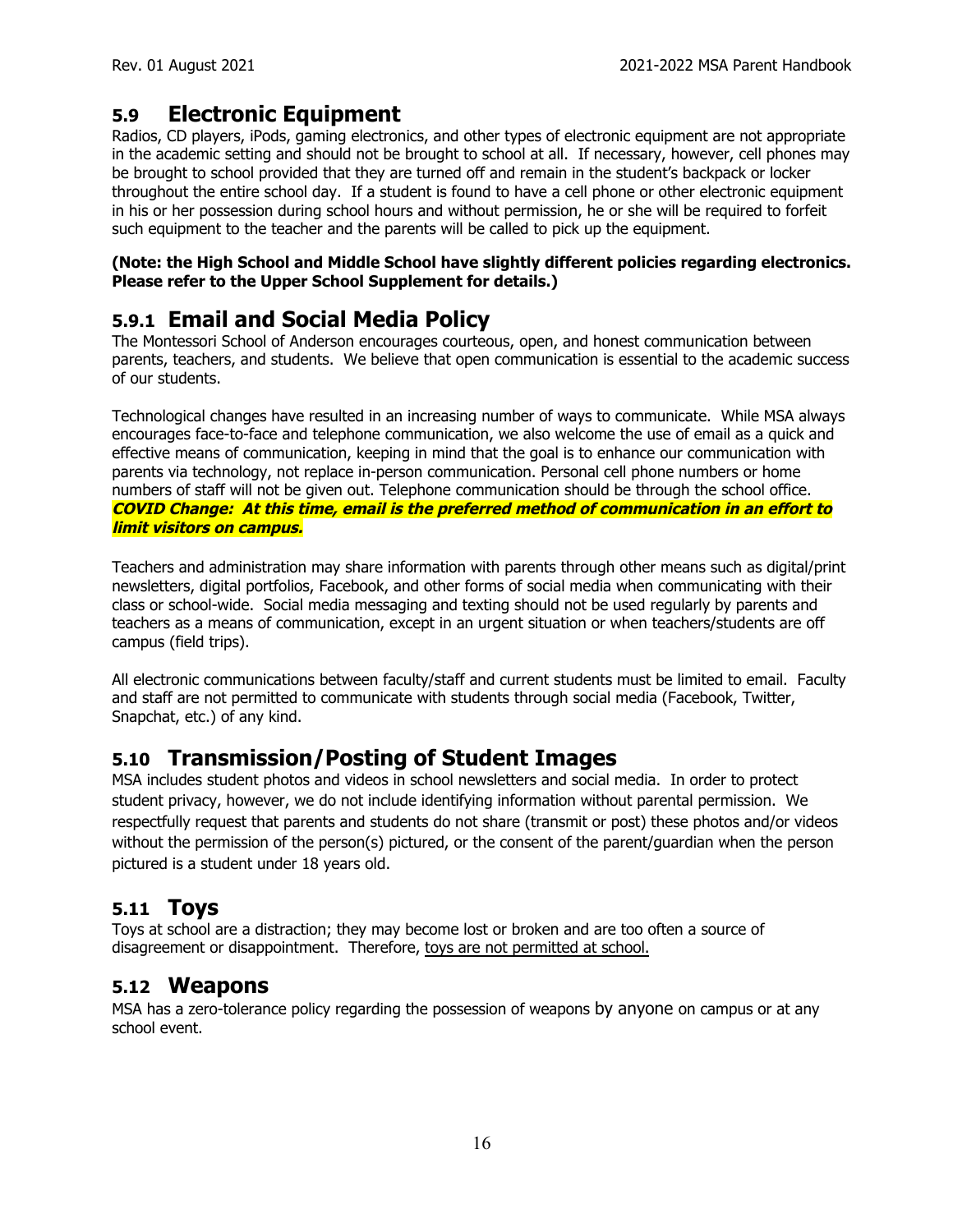## **5.13 Tobacco, Alcohol and Other Controlled Substances**

The use or possession of tobacco *or any tobacco products and smoking paraphernalia (including e-cigarettes/vapes)*, alcohol, or other controlled substances is strictly prohibited on campus, on field trips, and at all school events where students are present.

## **Health and Safety:**

(For answers to health-related questions not covered in the paragraphs below, please contact either the school nurse or the Administration.)

## **6.1 Emergency Communications**

MSA uses a Reverse Notification system to notify all of the school's families, teachers and staff should mass communication be needed within the MSA community. The information is sent from the MSA's safety coordinator and is disseminated quickly and concisely through the Reverse Notification System and is shared in the case of an emergency on campus, or within the community or state. The Reverse Notification system is only activated in emergent scenarios to provide mass notification and to help ensure the safety of our students and employees. This is not an opt-in program. Notifications will be sent via SMS text, landlines, and voice command. Examples of system usage would include power outages, school closures, school emergencies, local or state emergencies, school off-site evacuations, and weather-related emergencies or natural disasters. All families, staff, and teachers should maintain accurate phone numbers with the MSA office at all times.

## **6.2 Personal Injury/Medical Emergencies**

Every effort is made to prevent personal injury; however, in case an accident occurs, first aid will be administered by school personnel. Parents will be contacted in all cases of serious injury. If parents cannot be reached, emergency numbers given to the school by parents will be used.

It is imperative that the school have current telephone numbers, emergency contact numbers, and medical information on each student so that the teachers, school nurse, and office staff may reach parents quickly and efficiently. Parents should notify the school office immediately if contact information changes.

## **6.3 Health Information**

At the onset of each school year, parents are **required** to complete both a Student Data Sheet and a more comprehensive Student Health Form. These forms **must be completed and returned to the school office prior to the first day of school.** No student will be allowed to remain on campus unless a current Data Sheet is on file in the office. These documents provide specific information on the students' current health status so that the school may act consistently with the instructions provided by your child's health care provider. It will also serve to give the staff an opportunity to learn more about the potential health concerns and procedures that may arise while the student is at school. Should any medical information change during the school year, it is requested that you notify the school nurse. All information is kept in the school health room and is strictly confidential. **COVID Change: An MSA COVID Community Agreement and Waiver must also be signed and returned before the student starts school.**

#### **6.4 Health and Safety of Students**

MSA has a part-time Registered Nurse on staff. The Health Room is located in the Infant/Toddler building. The school nurse will assess any student who is injured while at school or who is feeling unwell. Should the school nurse not be on campus, office staff will contact the nurse for a virtual assessment or staff will assess the student's needs and act accordingly.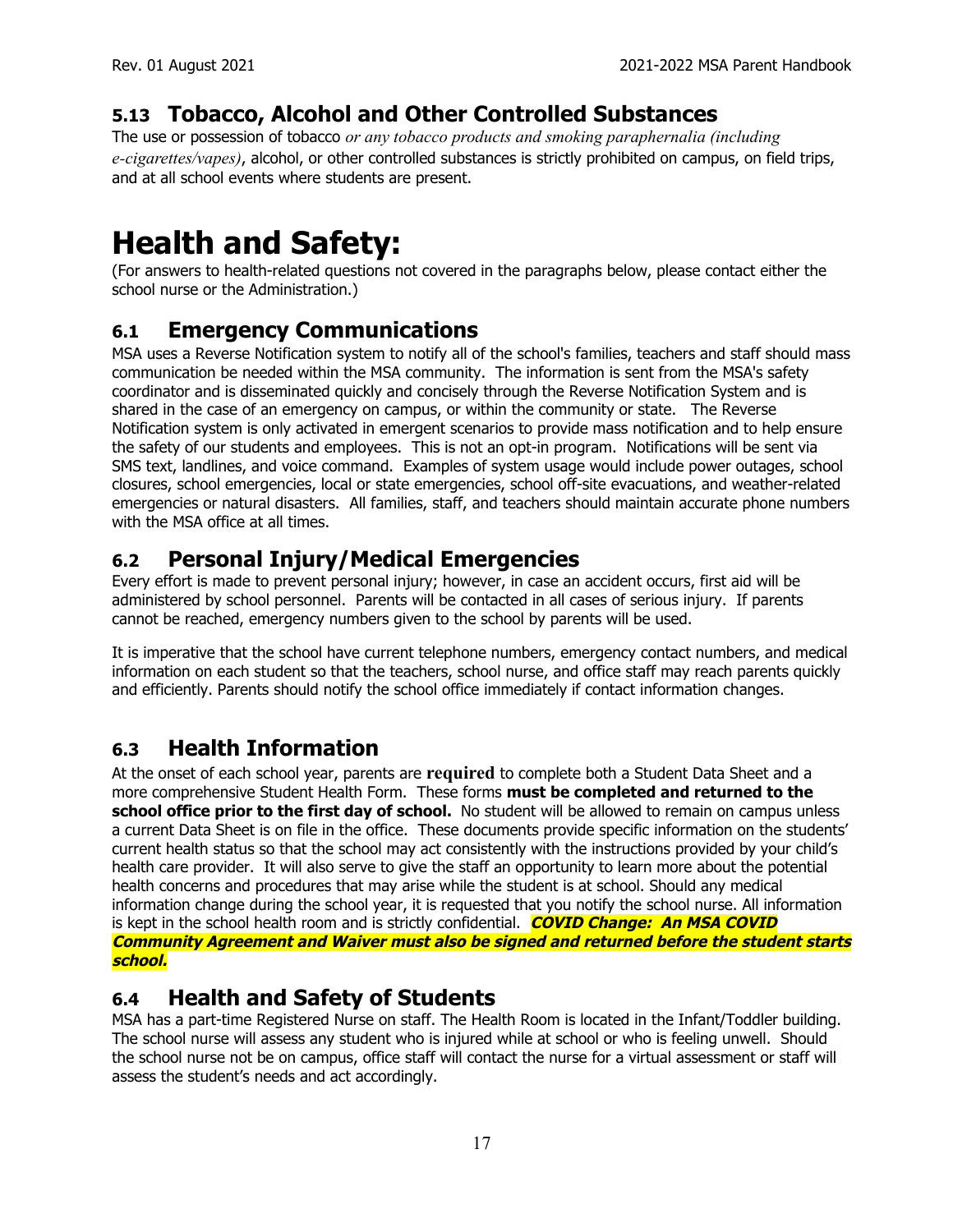#### **6.5 Illnesses**

MSA students are prohibited from attending classes while ill. If your child is absent, please notify the school office. MSA is proactive in monitoring **all** illnesses and makes every effort to prevent illnesses from spreading. When you have verification that your child has a communicable disease, please notify the office immediately. It is preferable to bring your child in late or keep him/her out for another day in order to completely recuperate rather than risk exposing the student body to a potentially communicable illness. All students must be fever-, vomiting-, and diarrhea-free for 24 hours **without the aid of medications** before returning to school. **COVID Change: Students will be screened daily upon arrival to campus and non-contact temperatures will be taken before entering the classroom. Students with <sup>a</sup> fever of 100.4**℉ **or greater will not be allowed to attend.**

At any point during the day, if any student experiences a fever greater than 100.4℉, vomiting, diarrhea **or simply feeling too poorly to focus or concentrate on classwork**, the parent will be called and the student will be dismissed early.

If your child has missed school due to an illness, he/she may not participate in any other school-related activity on that day or evening.

#### **6.6 Head Lice**

MSA has a no-lice policy. This policy follows current medical and health agencies' recommendations and is endorsed by the CDC, the American Academy of Pediatrics, the National Association of School Nurses, and pediatric healthcare providers in our community. The presence of live lice or nits within ½ inch of the scalp warrants home treatment before returning to school. All students who have had head lice must be checked by the school nurse or designated staff member prior to returning to school.

#### **6.7 Immunizations**

DHEC regulations require that each student have current immunization records on file. These records must be submitted using an official DHEC form (1148 or the new 2740). Those students who meet the criteria for special medical or religious exemptions from immunizations are also required to have on file documentation outlining the reason(s) for the exemption. Parents should update their student's immunization records following additional immunizations or boosters as soon as possible. Updated forms should be turned into the front office. Immunization forms may be faxed to Montessori School of Anderson to the attention of the School Nurse. The school's fax number is 864.231.6562.

#### **New DHEC immunization requirement for all rising seventh-grade students:**

SC DHEC has required additional immunizations for school admission that affects the Middle School rising seventh graders. The Tdap booster vaccine is now required for school admission. All SC DHEC forms (1148 or the new 2740) verifying compliance to the new immunization requirement must be on file in the health room prior to the first day of school.

#### **6.8 Medication Policy**

In general, MSA does not dispense medication to students; however, there are exceptions. **Every effort should be made to administer medication while at home**. If medication is given at home, please inform the school nurse or teacher so that we may monitor for potential side effects. MSA will not administer the first dose of any medication.

#### **6.8.1 Primary - Upper School Protocol**

(for important information regarding Medication Policy at the Infant/Toddler Level, please refer to the Infant/Toddler Supplement)

**All** medications must be brought to the front office by a parent/legal guardian with a completed Medication Request Form (MRF). The medication form specifies the dosage and time medication is to be given. Should the school nurse not be available at the time medication is to be given, it shall be administered by a designated staff member. A second staff member shall serve as a witness whenever this occurs.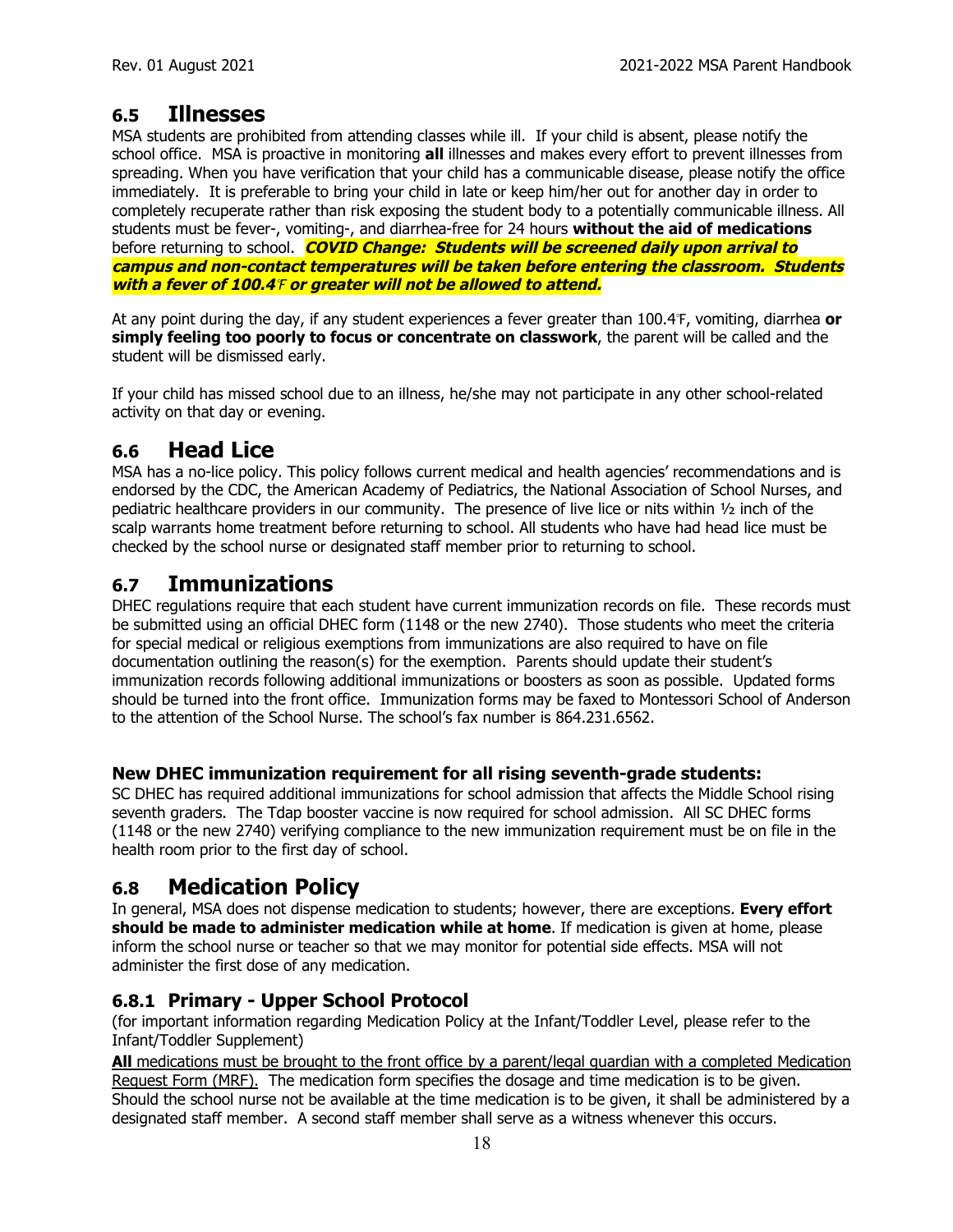MSA policy prohibits students from having any medications (prescription, over-the-counter, topical, or other) on them while at school. Under no circumstances is a student to have medication with him/her in a backpack, lunch box, or in personal clothing while on school property unless it is for emergency use. (see Emergency Medications paragraph below.)

All medication will be provided by the parent, be in the original container, and be clearly labeled with the child's name and dosage. Over-the-counter medications may only be given within the limits and according to the instructions printed on the container or the package insert. Prescription medication must have specific directions for the administration and care of the medication. Medications will be administered only to individuals for whom they are intended and prescribed.

**Long Term Medications**: Any student taking medication for longer than three weeks must have a physician's permission form and a parent's permission form on file.

**Emergency Medications (Epi-pens, inhalers, insulin pumps, etc.)**: All students who need to self-administer an emergency medication must have a self-administering medication permission form on file in the Health Room. The form must be completed by the physician, parent, and student. These forms will be sent home after the school nurse has reviewed the completed Student Data Sheets and Student Health Forms, which must be on file prior to the first day of school. These documents will become part of the student's ICP (Individual Care Plan) and ECP (Emergency Care Plan).

#### **MSA reserves the right to decline to administer medication.**

#### **6.8.2 Policy for Application of Insect Repellents**

Montessori School of Anderson has adopted SC DHEC recommendations for the application of insect repellents in childcare/school settings. The parents will be required to sign a Permission for Administration of Over the Counter Medication Forms for any student needing application of any insect repellent products during the day. The parents will provide their own insect repellent and will label it with the child's name. The MSA staff will follow SC DHEC guidelines for the application of insect repellents. The MSA staff will not be allowed to apply any insect repellent on infants age 2 months or younger. MSA staff will follow safest practice guidelines for administration of Insect Repellent products, and therefore reserves the right to refuse application of any product containing 30% or more of DEET. In such cases, the parents will be notified so that a substitute product can be provided. The MSA staff will follow procedures for application and cleansing following outside play. MSA staff will avoid taking children on the playground during peak hours for mosquitoes – dawn and dusk.

#### **6.9 Child Restraint Policy**

In accordance with American Academy of Pediatrics guidelines, and in an effort to ensure compliance with the South Carolina Child Passenger Restraint Law and SC Code of Laws, Section 56-5-6420, all students who are not 4'9" or 80 lbs. need a car seat or booster seat in order to be safely transported on field trips if they are **traveling in a personal vehicle**. Please provide an appropriate child passenger safety restraint for your child if this law is applicable to your child. Parents may submit a written waiver for booster seat use for students in grades 4 and above who do not meet the recommended height and weight guidelines. Parents who sign this waiver are acknowledging that they are going against the safest practice and safety standards. **Students who do not meet the above height/weight requirements and who do not have a signed waiver on file may be prevented from participating in field trips or outings.**

At no time may a child ride unrestrained in a moving vehicle while that vehicle is on any part of the MSA campus.

#### **6.10 Extreme Weather Policy**

Occasionally, outside temperatures may preclude students from recess or limit time spent outdoors. MSA has adopted an Extreme Weather policy to serve as a guide in such cases when it is excessively hot or cold.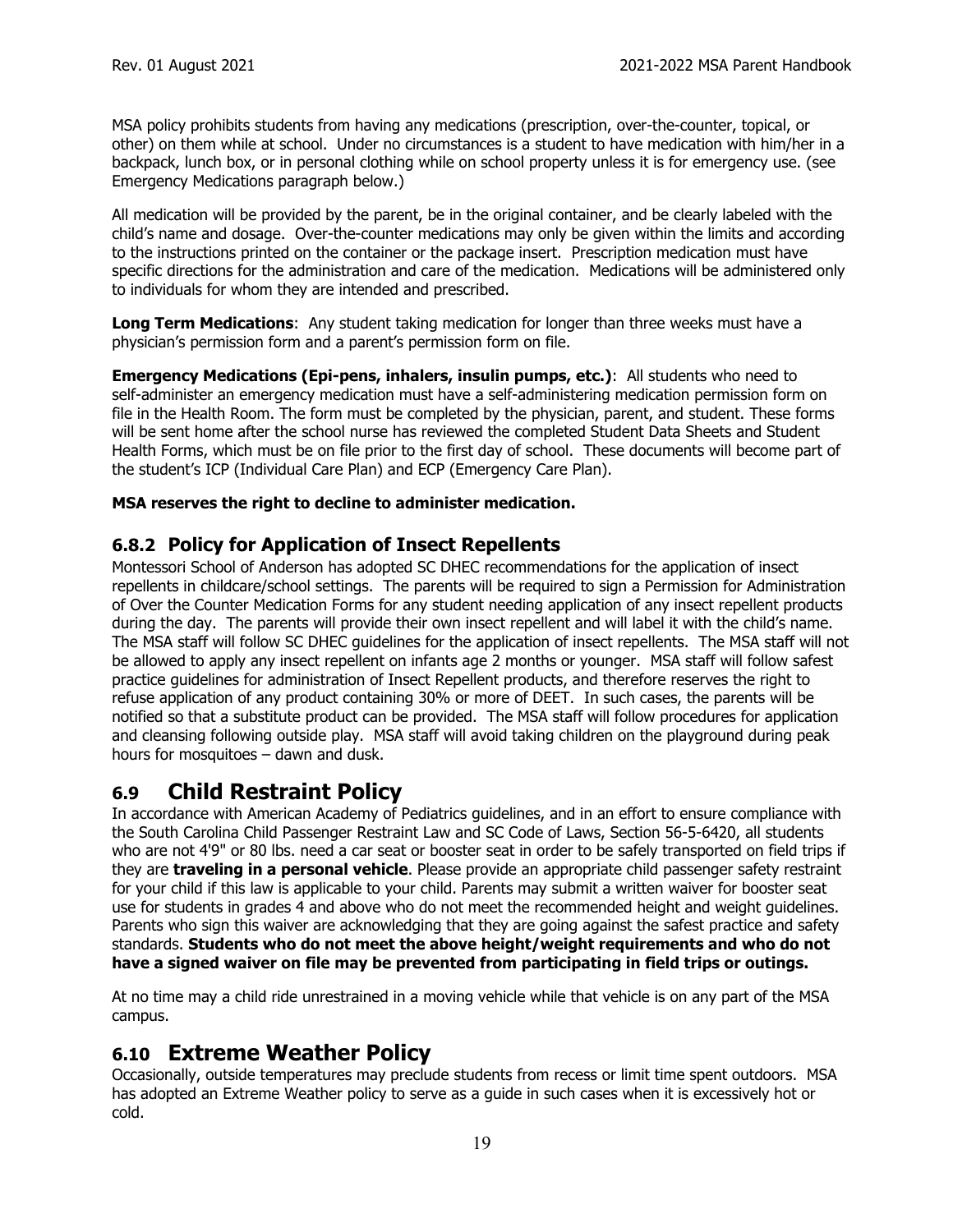#### **6.11 Emergency Drills**

Emergency drills are held in accordance with MSA policy and state law. The school participates in fire, tornado, earthquake, bus evacuation and intruder drills, both announced and unannounced. Teachers are responsible for instructing students on the manner and route of exit during each drill. Emergency exit maps are posted in each classroom. Teachers will accompany each class and will take roll after safely exiting the building. These drills are held to allow students to practice their reactions and responsibilities in emergencies.

## **6.12 Civil Emergencies**

In the event of an emergency or emergency drill, students will evacuate buildings under the direction of their supervising teacher and will remain under that teacher's supervision until such time as the drill or crisis ends. In case of an emergency, please refrain from phoning the school office. It is imperative for safety and mandatory by South Carolina law that the phone lines remain open for emergency communication. The safety of all students, visitors, faculty, and staff remains our highest priority. In the event of a campus evacuation, we will relocate to the **Concord Baptist Church** on the corner of Concord Road and Reed Road.

## **6.13 Off-Site Evacuation**

In the case of an extreme emergency, an off-site evacuation may be deemed appropriate and necessary. Montessori School of Anderson's off-site location is Concord Baptist Church Childcare Center (1012 Concord Road/Anderson, SC 29621). Parents will be notified via a reverse notification system **(see 6.1 for an explanation of "reverse notification system")** if an evacuation of this nature is necessary. A reunification plan has been developed in the case of such an emergency. Only parents or pre-approved guardians (those listed on the emergency contact list) will be allowed to pick up students from the off-site evacuation location and a photo ID may be required prior to releasing children to their care. Please follow directions from emergency responders and school personnel. Montessori School of Anderson is committed to ensuring the safety of our students, staff, and visitors.

#### **6.14 Student Accident Insurance**

As part of a student's tuition, MSA provides each student with student accident insurance. Benefits and claims information is available in the Main Office.

#### **6.15 Child Abuse Laws**

MSA abides by the Child Abuse Laws of the state of South Carolina.

## **6.16 Security**

The MSA campus is under video surveillance and all campus doors are locked for the security of our students. No unescorted individuals (students or visitors) will be admitted to a classroom after normal arrival time. Please do not knock on the door or window of a classroom to gain access after arrival time. Students arriving after normal arrival time (Primary-High School) must report to the front office and be escorted to their classroom. Refer to the particular level supplement for more details about arrival and dismissal policies.

## **Communications:**

#### **7.1 Messages and Phone calls**

The teachers are not available for phone calls when teaching, but they will return calls as soon as possible. Messages for the teachers should be left with the office or on the teacher's voicemail extension. Please make an appointment if extended communication with the office or teaching staff is required.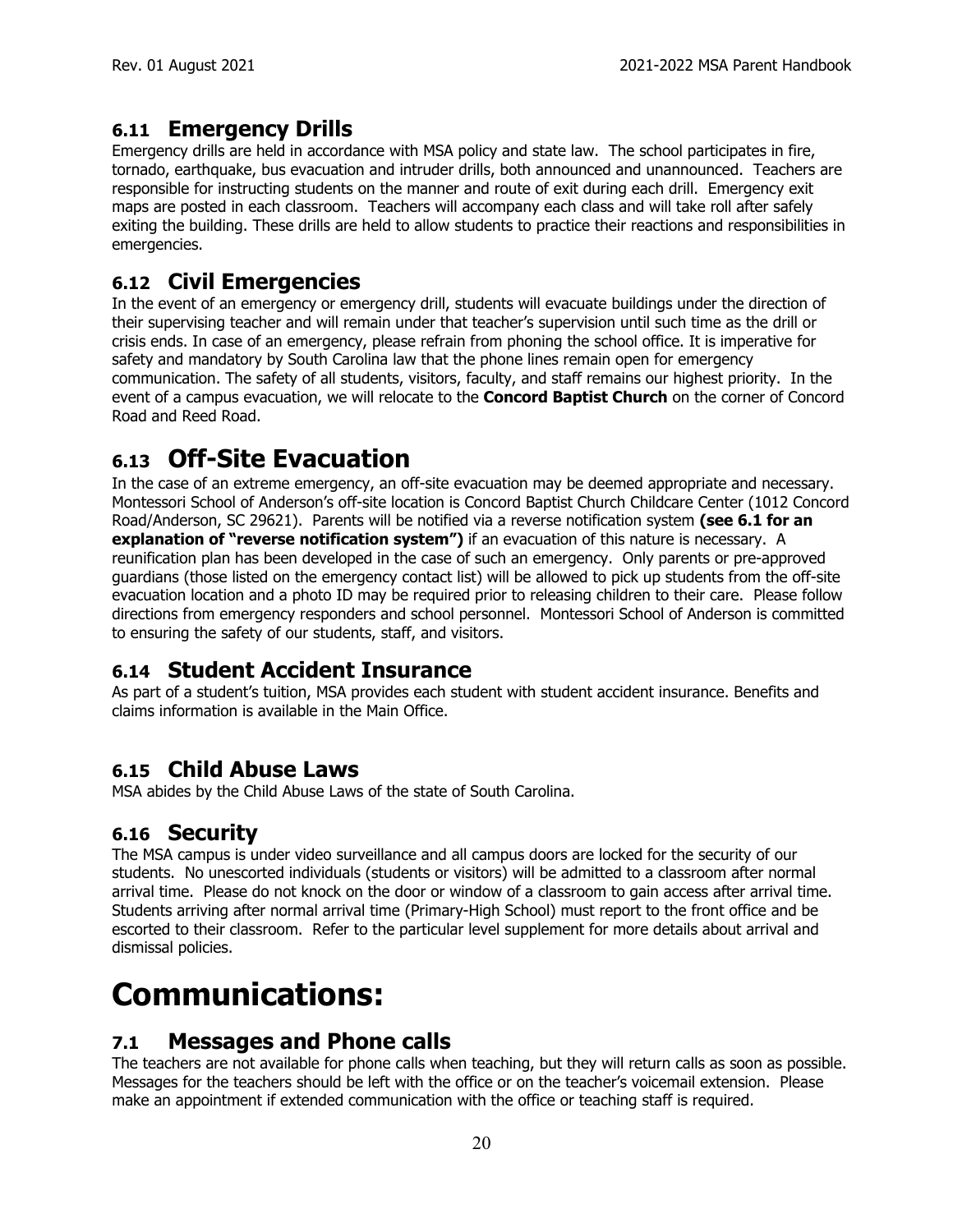## **7.2 Conferences**

Parent-teacher conferences are scheduled twice a year. As we approach conference time, you will be notified as to the schedule for your child's level and the sign-up procedure. Every effort should be made to participate in these meetings so that parents are fully apprised of the progress of their student. Please do not ask teachers to discuss details of your child's progress during arrivals or dismissals. You are welcome to schedule a conference at any other time as well. Simply call for an appointment. **COVID Change: Virtual options will be available this year for conferences.**

Consistent with Montessori philosophy, teachers at MSA work hard to be available to answer questions, address concerns and share experiences. Communications between teachers and parents may be handled in a variety of ways: email, phone calls, handwritten notes, and other electronic means. Please consult with the teacher at your child's level to find the means of communication that are the most expedient and convenient for you.

#### **7.3 Montessori Matters**

Please read the school newsletters for important reminders and calendar updates. These are our primary means of communication with you.

## **7.4 Changes in the Home**

Changes in the home can have a profound impact on your child's attitude, behavior, and performance at school. Please inform your child's teacher promptly of changes such as the birth of a sibling, a death in the family, divorce or separation, the absence of a parent, the inability to sleep for several consecutive nights, the death of a pet, alteration of medicine (or its dosage) or any matter which might affect his/her sense of well-being. Any unobserved incident in school that has upset your child should be reported to the teacher.

#### **7.5 Party Invitations**

Invitations to outside parties or events may be distributed at school provided they are given to every child in the classroom. Invitations for fewer than this are not to be given out at school. Please be sensitive to the feelings of all your children's classmates. Check with your child's classroom teacher for a list of students or refer to your school directory.

**COVID Change: MSA respectfully requests that families not participate in events that would increase the risk of COVID-19 exposure to our community. Families are expected to honor the community agreement signed at the start of school.**

## Athletics:

## **8.1 Awarding of Varsity Letters**

Preface: The criteria for earning the Montessori School of Anderson Varsity Letter have been established by the members of the Montessori School of Anderson Upper School Administration & Related Arts staff. The staff believes that, for students at our school, earning a varsity letter should require evidence of commitment to a team and expertise in the particular activity. We have established well-defined standards for the sake of uniform decision-making. The criteria are set according to standards the staff believe are high, yet reasonable. The policies are intended to encourage students to persevere toward the goal of earning the varsity letter rather than to discourage or belittle anyone who fails to attain the standards. The coach of each activity will go over the requirements for receiving a Varsity Letter prior to the first practice.

First-time Varsity letter recipients will receive a chenille "MSA" letter and a pin representative of the activity in which the letter was earned. Students will receive the letter only once during their Montessori career. The student will receive a gold bar for every year after the first that a letter is earned. The letters will be distributed at Awards Day.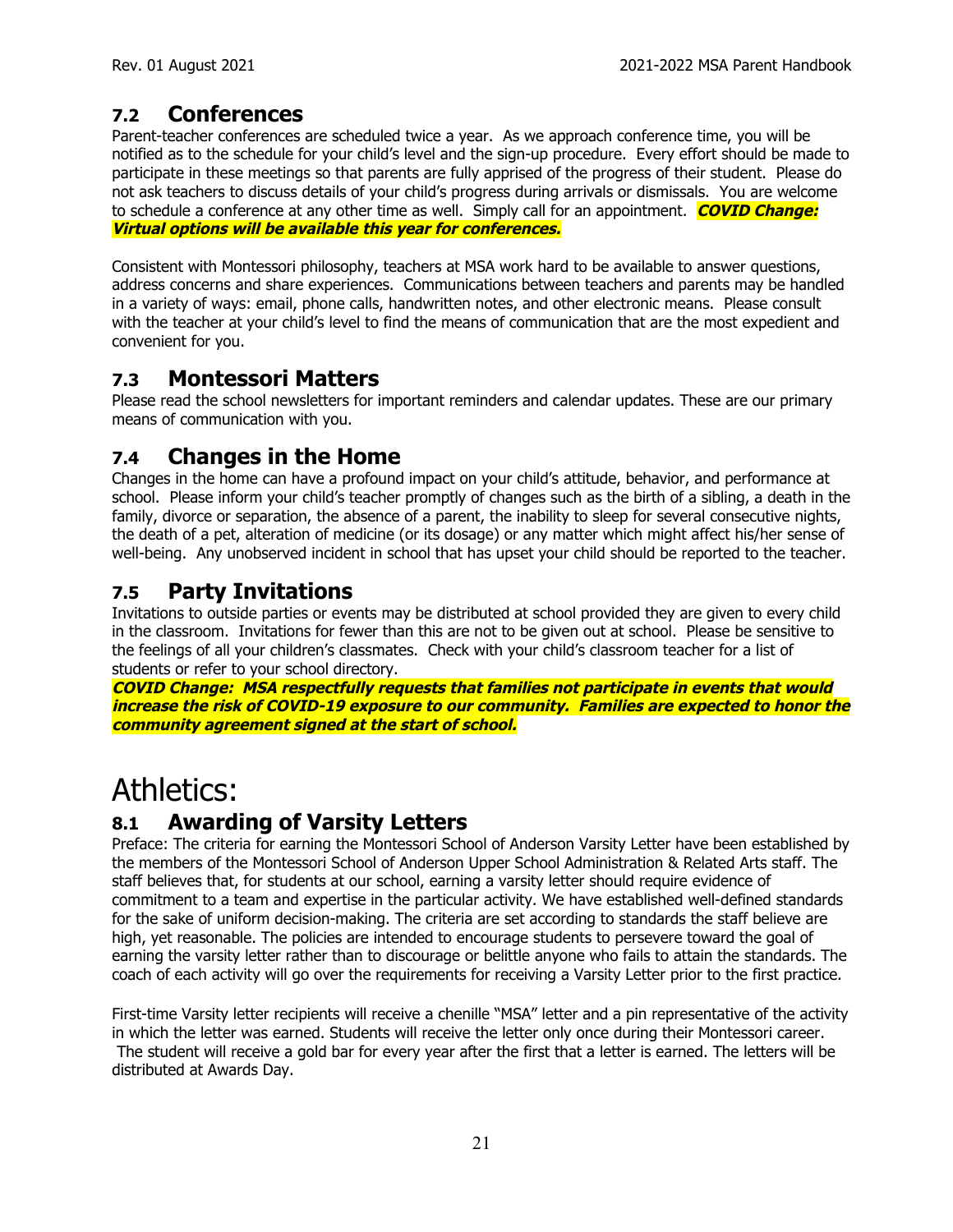To earn a varsity letter at the Montessori School of Anderson the following minimum requirements must be met by the student:

- 1. Be a student with a 3.5 or above GPA and in grades 9-12
- 2. Must meet and maintain athletic and academic eligibility requirements set forth by the Montessori School of Anderson and the South Carolina Independent School Association throughout the entire season
- 3. Must participate in the varsity level activity for the entire season
- 4. Conduct themselves as a varsity participant both in and out of the activity by being:
	- a. Respectful to their fellow players at all skill levels
		- b. Supportive of their teammates
		- c. Supportive of their fellow students, no matter what the endeavor
		- d. Gracious winners and good losers
		- e. Respectful to the referees and game officials and follows correct game protocol
		- f. Being well prepared and attentive at practice
		- g. Making good use of practice time
- 5. Must participate in all fundraisers and/or community service projects required by the Coach
- 6. Attend all practices and competitions unless excused by the coach prior to the practice or competition
- 7. Must complete the team job assignment at each practice and/or competition that is assigned to them at the beginning of the season by their coach
- 8. Attend the end of the season celebration unless excused by the coach prior to the event

The coach reserves the right to make an exception to these requirements if there is just cause.

An athlete who would have qualified for a letter had it not been for an injury is eligible to receive a letter.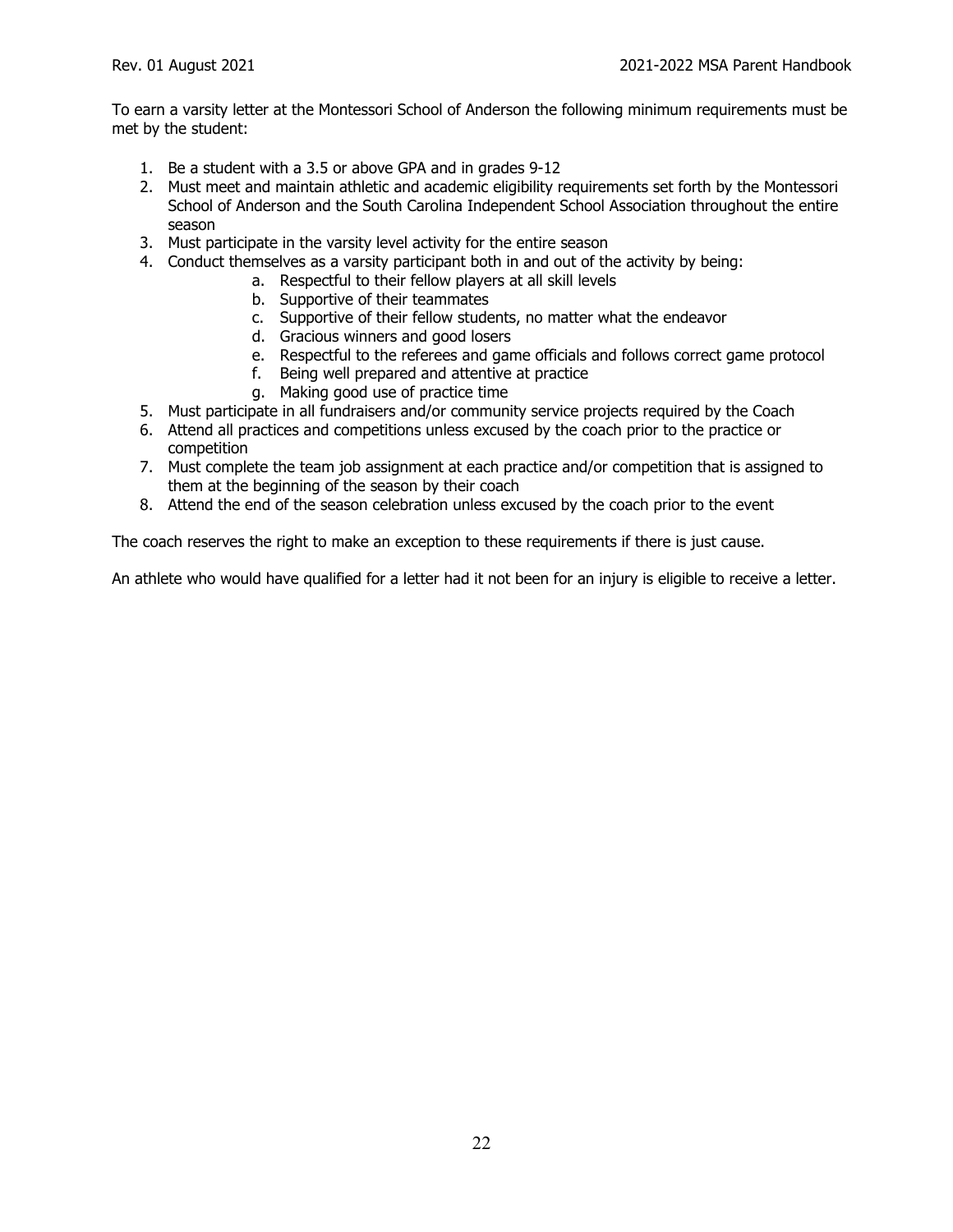## **UPPER SCHOOL SUPPLEMENT**

(grades 7 thru 12)

Welcome to Upper School! As teachers, we look forward to the opportunity to guide your children through this exciting stage in their education.

The following document is not intended to replace or supersede the Montessori School of Anderson Parent Handbook but is meant to be used as a supplement to address certain requirements specific to this level.

MSA continues to evaluate its procedures and policies throughout the year in order to best meet the academic and structural requirements necessary for an effective learning environment. As such, the policies contained within the preceding Parent Handbook and the Upper School Supplement are subject to change at any time. However, parents and students will be duly notified of these changes.

## **About Montessori Upper School**

The Montessori High School is the first *(and only private)* Montessori high school in South Carolina and only one of a handful in the United States. A co-educational school for students in grades 9-12, the school offers a rigorous academic foundation, including the opportunity to take courses for Honors credit as well as opportunities for students in Grades 11 and 12 to take college courses through Anderson University and Tri-County Technical College for dual credit.

Along with the High School, the Montessori Middle School honors the work and thinking of Dr. Maria Montessori, who believed that adolescents should have opportunities to engage in meaningful work that stimulates the mind, body, and spirit - the 'whole' person. The school clearly respects the adolescent's growing need for individual autonomy within a well-prepared learning environment.

## **The Students' Bill of Rights**

We believe every student has a right to …

- Receive a quality, college preparatory education. Teachers should be free to teach and students should be free to learn without unnecessary disruptions
- Do interesting work that is useful, challenging, and intriguing
- Be safe in school environments
- Be free from physically and/or verbally abusive situations that result from individual differences or challenges
- Be free to express ideas and develop one's own personality, as long as it does not interfere with the rights of others, without disrespectful criticism or pressure from peers
- Work collaboratively with the teacher and each other to make learning meaningful
- Have plenty of opportunities to do work of which he or she can be proud.

## **Academic Philosophy**

We believe that educating and nurturing the whole individual – physically, intellectually, emotionally, culturally, and spiritually – is a requirement for successful 21<sup>st</sup> century life. It is also our belief that our students should know how to design solutions to stimulating problems, participate fully in a democracy, and successfully implement entrepreneurial projects that make social contributions. The curriculum, designed to prepare students for college admissions, culminates in an intensive, year-long research project and presentation in the senior year. During their *Upper School* years and through the curriculum, students gain vital life skills in decision-making, effective communication, and conflict resolution. Students and teachers engage in a variety of assessments that promote meaningful knowledge acquisition and academic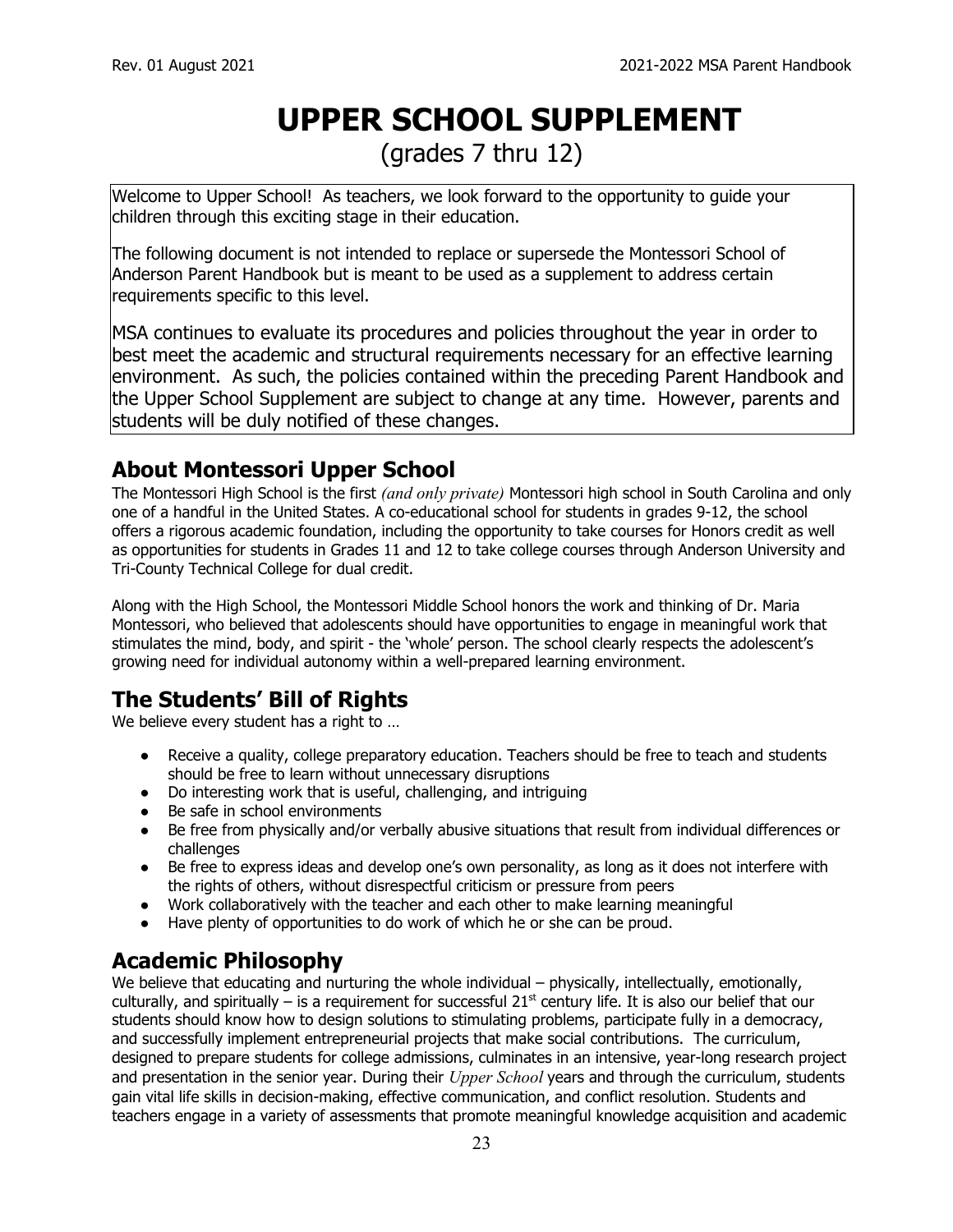portfolios. In this setting, students succeed in learning and decision-making situations that minimize rote learning and promote critical understanding. This approach cultivates student ownership in his or her education and works toward the goal of academic independence and self-reliance. The school's well-designed academic program challenges students to work responsibly and perform to their best on standardized tests such as the Stanford 10, MAPS, PSAT, SAT, and ACT.

## **Expected Academic Outcomes**

Our *Upper* School curriculum nurtures a commitment to independent thought and lifelong learning. By providing students with a broad exposure to the liberal arts, it seeks to produce graduates grounded in the traditional sources of knowledge yet capable of devising new solutions to real problems. To this end, graduates of the Montessori School of Anderson's Upper School program should have:

- The ability to read and listen with comprehension and to write and speak with clarity and precision
- An understanding of the central themes and ideas of Western civilization and an appreciation of cultures from outside that tradition
- The ability to make informed moral judgments and to appreciate the ambiguities around those judgments
- An appreciation for the aesthetic dimension of human expression through art, drama, creative writing, and music
- An exposure to the methods and insights of the social sciences
- Knowledge of the basic principles and procedures of one or more of the natural sciences
- A demonstrated proficiency in mathematics
- The understanding of and ability to use information technology with informed judgment
- The capacity for continuing self-education and improvement necessary to deal with change.

## **General Operating Information**

#### **Upper School Hours**

- For Upper School students, classes begin at 8:00 a.m. Community Meeting is held weekly on Friday. This is a mandatory meeting for all students, unless otherwise announced. Dismissal time varies according to the daily schedule (1:40-3:30). Students who remain on campus after dismissal must be under the supervision of a faculty member.
- Students who have late arrival and/or early dismissal may still be asked to participate in school activities between the hours of 8:00 a.m. and *3:30* p.m. These students will be given 24 hours notice of activities that require attendance during these times when they would not normally be on campus.
- For fees associated with Early Arrival and/or Extended Care, please refer to section 3.3 in the MSA Campus Handbook.

#### **Dress Code**

We believe that the general level of dress has a significant effect on the tone of the learning environment. Students are expected to be neat, clean, and appropriately dressed for school. Clothing should not be too short, too big/long, or too tight. Anything brought or worn to school should not impede the learning process. Any faculty member may recommend that an article of clothing or jewelry be removed if deemed disruptive. The general rule of thumb here is "when in doubt, don't." Outwear such as jackets, coats, hats, caps, etc., should be removed upon entering the building. Students must arrive at school dressed properly according to dress standards and must remain in dress code until leaving campus. This includes students taking coursework for dual credit in classes that meet prior to *3:40* p.m. **COVID Change: Students are encouraged, but not required, to wear <sup>a</sup> face mask. Students are asked to keep <sup>a</sup> face mask in their locker for times when it may be needed. Masks will also be available in the classroom and the main office.**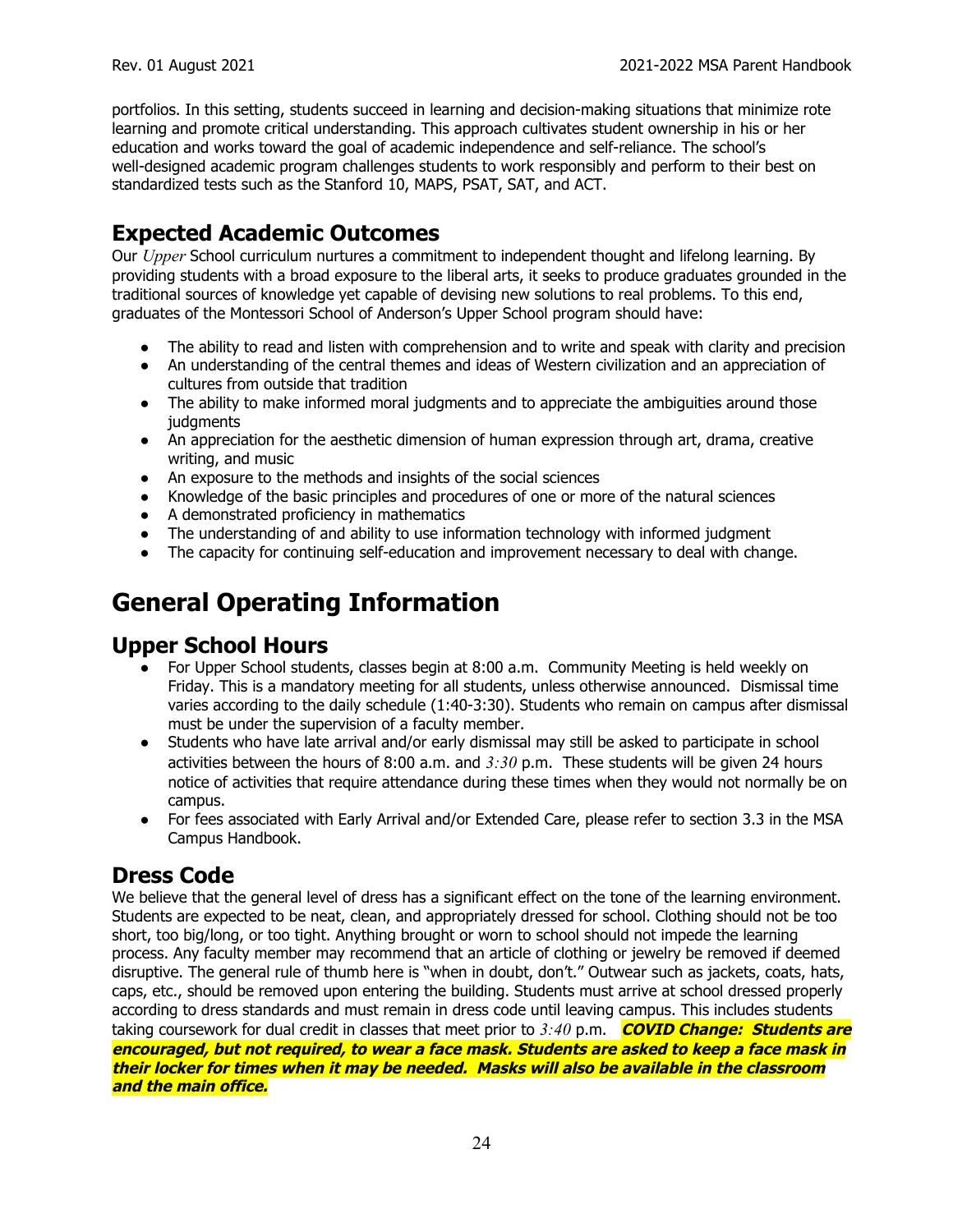## **Student Drivers and Parking Regulations**

Only students who have attained junior or senior standing and who are legally licensed to operate a vehicle are allowed to drive a vehicle to school. Remember that this is a privilege, not a right. A student driving form which requires proof of insurance, description of the vehicle being driven, and the tag number must be on file in the main office.

#### **Violation of any of the following regulations will result in disciplinary referral. Repeated failure to abide by these rules will result in the revocation of the student's driving privileges at MSA.**

- 1. MSA High School students must park in the designated area for students immediately upon arrival at school. This area is the parking lot beside Upper Elementary.
- 2. UNDER NO CIRCUMSTANCES should a student remain in the parking lot in a car after the vehicle has been parked. Windows should be closed, doors locked, all needed books and other items taken from the vehicle upon arrival on campus. Students are expected to drive and behave responsibly upon arrival and departure from the campus in any vehicle.
- 3. Students should only re-enter the parking lot when it is time for them to leave campus. Any other trips a student must make to his or her vehicle must be with the express permission of teachers/administration.
- 4. Students are only permitted to leave campus during school hours if they are a junior or senior in good standing and do not have a regularly scheduled on-campus class or activity. Any time a student leaves campus or returns to campus during the school day, he or she must sign in or out at the front desk.
- 5. Illegal drugs, unauthorized medications, alcoholic beverages, and weapons (including but not limited to guns and knives) whether in sight, discovered, or confiscated as the result of a search by school or law enforcement officials, will result in immediate recommendation for expulsion of the student. All items in automobiles driven to MSA are the responsibility of the student. All items are subject to search and seizure by MSA school personnel – without notice.
- 6. No vehicle will be operated in a manner deemed to be reckless while on the MSA campus.

## **The Grading Scale**

*MSA Middle School uses a traditional Skills Rating System (SRS) for reporting scholastic performance on student quarterly progress reports and semester report cards. The SRS includes the following range of scholastic performance:*

- *E Excellent*
- *S Satisfactory*
- *N Needs Improvement*
- *U Unsatisfactory*
- *F Fail*

MSA follows the SC Uniform Grading Scale (SCUGS) when computing Grade Point Averages. The *High* School uses a traditional (A, B, C, D and F) ten point grading system, which includes the following ranges of scholastic performance:

- A 100 90
- B 80 89
- $C \t 70 79$
- $D = 60 69$
- $F \leq 60$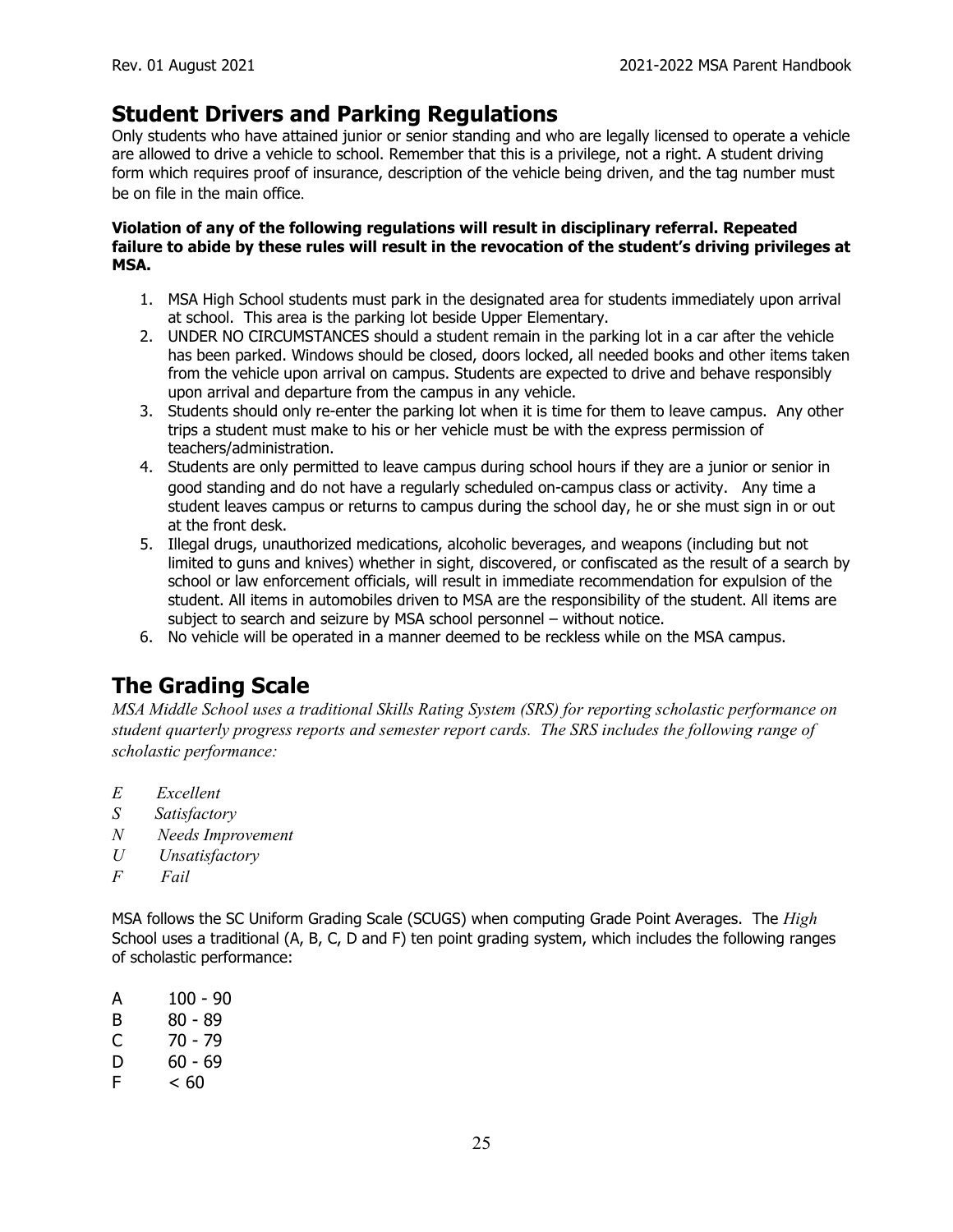#### **Grades for Middle School students enrolled in High School level courses for graduation credit will also be computed using the above SC Uniform Grading Scale.**

#### **Homework**

Homework is an integral part of a quality education. It not only provides excellent opportunities for developing good study habits, but also offers the student the opportunity to progress beyond the constraints of class time. It provides a framework for the student to apply what is being learned on an individual basis. Homework should be structured to complete, supplement, and enrich regular class work. It also provides review and reinforcement of a particular skill, topic, or concept.

Parents/guardians and students must be aware that completion of outside school work may be complicated by participation in extracurricular activities, part-time jobs, and other commitments. The school's expectation is that the completion of assignments be a high priority for each student.

#### **Grading Periods**

Our academic year consists of two semesters, each lasting 18 weeks. Each major grading period is nine weeks in duration. Information regarding student progress is issued mid-point of each reporting period as well as at the end of each nine weeks. Progress reports are distributed to students by the Guidance Counselor on the dates indicated on the MSA calendar.

#### **GRADELINK**

GRADELINK is the Student Information System that we use in the Upper School to record attendance, post assignments, record grades, etc. All Upper School students will have a login to access this information for each of their MSA classes. Parents will also be given a login to view information about student attendance, assignments, and grades. GRADELINK does allow users to set alerts to be notified immediately when absences/tardies or grades of a certain level are recorded.

#### **Conferences**

Student-led conferences are held at the conclusion of the first and third quarters. In addition, parents/guardians may initiate a conference by calling the Upper School Coordinator(s) who will make an appointment with the teacher team. Conferences are planned around the team's schedule and will not interfere with instructional time. Conferences may not include all team members. Conferences with specific team members should be requested at the time of the call. If a parent/guardian cannot attend a scheduled conference, the school must be notified as far in advance as possible so that another conference time can be arranged.

## **HS Drop/Add Policy**

Please note the following guidelines for course drop/add:

- Students have **two class periods from the start of a course** to:
	- o Add a course to their schedule
	- o Choose the honors level of a course
- Students have **two academic weeks from the start of a course** to:
	- o Drop an elective course without consequence
	- o Drop the honors level of a course
- **After two academic weeks from the start of a course**, any withdrawals will be listed on the transcript as WP or WF depending on the student's class average.
- Students must petition the curriculum committee (HS Program Lead, Guidance Counselor, course teacher) to drop or withdraw from any course required for graduation regardless of timing.
- It should be noted that the appropriate documents (Drop/Add form, Academic Petition) must be submitted and approved by the curriculum committee for any of the above changes to be official.
- **Full-time students must be enrolled in a minimum of 5 classes (including dual credit) to maintain their full-time status.**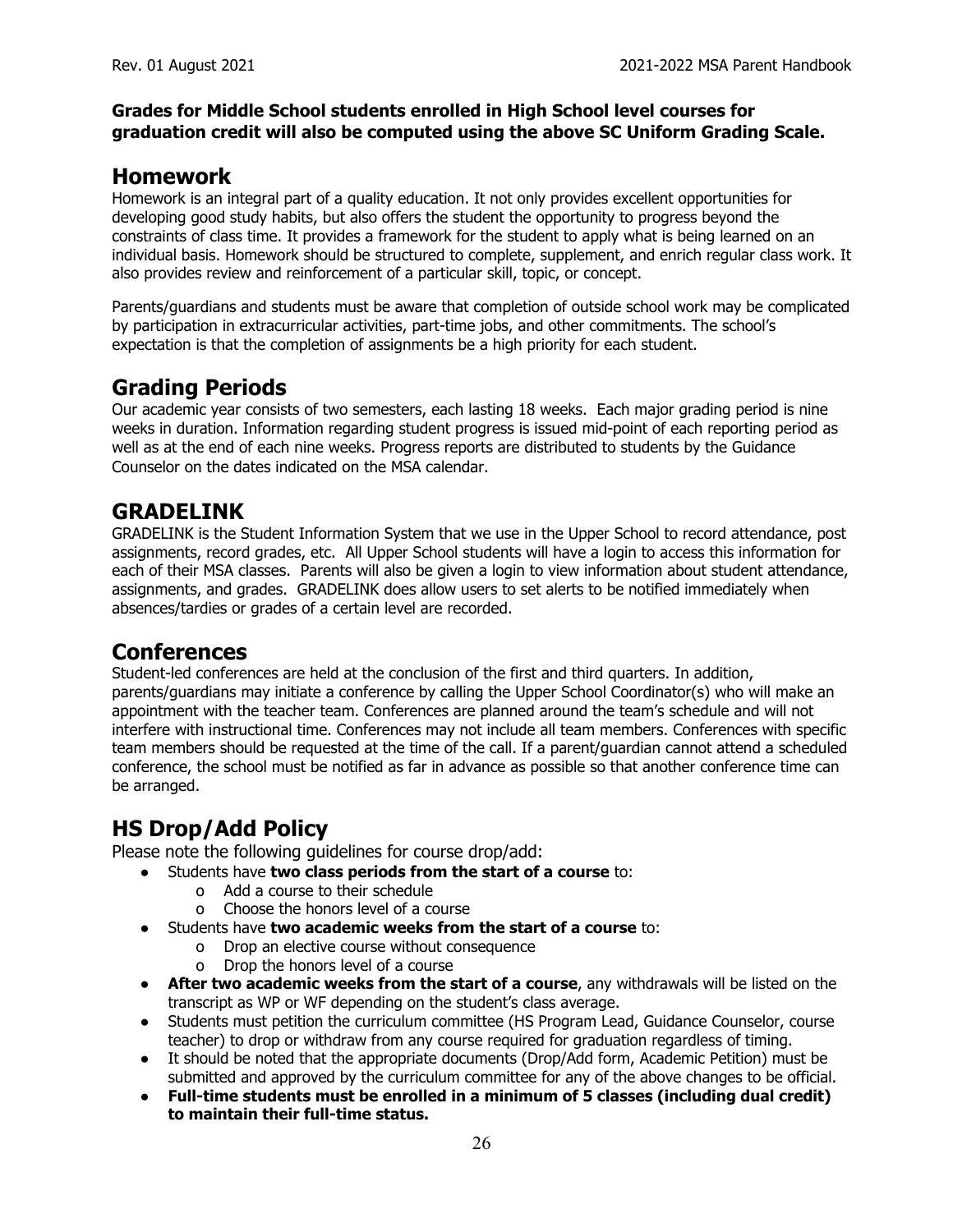## **HS Academic Petition**

Any request to vary the stated curriculum requirements of the Montessori School of Anderson must commence with the filing of an Academic Petition completed by the student requesting the variation and his or her parent or guardian. (See Guidance Counselor for form). The parent or guardian may request a meeting with the curriculum committee prior to the Committee convening to take action on the petition. Upon receipt of a completed academic petition, the curriculum committee shall meet and take appropriate action. The final decision of the curriculum committee shall be e-mailed to the student and his or her parents and the original form shall be retained in the student's file.

#### **HS Honors for All Program**

Highly motivated students are welcome to challenge themselves in our Honors for All program. Instructors will offer semester-long research projects/problems and presentations or special examinations – the successful completion of which results in a higher Grade Point Average posted to the student's transcript at the conclusion of each academic year. Teachers will provide honors contracts for students to sign that include the specific requirements for their particular class. Students who fail to complete honors coursework will see a reduction in their overall grade. Students may only drop the honors portion of a class before the drop/add day for that school year.

## **HS Dual Credit Eligibility**

A student's program of study may include additional courses not offered through MSA. Through a dual credit arrangement with Anderson University and Tri-County Technical College, academic programs and courses may be identified as an appropriate part of the student's program of study. These college courses are offered to academically eligible students in grades 11 and 12 as an alternative to high school-level academic courses at MSA. Students taking dual credit courses are automatically entitled to the grade equivalency rating points for AP and IB-level courses that will be computed as such on their high school transcripts. Eligibility for enrollment in these courses is determined by the faculty, working in concert with the student and the student's parent/guardian. Other eligibility guidelines for taking dual credit courses through Anderson University and Tri-County Technical College include:

- MSA students must meet the appropriate pre-requisites for any course offered through Anderson University (AU) and Tri-County Technical College (TCTC).
- Students must be proficient in all of their MSA courses (a minimum GPA of 3.5)
- If a student does not maintain a C or better in every AU or TCTC course (a minimum GPA of 3.5), he or she may not be allowed to continue in the dual credit program, at the discretion of the administration. If the administration determines it is in the best interest of the student to continue in the dual credit program, the student will be required to retake the class. The grade received in the original class will be on the student's transcript but will not be computed in the student's GPA. The grade received in the class that is retaken will be computed as a part of his or her GPA.
- MSA students must demonstrate other areas of responsibility. Indicators include: good initiative, determination, commitment, discipline, attendance, and punctuality, as well as grades.
- Students must take the SAT by June  $30<sup>th</sup>$ , the summer before their junior year for attendance at AU and must take a placement test offered through TCTC to attend TCTC.
- MSA will be responsible for the cost of Anderson University or Tri-County Technical College Classes that are necessary for graduation if MSA does not offer a course that meets the requirement. MSA will not be responsible for other costs, such as textbooks.

Students who meet eligibility guidelines will be strongly encouraged to enroll in AU and/or TCTC courses. It is our sincere desire that all students have the opportunity to take college courses during their high school tenure at MSA. In their discretion, the MSA Upper School Director, TCTC and/or AU may limit the number and types of courses allowed. Additionally, should a student decide not to enroll in AU and/or TCTC classes, he or she may be required to take additional classes or engage in an equivalent activity such as, but not limited to, an internship or community service at the discretion of the administration to meet minimum enrollment requirements.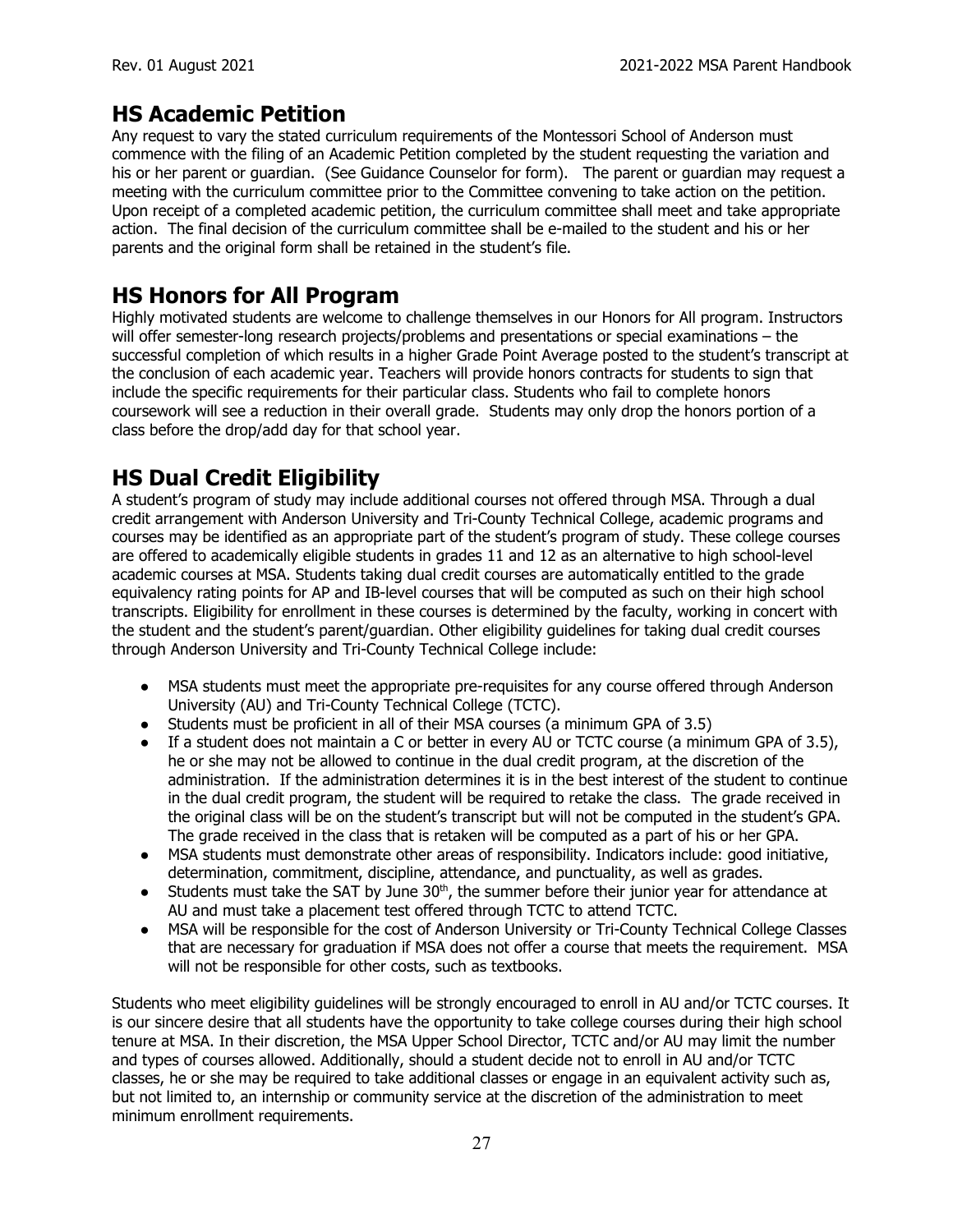#### **Other Guidelines for Students taking AU/TCTC Courses**

- When students are enrolled in an AU/TCTC course, all rules of MSA still apply.
- If an MSA student withdraws from an AU/TCTC course after the designated drop date, he/she will receive a "W" and will lose the opportunity to take additional college classes for one semester.
- If an MSA student earns an "F" in an AU/TCTC course, the student loses the opportunity to enroll in any dual enrollment courses for one year.

#### **HS Academic Probation**

At the end of each quarter, any High School student with a grade below 70, two or more grades below 73, or a quarter/semester average below 75 will be on Academic Probation (AP) for the subsequent quarter. Parents and students will be officially notified of this status. HS students on Academic Probation will be issued an academic contract that will be signed by the student and Guidance Counselor/Program Leader. Students will also be responsible to meet weekly with and have their progress monitored by the Guidance Counselor/Program Leader. A conference attended by the student, parents, Guidance Counselor/Program Leader and one or more teachers may be called to discuss an improvement plan. If a student's academic standing does not improve during the subsequent quarter, or if a student fails two or more classes, he/she will be unable to participate in extracurricular activities, unable to hold a student leadership position, and consideration may be given to the appropriateness of continuation at the Montessori School of Anderson.

#### **MSA Graduation Requirements**

To receive a Montessori School of Anderson diploma, students are required to complete at least *29* Carnegie units of study – a requirement that exceeds our accrediting body's standards as well as those of the S.C. State Department of Education.

In order to participate in the Graduation ceremony, the Director of the Upper School, the Administrator, and the Board of Trustees must certify that the student has met the diploma requirements as set forth in the Montessori School of Anderson High School Profile. Please refer to it for a list of specific courses.

#### **Community Service**

In addition to completing the minimum requirements as set forth in the High School Profile, students must also complete a minimum of 100 hours of community service from the time they begin the 9th grade and the time they complete the 12th grade. Students who transfer in from other schools will be responsible for 25 hours for every year they attend MSA High School.

Students must complete community service forms documenting their volunteer hours and may not complete more than 25% of their total hours on the MSA campus. **COVID CHANGE: On-campus community service hours in excess of 25% of <sup>a</sup> student's total hours will be allowed during COVID restrictions. In fact, more on-campus community service opportunities will be made available to students so that they may meet their requirements during this time.** (Parents/Legal Guardians may not sign a form as the Service Supervisor.) Forms must be submitted to the Guidance Counselor during the semester in which the volunteer hours are performed in order to receive credit. Summer hours must be submitted within the first quarter of the following school year to receive credit.

Service hours will be approved at the discretion of administration. For this reason, students are encouraged to get their community service pre-approved by the Guidance Counselor.

#### **Graduation Honors Policy**

MSA desires to honor its graduates by recognizing special accomplishments of students at Graduation. Since MSA provides opportunities for its qualified students to attend college courses at AU/TCTC, it is the desire of the Administration to establish the following honors categories which will be awarded to students meeting the requisite criteria upon completion of their high school careers: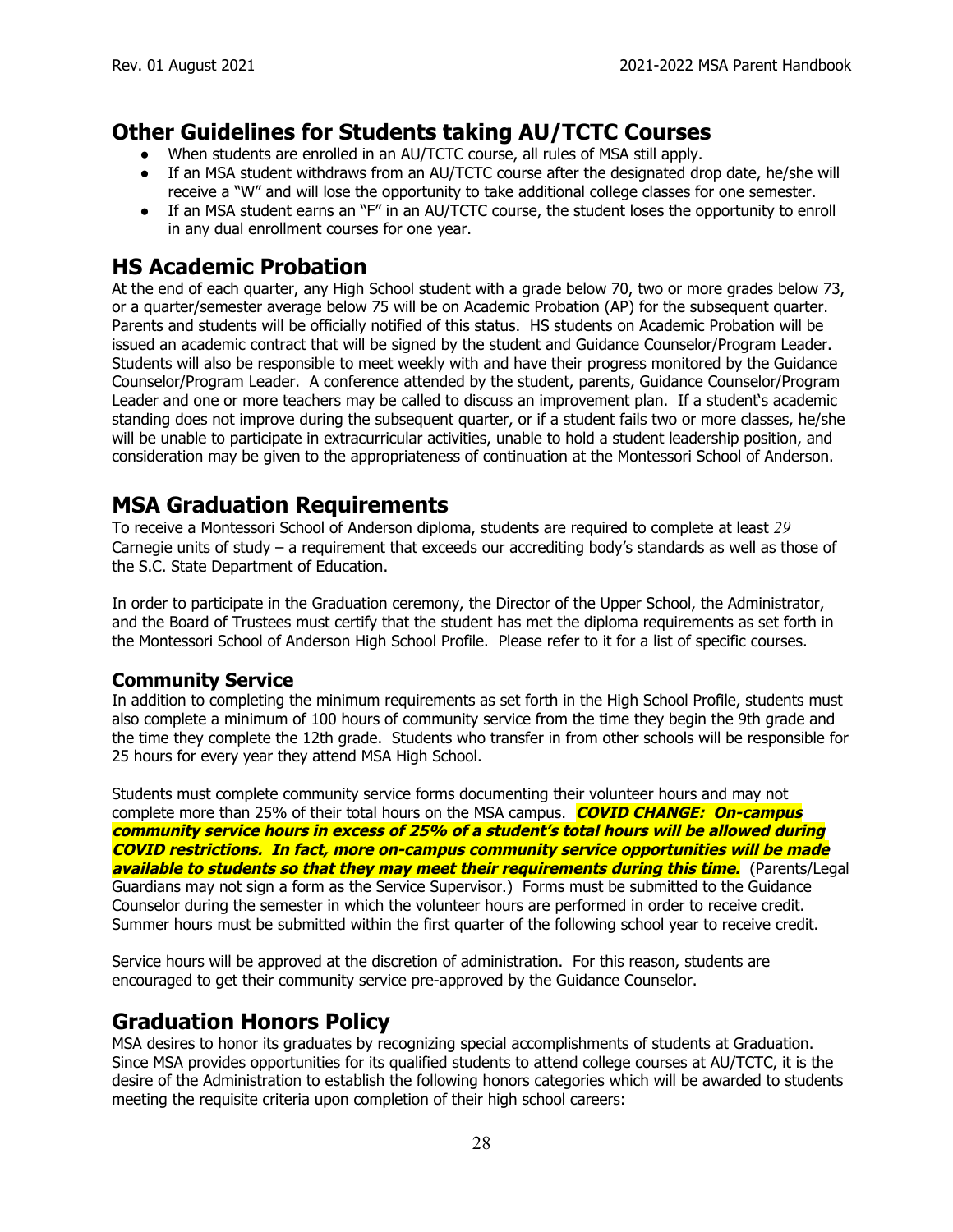| Cum Laude - "With Praise"               | 4.375 – 4.675 / 5.0 scale equivalent    |
|-----------------------------------------|-----------------------------------------|
| Magna Cum Laude – "With Great Praise"   | _4.6875 – 4.975 / 5.0 scale equivalent  |
| Summa Cum Laude - "With Highest Praise" | $4.9875 - 5.0 + / 5.0$ scale equivalent |

To be considered for these honors, each student shall be enrolled at MSA during their fifth semester of high school (first semester of their Junior year) for continuous enrollment until graduation.

## **College Guidance**

Preparation for college life is one of the most exciting aspects of the high school experience, and our guidance counselor has designed a comprehensive college preparatory curriculum that will fully prepare students for admission to, and success in, the college environment.

During the course of their high school years at MSA, students will have completed a series of college preparatory activities that include:

- Real-life experiences through the required internships each year
- Interviewing techniques
- Standardized testing
- Visits to area/regional colleges and university
- Actual interaction with AU and TCTC admissions staff and faculty as concurrent students at AU and **TCTC**
- Direct college placement support

For further information on our College Guidance program, please consult the MSA College Guidance Handbook.

## **Attendance**

## **Attendance Policies and Procedures**

Daily attendance and active participation in class is a critical part of the learning process. Policies and procedures established at MSA are designed to help students learn responsibly and increase their potential for success. A significant role of today's school is to help students learn to understand and appreciate the importance of punctuality and regular attendance. Evidence shows that regular attendance has a positive carry-over to the world of work. Attendance is the responsibility of the students and parents/guardians.

All students are expected to be in class during their scheduled class times, including study hall or virtual coursework. **COVID CHANGE: Upperclassmen who are enrolled in dual credit courses or who have completed their classes for the day may leave at the end of their last class. Also, Friday will be an early dismissal day for all upper school students.** Absences from study hall are also considered when determining the need for Attendance Recovery and/or an Attendance Intervention Plan.

#### **Absences – An Overview Pursuant to South Carolina State Law, truancy is defined as follows:**

#### A. Truant:

A child, at least 6 but not yet 17 years old, who has accumulated three consecutive unlawful absences or a total of five unlawful absences.

- B. Habitual Truant:
- A child, at least 12 but not yet 17 years old, who (1) fails to comply with the intervention plan developed by the school, the child, and the parents or guardians, and (2) accumulates two or more additional unlawful absences.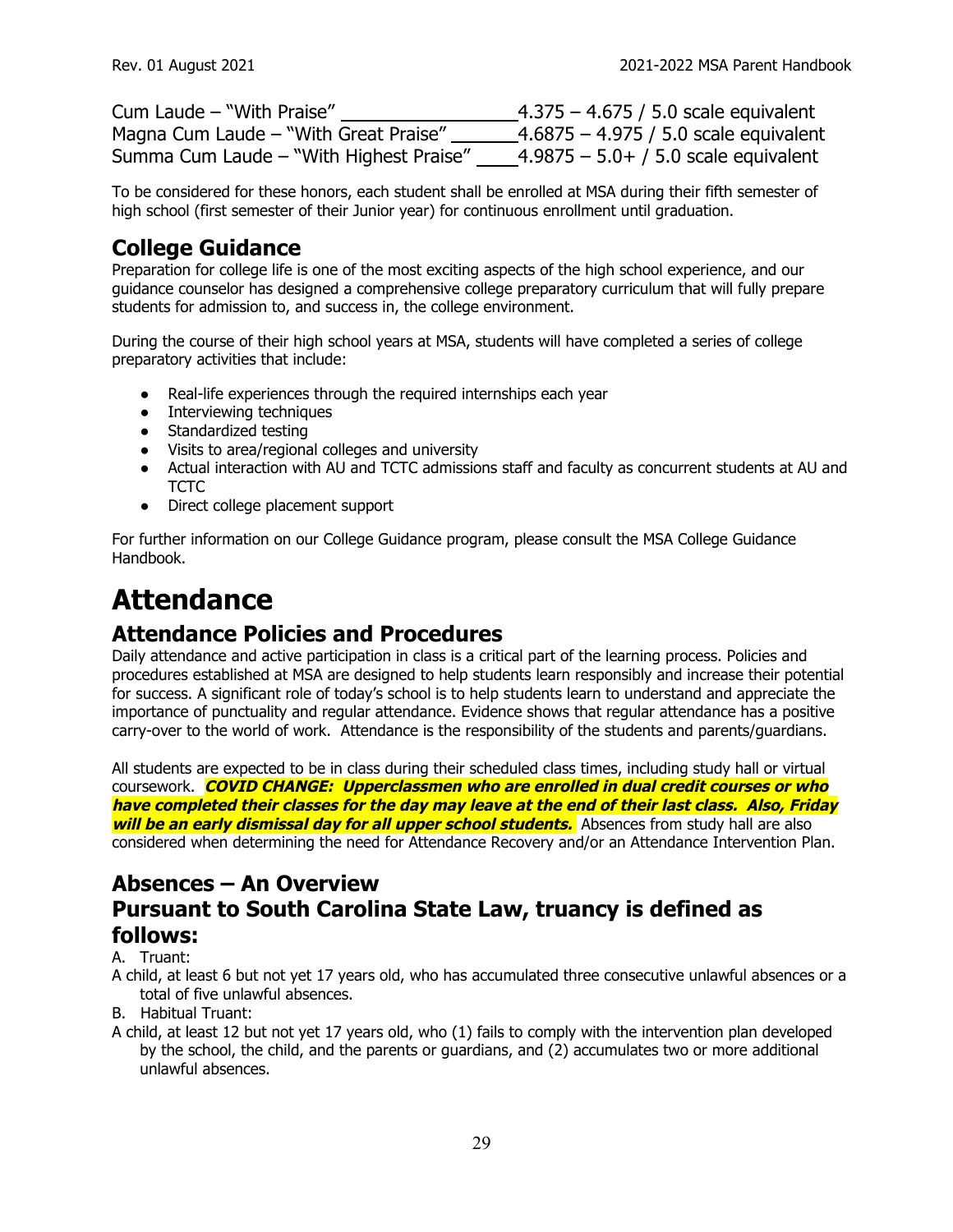- C. Chronic Truant:
- A child, at least 12 but not yet 17 years old, who (1) has been through the school intervention process; (2) has reached the level of a habitual truant and has been referred to family court and placed under an order to attend school; and (3) continues to accumulate unlawful absences.

## **Pursuant to South Carolina State Law, lawful and unlawful absences are defined as follows:**

- A. Lawful absences include but are not limited to:
	- 1. Absences caused by a student's own illness and whose attendance in school would endanger his or her health or the health of others,
	- 2. Absences due to an illness or death in the student's immediate family,
	- 3. Absences due to a recognized religious holiday of the student's faith, and
	- 4. Absences due to activities that are approved in advance by the principal.
	- 5. Pre arranged absences (Must be approved in writing by the Director of the Upper School)
	- 6. Internships or school related and approved activities
	- 7. Short term suspensions
- B. Unlawful absences include but are not limited to:
	- 1. Absences of a student without the knowledge of his or her parents, or
	- 2. Absences of a student without acceptable cause with the knowledge of his or her parents.

#### **Suspension is not to be counted as an unlawful absence for truancy purposes.**

The Montessori School of Anderson Upper School adopts the State of South Carolina's definition of lawful and unlawful absences.

## **Policy of MSA Upper School regarding lawful absences:**

After three consecutive absences or five absences (during one semester), written documentation is required to inform of the reason for the absence. Said documentation shall be signed by the parent/guardian or a health care professional and submitted to the Upper School Director within three school days of the absence. After ten absences, for any reason, all absences must be verified by a healthcare professional, *notes from parents will not be accepted.* All written excuses shall be kept on file. Failure to provide excuses in compliance with this policy shall result in an unlawful absence.

If a student has more than five unexcused absences, even in a study hall class, the parent or guardian of the student shall be contacted to meet with the Program Lead and relevant faculty to formulate a written intervention plan which shall address ways to encourage attendance and complete academic work. Options may include but are not limited to attendance recovery during the summer or on weekends, at the expense of the parent/guardian. This plan shall be signed by all participants. Should the student or his or her parent or guardian be unwilling to cooperate with the formulation of an Attendance Intervention Plan, or violate the plan once formulated, the school, may, in the discretion of the School Administrator, expel the student from school and/or report the non-compliance to relevant law enforcement or child welfare agencies.

The Attendance clerk shall notify the Program Lead when a student has three consecutive unexcused absences or a total of five unexcused absences. At such time the above procedures shall be implemented.

When a student arrives late for school, the late arrival constitutes a "tardy." Three tardy marks in any academic class will equal one absence in that class. (See tardiness policy below).

**In order to maintain the integrity of each and every diploma awarded through the MSA High School, MSA will require that students who miss more than 10 days of instruction participate in an MSA Approved credit recovery program at the cost of the parent or guardian, whether or not the student is passing the course. The length and involvement of the credit recovery program depends on the number of absences that exceed the maximum number of 10 and/or the level of performance in the course. The Guidance Counselor and the Administrator must approve the source of credit recovery instruction. There are no exceptions to this regulation.**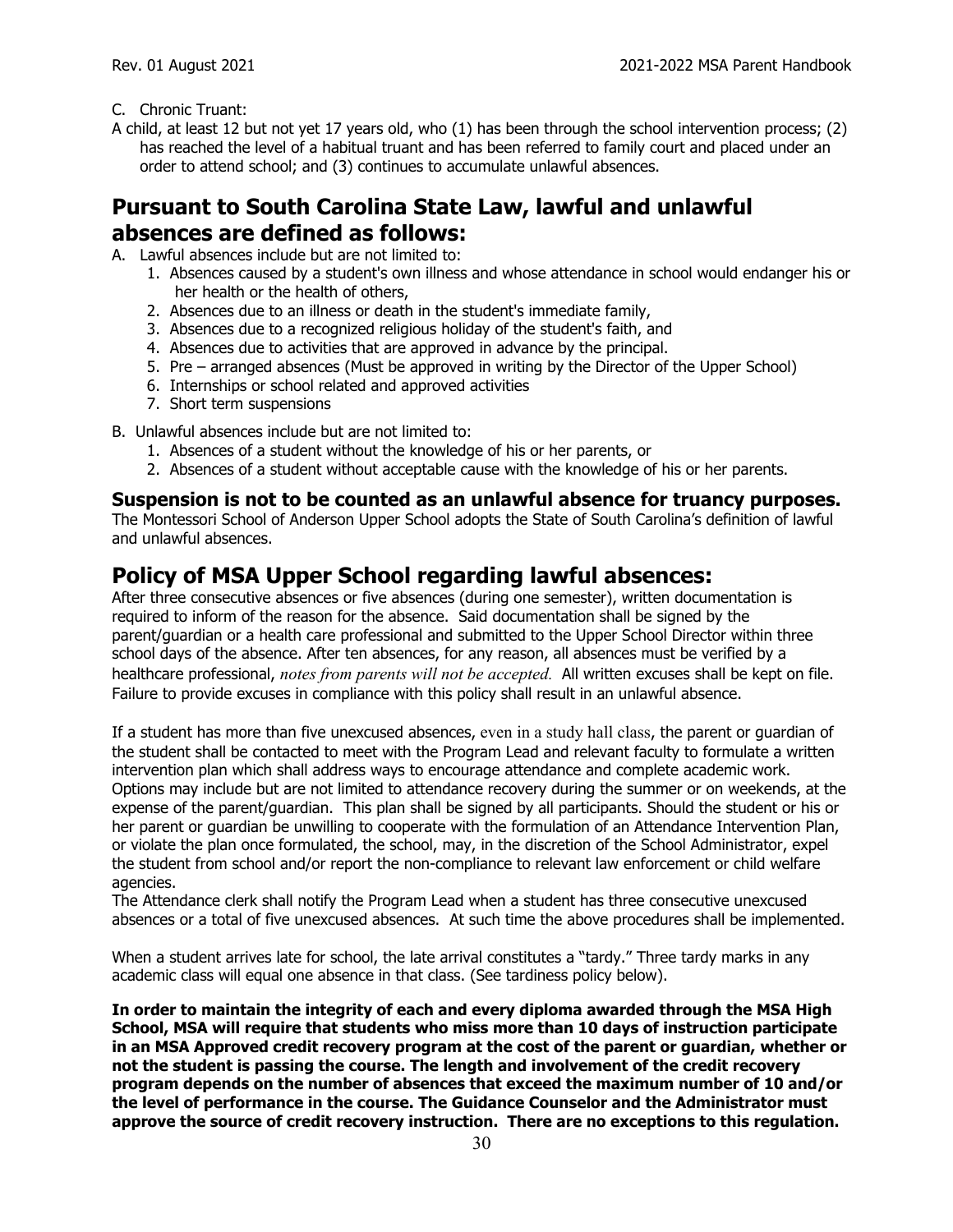**Upon successful completion of the credit recovery program the credit recovery grade will be averaged into the student's MSA course grade to derive the final course average. In extreme cases, a student with more than 10 absences per year may, at the discretion of administration, be withdrawn from MSA, be retained in the current grade , or be asked not to return.**

**For students taking dual credit courses at AU and TCTC, the individual professor's attendance policy for course credit applies, and MSA can in no way intervene on the student's behalf in this regard.**

#### **Pre-Arranged Absences**

If the student anticipates an extended absence, a written note by the parent/guardian indicating the dates the student will be absent must accompany the request for approval of the extended absence. Then, the Administrator and the Program Lead will develop an Absence Contract to be signed by the parents. Absences have a detrimental effect on student accomplishment and progress. This negative effect should be considered prior to requesting an Absence Contract. Extended absences could result in loss of credit for classes. Failure to abide by the Absence Contract may be grounds for credit loss or suspension. THIS CONTRACT WILL NOT APPLY TO ANY ANDERSON UNIVERSITY/TRI-COUNTY TECHNICAL COLLEGE COURSES. ABSENCES FROM THOSE COURSES ARE AT THE DISCRETION OF THE PROFESSOR.

PLEASE NOTE**: Regardless of the reason for the absence, it is the student's responsibility to request all make-up assignments from teachers on the day the student returns to class following an absence. Work should be submitted and tests made up no later than one week after the absence. After that, it is at the discretion of the faculty member whether or not to allow the student to make up the work missed.**

#### **Student Behavior**

Montessori School of Anderson believes discipline is a process in which students at all levels are supported in developing respect, self-control, and making responsible choices. We offer a beautiful peace curriculum based on integrity, respect, honesty, and responsibility. Our classrooms provide many opportunities for the development of these universal values. Grace and courtesy are part of the classroom learning and are modeled, practiced and discussed daily. Basic class rules are explained to students during orientation, and, when appropriate, students are involved in the formulation of class rules. This approach helps students learn responsibility for his/her own actions and that actions have resulting consequences.

All faculty and staff have been given the authority and responsibility to insure compliance with properly adopted rules and regulations, even if violations to these rules occur outside of the classroom. The administration reserves the right to determine the appropriateness of behavior and dress. The administration also reserves the right to suspend or expel students as prescribed by the contents of this and related documents.

While the Montessori philosophy endeavors to meet the individual needs of student learners, MSA's obligation to maintain the safety for each and every student is paramount. Therefore, the following behavior violations will apply to each and every MSA student – the consequences of which will be determined by the Administration.

- Chronic tardiness
- Cutting classes
- Cutting school
- Disrespect
- Disruptive acts which interfere with the educational process
- Distribution of unauthorized materials on school grounds
- Dress code violations
- **Fighting**
- Forgery
- Gambling or possessing gambling devices and materials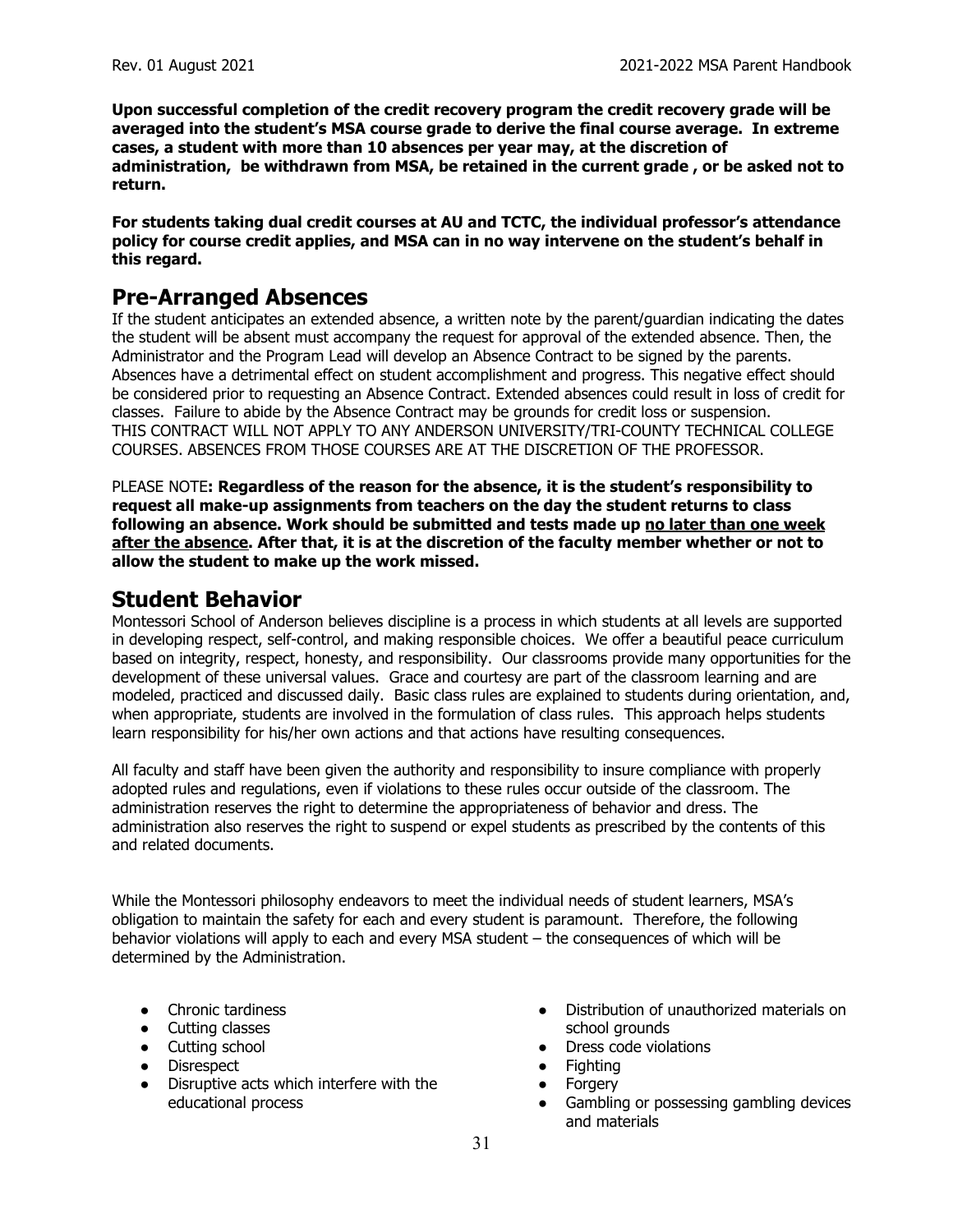- Inappropriate behavior
- Insubordination (refusing to obey faculty, staff, and administration)
- Intimidation of others
- Leaving campus
- Making threats
- Being in off-limits areas
- Parking lot violations
- Physical and verbal abuse of others
- Possession of a weapon (gun, knife, club, etc.)
- Possession of fireworks
- Possession, use, distribution, or being under the influence of illegal drugs, alcoholic beverages, or controlled substances
- Selling any unauthorized items at school
- Sexual harassment
- **Smoking**
- Use of obscene/inappropriate language or gesturing
- Willful destruction of school or private property on school grounds
- Unlawful, inappropriate, or unethical use of computer technology (regardless of whether or not the computer belongs to you or your family)

## **Electronics Policy**

It is our obligation to prepare students for a technologically savvy world. To meet this challenge, students in the Montessori Upper School classes may bring their own technology to use as a tool for learning.

#### **Middle School**

Students may bring devices such as cell phones, smart watches, computers, or tablets to use for academic purposes. Upon arrival at school, cell phones must be placed in their assigned spot in the wall hanger, which will be located next to the Middle School Office. Smart watches, computers and tablets must be put in lockers or remain in book-bags. Students may use any of the above mentioned technology with permission from their supervising teacher.

#### **High School**

Students may bring devices such as cell phones, smart watches, computers, or tablets to use for academic purposes. Students may use these devices during class with teacher permission. Otherwise, they should remain in a backpack or locker. Students will be allowed to use computers during lunch as long as they do not become a distraction.

## **Definition of "Technology"**

At the Montessori Upper School, "technology" means a privately owned wireless, portable electronic equipment that includes, but is not limited to, existing and emerging mobile communication systems and smart technologies, portable internet devices, hand-held entertainment systems or portable information technology systems that can be used for word processing, wireless Internet access, image capture/recording, sound recording and information transmitting/receiving/storing, etc. (Technology including but not limited to: iPad or other tablets; Nook, Kindle or other electronic book readers; Laptop or Chromebook; Smartphone – iPhone/Android; Gaming systems)

## **Computers/Electronic Devices**

A Computer Acceptable Use policy, procedures, and permission form must be signed by students and parents/guardians and be on file before computer access is given to MSA students. This training is provided at the beginning of each school year during Student Orientation. Computer resources include hardware, software, and the Internet. Such resources are to be used as learning tools for academic research and growth only. Inappropriate, illegal, or unethical use of computer resources and the Internet is prohibited and will be dealt with accordingly. This includes using "chat" functions during class time. Violation of these rules will result in immediate disciplinary action.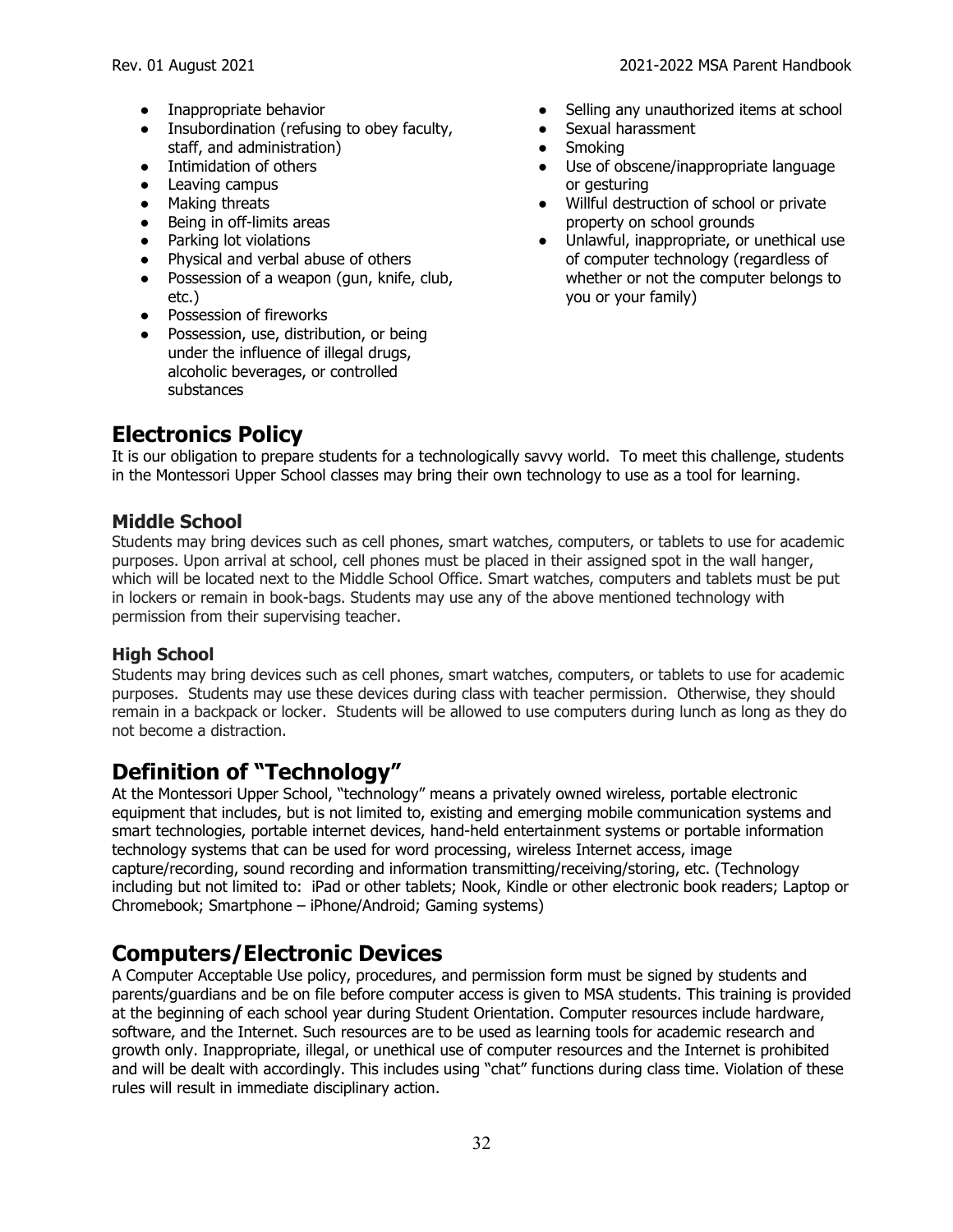#### **Internet**

Use of the internet is a privilege which must be used responsibly. Any inappropriate or unauthorized use of the internet including but not limited to: bullying, threatening or accessing unsuitable sites is strictly prohibited and will result in immediate disciplinary action.

#### **Headphones/Earbuds**

Students may not use headphones or earbuds during instructional time unless specifically authorized by the teacher. Use of headphones at other **appropriate** times is permitted only in the classroom and not in the halls, parking lot or while engaging in other campus activities.

#### **Security and Damages**

Responsibility to keep *personal* devices secure rests with the individual owner. **The Montessori School of Anderson, its staff or employees, will not be liable for any device stolen or damages to any personal device on campus.** It is recommended that **appropriate** skins (decals) and other custom touches be used to physically identify your device from others. Additionally, protective cases for technology are encouraged.

*Students will be held responsible for damages to school equipment due to misuse. Parents will be responsible for costs associated with repair or replacement of the damaged equipment.*

## **Other Matters relating to Technology**

The use of technology to provide educational material is not a necessity but a privilege. When abused, privileges will be taken away and disciplinary action will ensue. When respected, the learning environment will be enhanced. Students and parents/guardians must adhere to the Student Code of Conduct. Additionally, technology:

- Must be in silent mode while on school campus.
- Shall not be used to cheat on assignments or tests.
- Shall not be used for non-instructional purposes such as texting, instant messaging, social media or telephone calls during the school day (From 8:00 – *3:40*) .
- Shall not be used to record, transmit or post photographic images or video of a person, or persons on campus during school activities and/or hours unless related to an academic assignment and with the specific permission of a teacher or administrator.
- May only be used to access files on the computer or internet sites which are relevant to the classroom curriculum.
- Communications between parent and student shall be made through the Main Office. Emergency messages will be sent to the student as soon as possible.
- If your child is ill and needs to be picked up from school, a member of the faculty/staff will contact the parent/guardian. The nurse will not ask a student to text/call his or her parents from a cell phone.
- Parents and students are asked not to share (transmit or post) photos and/or videos of a person or persons on school property, at school events, or during school activities without permission of the person(s) pictured, or the consent of the parent/guardian when the person pictured is a student under 18 years old.

**Please note that students who cannot bring in outside technology will be able to use the school's equipment or be given an alternative means of completing assignments. No student will be left out of our instruction.**

## **School Activities**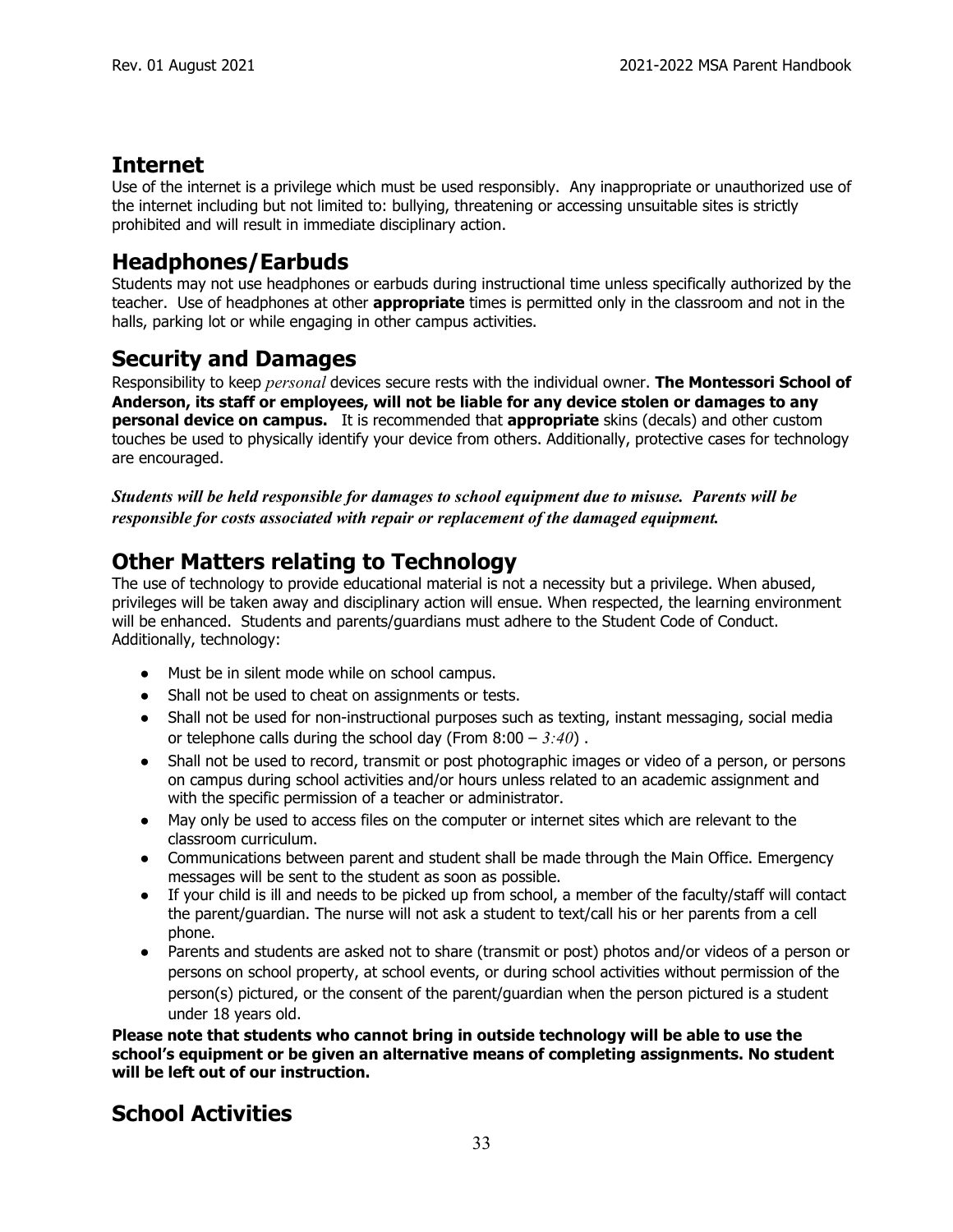Attending MSA-sponsored activities is a privilege that can be revoked either for the remainder of the event or for all future events. Students must abide by the rules of appropriate conduct and behavior during these social events. All disciplinary procedures normally followed at school are in effect at these events.

#### **Field Trips and Internship Experiences**

Any student participating in a field trip or similar activity must comply with the dress code, behavioral standards, and parent/guardian permission requirements as outlined by the supervising faculty member. In addition, all transportation for field trips and related activities must be on the MSA bus or in approved faculty/parent vehicles. No student is allowed to drive a vehicle on field trips. **COVID CHANGE: Off-campus activities will be limited and considered on <sup>a</sup> case-by-case basis. The internship experience may take <sup>a</sup> different form this year, including virtual aspects and independent research.**

#### **Food and Refreshments**

Food is not allowed in classrooms for reasons other than those that are medically excused. Drinks in resealable containers are allowed; however, they may not be taken into computer or science labs.

**Junior and Senior students eligible to drive and with parent permission to leave campus may go off-campus for lunch. Students may not transport younger students off-campus for lunch without specific, written parent permission for each occasion.**

#### **Public Conduct on School Grounds**

MSA expects a high standard of conduct from its students, faculty, and support staff. No less is expected from its visitors. MSA teachers, staff, and administration will enforce the Code of Conduct, which governs the conduct of ALL persons authorized upon any premises or property that is under the control of the school for use in its teaching as well as at other locations where MSA students and employees are participating in administrative, cultural, recreational, athletic, and any other programs and activities. Any person who is not authorized by the school is trespassing and subject to state and local legal action.

#### **Student Fundraising**

The Upper School Coordinator(s) and the Administrator must approve all Upper School student fund-raising activities.

#### **Forgery and Plagiarism**

Theft is not limited to physical property, but also includes the ideas of others.

Forgery is a form of theft. The forging of a parent/guardian or another student's signature on any letter to the school or on any school document will result in disciplinary action. Falsely representing a parent/guardian in any way will result in disciplinary action.

Plagiarism is also a form of theft. Using another person's works either in part or as a whole without proper bibliographic citation is plagiarism. Submitting a computer-generated file or document either in part or as a whole without proper references is a form of plagiarism. Students who use plagiarized papers or projects, or who "cut and paste" from the Internet are subject to disciplinary action.

#### **Honor Code**

Students are expected to uphold the values of honesty and integrity in all that they do as students of MSA. Cheating, whether during in-person, on-campus learning or during remote learning, will not be tolerated. A student will be subject to disciplinary action, including suspension or expulsion, if his/her behavior is in violation of the honor code.

## **Search and Seizure**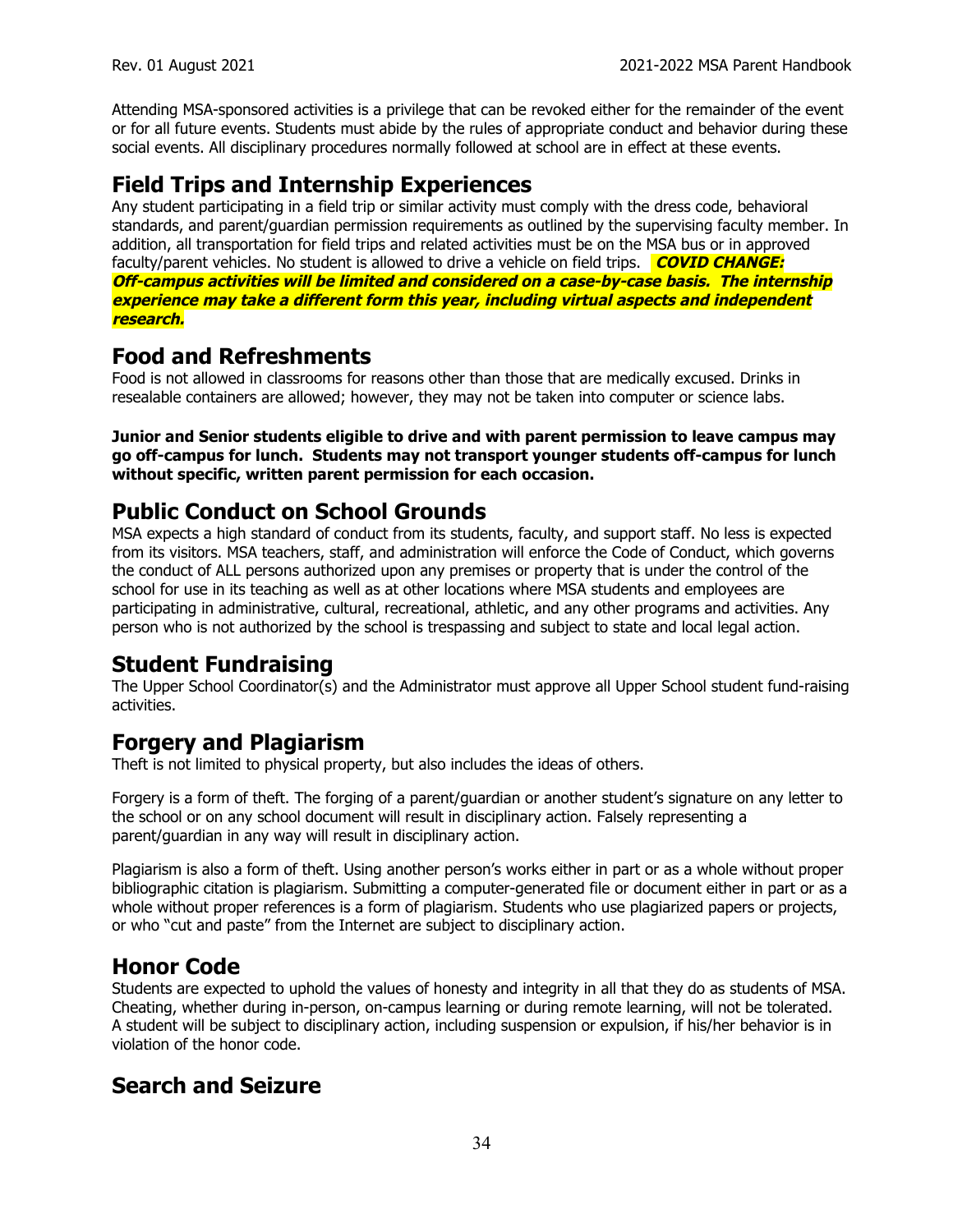Students' personal property – including cell phones, computers, backpacks, vehicles, and/or other electronic devices, may be searched and seized by the MSA faculty and administration at any time and without probable cause.

#### **Suspension**

Suspension means that a student has temporarily lost the right to attend classes at MSA during a set period of time as determined by the school Administration, according to the offense.

To avoid a grade of Incomplete for any projects, tests, or assignments missed, the student must make up the work missed. The work must be submitted to the appropriate faculty member upon the student's return to school from suspension. Failure to submit work due will result in a grade of 0.

#### **Extra-Curricular Activities –**

To be eligible to participate in MSA-sponsored extra-curricular activities, a student is required to:

- Students must have a passing grade in all MSA courses and (if applicable) the academic requirements of the organization governing the sport, activity or program AND
- Have and maintain a record of acceptable and appropriate citizenship, character, and personal conduct, both inside and outside the school.
- Be in compliance with the attendance policy

**This detailed list of the rules and regulations of the Montessori School of Anderson Upper School is a necessary part of school administration. Because of the nature of our students, who are respectful and mature, and the atmosphere of our program, infractions are uncommon.**

#### **Responsibility for lost or damaged property**

Responsibility for technology, electronic devices, musical instruments and any and all personal property belonging to a student rests solely with the owner of the property. **The Montessori School of Anderson, its staff and/or employees, are not liable for any device or personal property which is stolen, damaged or destroyed while on school grounds, or at or during school sanctioned field trips or activities.** It is recommended that devices and personal property be appropriately labeled to show ownership and protective cases, if appropriate, are encouraged.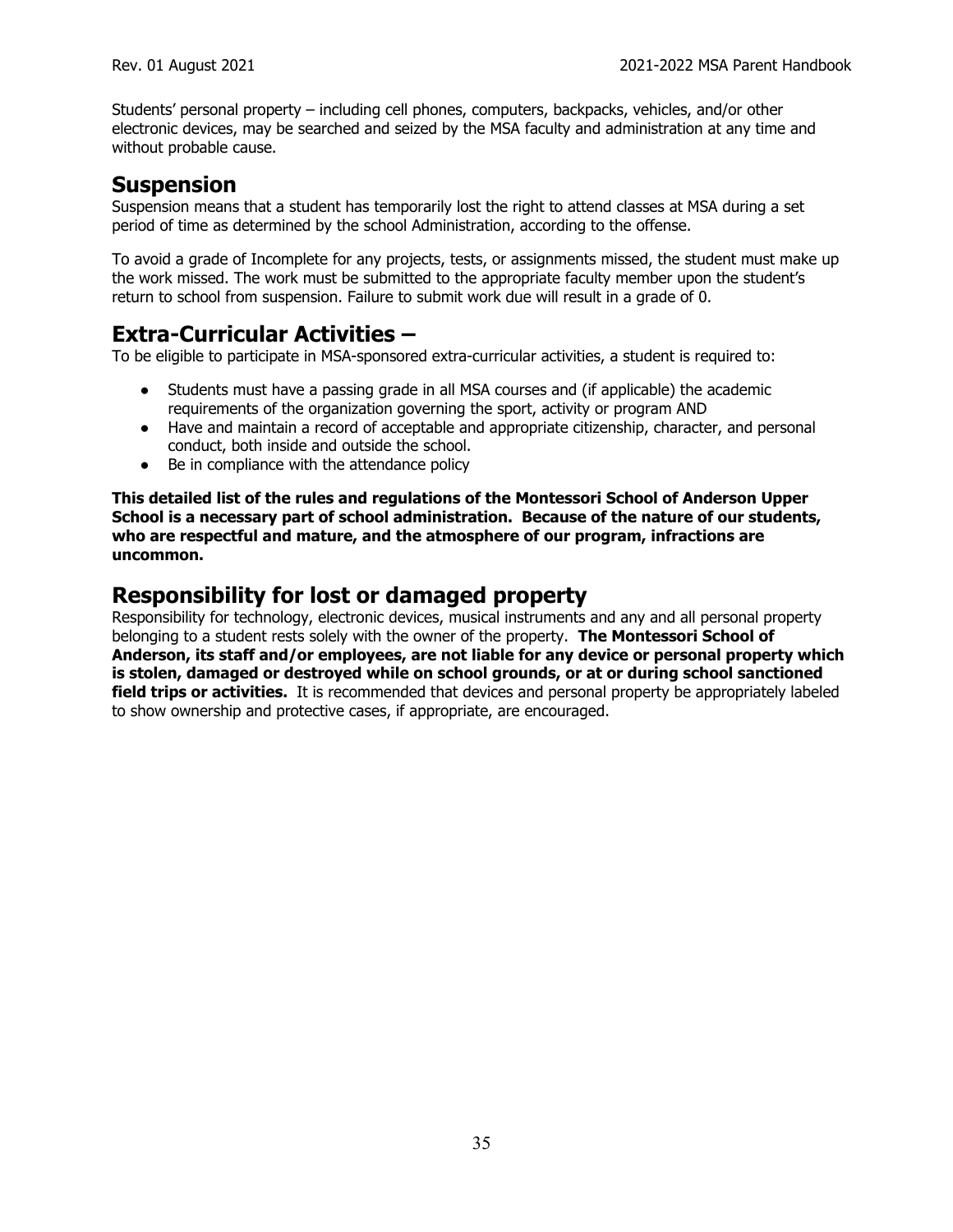## **UPPER ELEMENTARY SUPPLEMENT**

(grades 4 - 6)

Welcome to Upper Elementary! As teachers we look forward to the opportunity to guide your children along this exciting stage in their education.

The following document is not intended to replace or supersede the Montessori School of Anderson Parent Handbook, but is meant to be used as a supplement to address certain requirements specific to this level.

MSA continues to evaluate its procedures and policies throughout the year in order to best meet the academic and structural requirements necessary for an effective learning environment. As such, the policies contained within the preceding Parent Handbook and the Upper Elementary Supplement are subject to change at any time. However, parents and students will be duly notified of these changes.

## **Arrival**

Children may enter our classroom at 8:00 a.m. By arriving early and before work begins, this allows children to prepare for the morning work cycle. Many children need time to come in, greet friends, and settle before beginning work. Lessons, group or individual, begin promptly at 8:15 a.m. When children arrive late, they miss an important part of their morning routine, so please make it a priority to get children here on time. After 8:15 a.m., the door is locked and children must visit the office before coming to the classroom. Children will be signed in as tardy and will be walked to our classroom by our staff.

## **Early Arrival**

The Doors to Upper Elementary will open at 7:30 for Upper El Early Arrival. For guidelines, times, and fees associated with Early Arrival and/or Extended Day, please refer to section 3.3 in the MSA Campus Handbook. *Children participating in Early Arrival are expected to enter the classroom and choose work independently. The time between 7:30 and 8:00 is an important preparation time for the Montessori Guide.*

## **Arrival Safety**

Please do not park along the front of Upper Elementary because this creates a traffic hazard at a very busy time.

#### **Dismissal Safety**

The Upper Elementary classroom is situated at the entrance to the MSA campus. This is a potential source of traffic problems, especially at dismissal time. *Please do not park under the porte cochere in front of the main* office during or between dismissal times. If you are waiting for Upper School dismissal, please park in a *parking space.*

**COVID-19 Change: Academic Year Arrival and Dismissal**

**Early Arrival - 7:30 AM**

**School starts - 8:15 AM**

**School ends - 3:15 PM**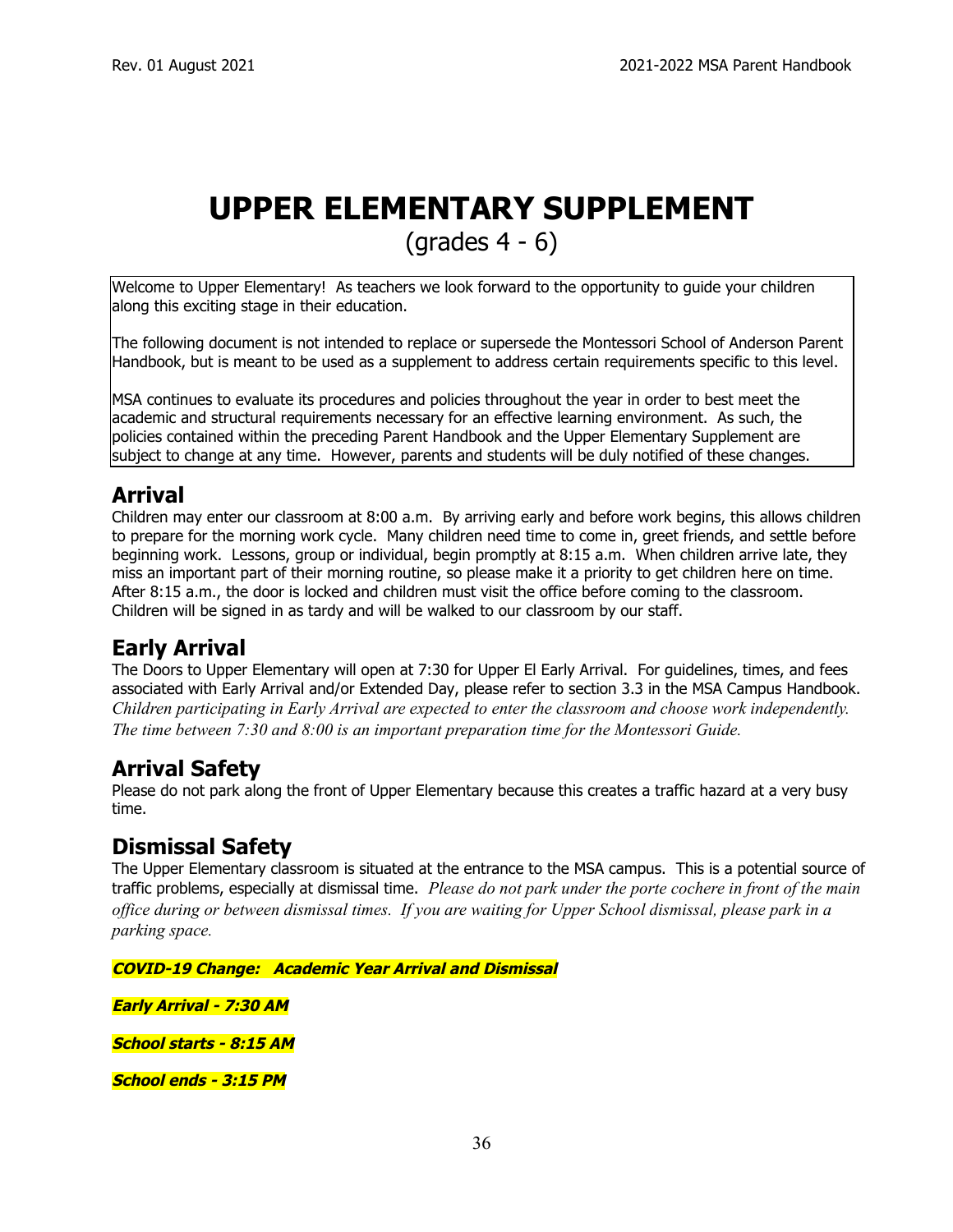**Extended Care - 3:30-5:30 PM (See below for more details.)**

**● Upper Elementary students will enter and exit only from the main UE door.**

**● UE students are encouraged to wear <sup>a</sup> mask each day. (See attached safety protocols.)**

**● UE students are encouraged to bring their own (labeled) water bottles because water fountains will not be operating.**

**General Notes:**

**● Only students will be allowed to enter classrooms.**

**● Children's temperatures will be checked each morning before entering any building and just before departure. (See attached safety protocols for details.)**

**● Lunches should be sent from home daily unless provided by the school or classrooms. More information regarding in-school meals will be shared by levels.**

**Extended Care Notes:**

**● Elementary Extended Care begins daily at 3:30 PM. Students in classrooms at this time will be signed into the Extended Care Program, which will be held in the round room near the second parking lot exit.**

**● If circumstances require schools to "go remote," our elementary students will have the option to remain on campus under our DSS childcare license.**

**● During such <sup>a</sup> remote period, on-campus elementary students will be housed in the round room instead of their usual classrooms per DSS requirements.**

**● During any remote learning period, elementary students who choose to remain on campus will participate in their individual level learning programs while on campus.**

#### **Tardiness**

Please refer to section 4.4 in the Parent Handbook on tardiness. Please make every effort to have your child at school on or before academic time begins. We understand that from time to time it is difficult to get to school on time. As our policy dictates, the classroom door is locked at 8:15 a.m. each morning. If you arrive with your child after 8:15 a.m., please go to the main office to check-in. Door knocking interrupts the classroom and pulls children out of their work. Children who are tardy will be escorted from the office by a staff member who has a key and can make a quiet entry into the classroom. Thank you so much for your consideration and cooperation in this matter.

On Thursday and Friday mornings we celebrate student birthdays at 8:30 a.m. If there is a celebration happening, it will be indicated on the classroom door with a sign. Please do not enter the classroom, but instead, follow the instructions on the sign and drop your child off in the office. As soon as the birthday celebration is complete, your child will be picked up from the office by an Upper Elementary community member.

#### **Birthday Celebrations**

Birthdays are very important in our Upper Elementary classroom. We celebrate them regularly on Thursday and Friday mornings. Celebrations begin at 8:30 a.m. and last about 20-30 minutes. Parents are invited to these special ceremonies and will be notified by email to save the date. We welcome donations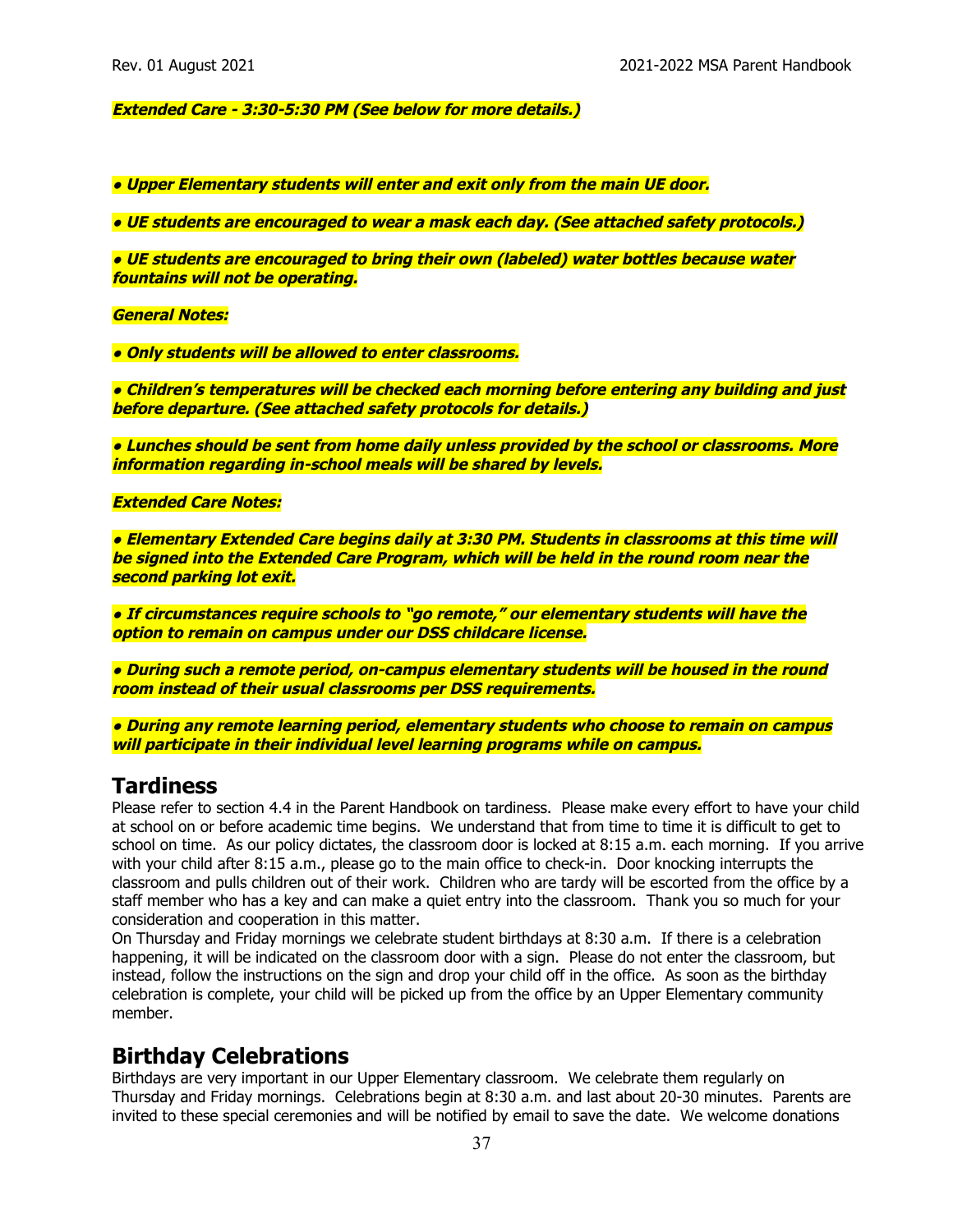in honor of your child in the form of strategy games or scholarly books for research and enjoyment. Children prepare their own special birthday snack at school with a friend. We support your child in the planning and preparation of birthday snacks. **COVID-19 Change: We will continue to honor our students by celebrating birthdays in an intimate and special way for our students. At this time, parents will have the option to attend virtually. Snacks and Lunches**

#### **Lunches**

Upper Elementary offers a lunch option on Wednesday and Thursday as a fundraiser for our classroom. Our students participate in the planning and preparation of lunch on Thursdays. (This is for the Upper Elementary class only and is not associated with the "School Lunch" as mentioned in the MSA Parent Handbook.)

If you choose not to purchase the school or classroom lunches, your child will need to bring a lunchbox on those days. We strongly encourage parents to support their children in planning and preparing their own lunches. This is perfectly ideal for children in the second plane of development.

If you want to bring a purchased lunch to school, we respectfully ask that you bring a lunch that is not fast-food. All grocery stores nearby have excellent choices in sandwiches, salad bars, soups, and more. Please use these options if you bring a purchased lunch to school.

Sometimes, lunches get left behind at home. Again, children this age are ready to assume the responsibility of remembering to bring necessary items to school. If children forget their lunches, we will support them in preparing lunch at school. We always have plenty of food on hand to offer several choices. Please allow this to be a learning opportunity for your child.

#### **Classroom Snack**

As part of our Practical Life curriculum, our children prepare their own snacks in our classroom. They receive nutrition and food preparation lessons in the classroom. *In order for us to provide healthy snacks* for the entire class, we charge a snack fee of \$135.00 per year to be paid in two installments: \$60.00 in August and \$75.00 in January. This fee is to be turned in to the classroom teacher. Checks should be made *out to the Montessori School of Anderson. Students may not bring snacks from home. Participation in snack is optional.*

#### **Single Use Plastics**

Single use plastic items are a detriment to our world environment. We ask that you partner with us in reducing the use of these items as much as possible. Therefore, we ask that you refrain from sending Ziploc bags, straws, plastic grocery bags, and other similar items to school. We recognize that to go fully plastic free may be unattainable for your family, but we ask that you make efforts to comply as much as reasonably possible. The Upper Elementary classroom will be as diligent in this respect as possible and will not use Ziploc bags, straws, plastic grocery bags, and other similar items in our community. There are many great resources to support your efforts in this challenge. A few resources that you can use to learn more about this challenge are: [www.plasticfreechallenge.org](http://www.plasticfreechallenge.org) and [https://wedocs.unep.org/bitstream/handle/20.500.11822/25496/singleUsePlastic\\_sustainability.pdf?isAllow](https://wedocs.unep.org/bitstream/handle/20.500.11822/25496/singleUsePlastic_sustainability.pdf?isAllowed=y&sequence=1)

[ed=y&sequence=1](https://wedocs.unep.org/bitstream/handle/20.500.11822/25496/singleUsePlastic_sustainability.pdf?isAllowed=y&sequence=1).

#### **Community Service**

Community service is a vital component of our curriculum. We believe that it is just as vital as any other academic subject. Students are expected to dress appropriately (see MSA Parent Handbook) for community service when we travel off campus.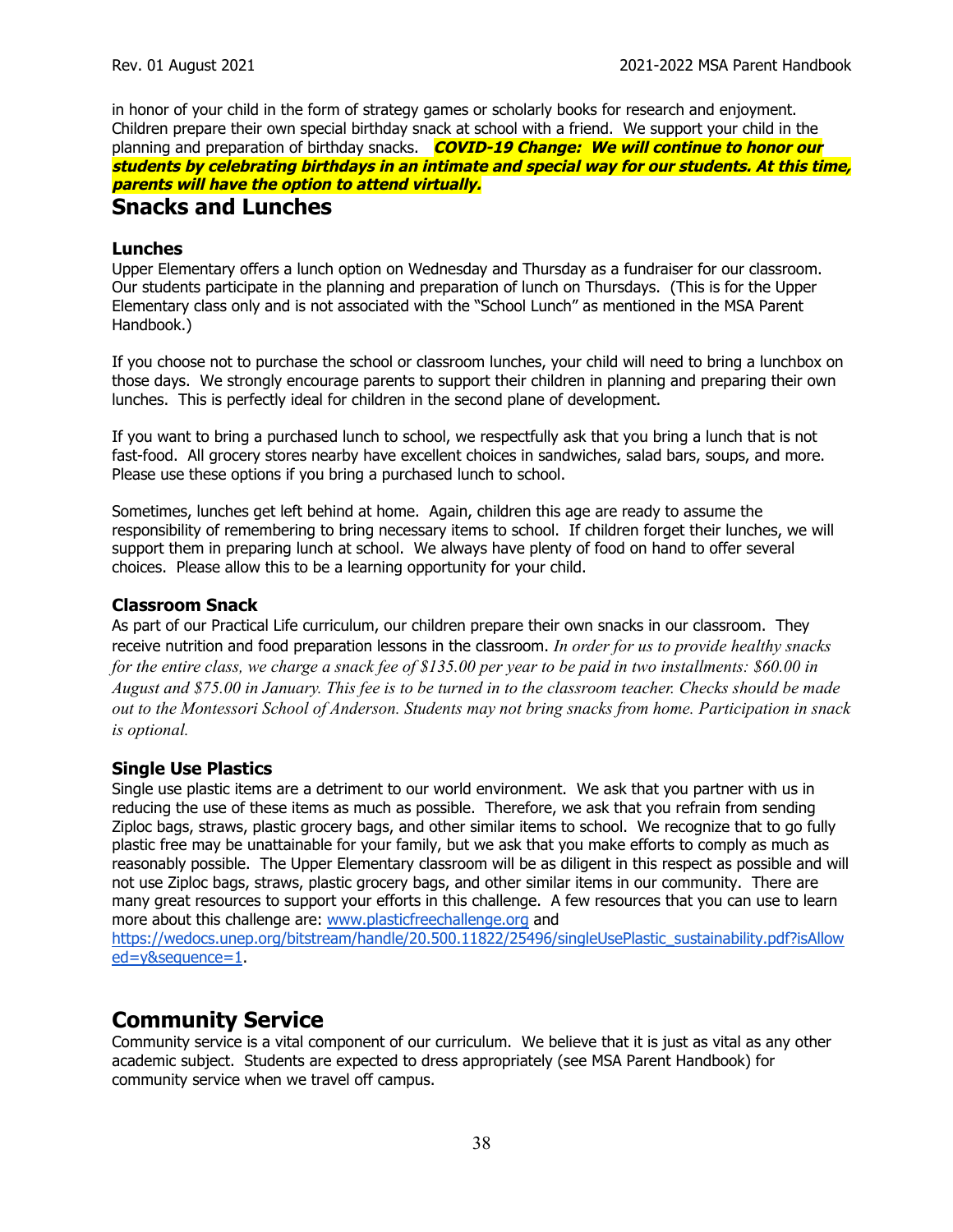**COVID-19 Change: Elementary students will not participate in community service cross-level in other classrooms. We will, however, incorporate opportunities to provide community service in other ways.**

#### **Field Trips & Going Out**

Students in Upper Elementary will participate in field trips regularly throughout the school year. We make our best efforts to communicate these dates at the beginning of the year. However, things come up, and we will have other shorter-notice opportunities during the year for outings. These will be communicated with as much time as possible before the event.

Going Out is a term used to describe student driven outings. These may or may not involve the entire community. Going Out trips are the result of student interest, collaboration, research, and planning and are planned in their entirety by student members of the classroom community.

All outings, regardless of type, will have permission forms. Any student who does not have a permission form returned by *the deadline on the form* will miss the opportunity *to attend the trip*. *Children who miss a* field trip for this reason will be placed in another classroom for the day if it is not possible to stay home.

#### **COVID-19 Change: For the 2021 – 2022 academic year, field trips will be limited and considered on <sup>a</sup> case-by-case basis.**

#### **Classroom Behavior and Discipline**

We have the highest expectations of our children for behavior. We will provide the support and guidance to empower your child to use problem solving techniques and conflict management strategies. All disciplinary actions will be handled on a child-by-child, incident-by-incident basis. We honor the strengths and differences in all children. We use a logical consequence approach to discipline *rooted in "rights & responsibilities" philosophy.* Any student who needs more than redirection as discipline will be involved in an appropriate exercise that encourages reflection, communication, and proactive planning. This experience gives the child an opportunity to express his or her view of what the problem is and how it can be avoided in the future. Children are expected to behave respectfully toward teachers, peers, and classroom materials. At the beginning of the year, we establish rights and responsibilities for all persons in our classroom and in our school.

Montessori philosophy is one of positive discipline - fair, consistent, and natural consequences rather than punishment. Children learn many important life lessons through mistakes and this classroom is a safe place for these types of learning experiences. Children learn that all choices have consequences, positive and negative. This aspect of our program is just one component in learning to be a responsible individual. In the event of repeated disruptive behavior or physical aggression, actions will be documented and appropriate steps will be taken including loss of freedom, communication with parents and administration, and creation of a plan to move forward successfully. A meeting with parents, staff and the School Administrator will be necessary to explore possible solutions. The safety and best interest of the child is always at the heart of our actions.

Montessori School of Anderson has an absolute zero policy regarding violence in action or words. Students who are violent against others will be removed from the classroom until such behaviors can be addressed with parent and child.

#### **Classroom Attire**

Please refer to the MSA Parent Handbook for a general description of acceptable and unacceptable attire. Students wearing skirts must wear leggings or shorts to allow for freedom of movement without exposing the upper thigh area. Students wearing open-toed shoes will not be allowed to play on the playground at recess, and will be required to remain at the top of the hill near the UE classroom or in the amphitheater.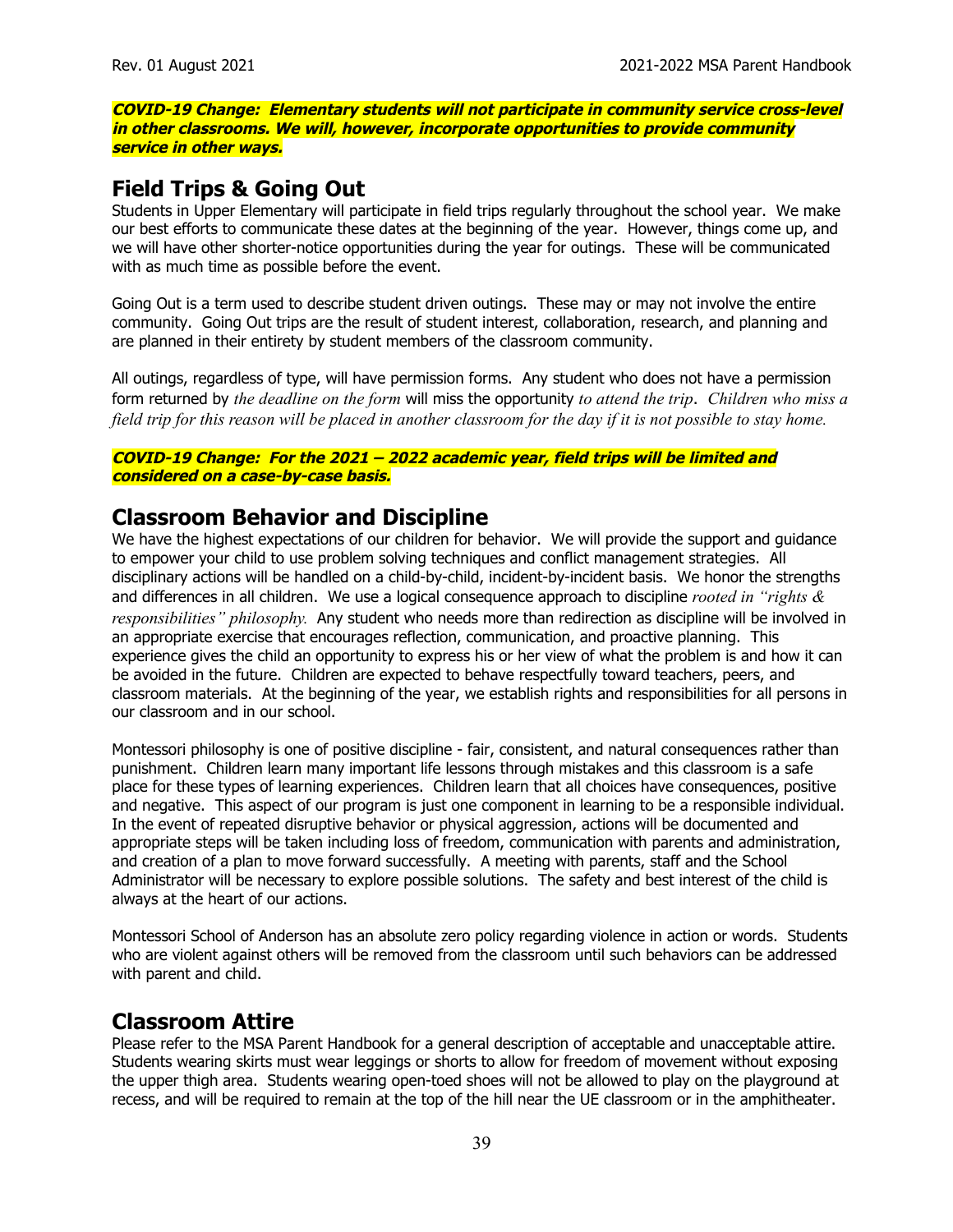#### **Class Work**

Your child's work is done in notebooks and folders that are kept in the classroom. In addition to making an appointment to visit as an observer, we invite you to experience your child's work in progress during our visit mornings. These are times when you may spend part of a morning working with or shadowing your child. We also compile portfolios of student work which are sent home regularly throughout the school year for sharing at home. Portfolios are returned to the classroom after being shared at home. We welcome you to come in and observe the work going on in the classroom. Simply go to the main office to make your plans to observe and receive your Visitor's Pass.

#### **COVID-19 Change: Visitors and In-class observations will be limited this academic year.**

#### **Homework**

In keeping with Montessori theory and practice, students in the Upper Elementary program do not receive supplemental homework as a part of the weekly academic routine beyond practicing Khan Academy mathematics and regular reading. Instead we employ a model that more realistically reflects our adult lives. This means that there may be times when students need to complete work at home to meet expectations, to promote growth, or to pursue further information related to their in-class work.

#### **Projects in Upper Elementary**

Students in Upper Elementary will participate in several curriculum related or inquiry based projects throughout the school year. Some of these projects will be "at home work", and some will be completed at school over a period of several weeks. In the case of "in class projects", students will need to communicate material needs to parents in the event that we do not supply materials. Projects with these needs will have information regarding this included in the original assignment.

## **Related Arts Enrichment**

In addition to our regular class work, various related arts enrichment opportunities are offered throughout the year.

- **Fiber Arts**
- **● Horticulture**
- **● Suzuki Violin**
- **● Music & Drama**
- **● P.E.**
- **Spanish**
- **● S.T.E.A.M.**

#### **Student Email Accounts**

Students in the Upper Elementary Classroom use email accounts. This is a part of our Practical Life curriculum. Student accounts are not ever to be used for social purposes, and are for academic communications only. Students who do not comply with this policy will lose access to their email accounts.

#### **Accountability, Responsibility, & Independence**

As much as possible, we are striving to prepare children for life. As a parent of a child this age, it is your job to recognize and remove yourself from the seat of accountability so that your child may grow to fully understand boundaries and expectations.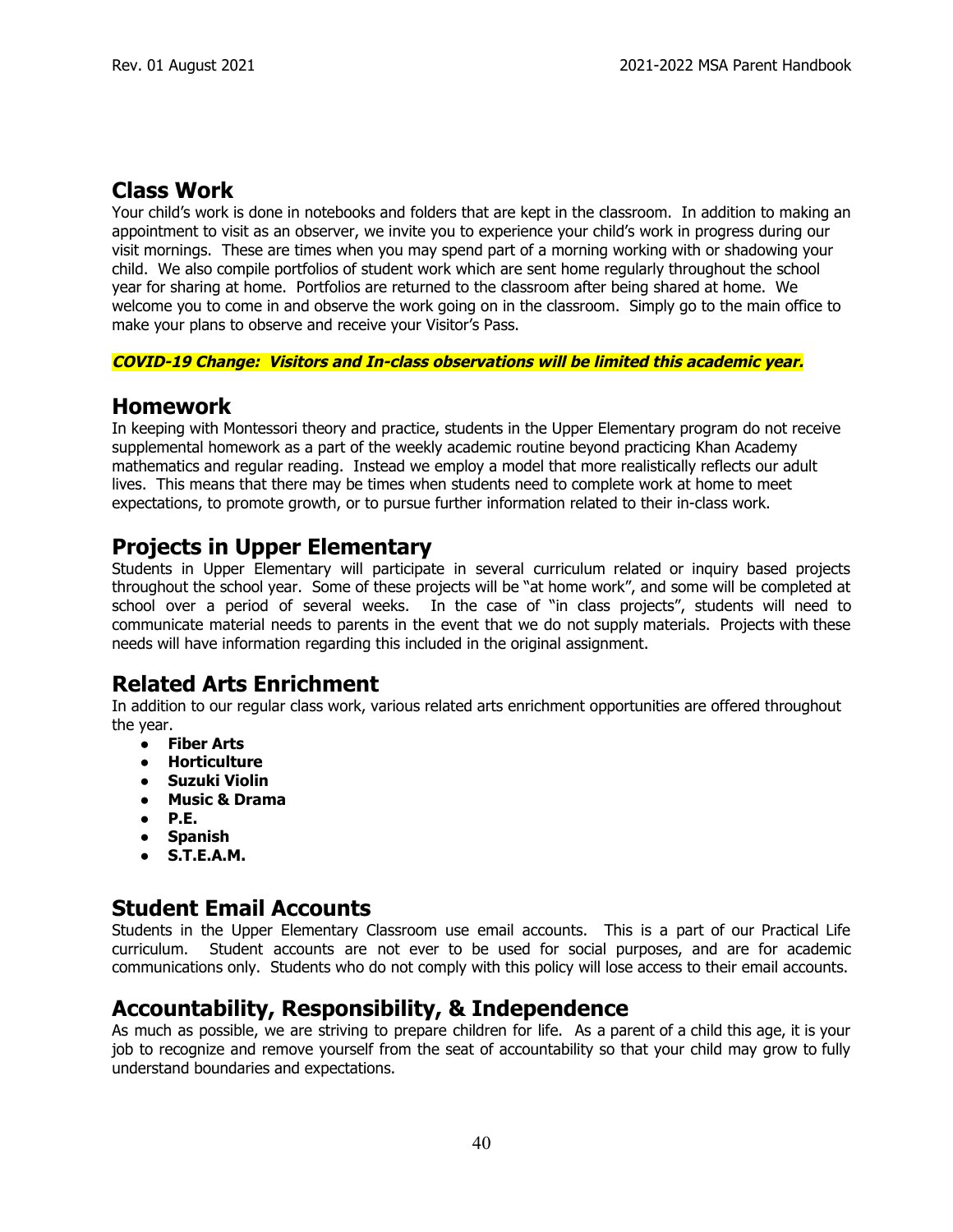In the event that a student forgets to bring a needed item to school, the child will not be allowed to communicate with home in order to retrieve the item. This can relate to lunches, assignments, permission forms, folders, and more. Please honor this boundary by waiting it out until the next day, even if you realize that your child has forgotten something. The only exceptions are medications and lunches. If you recognize that your child's lunch is in the car and want to return to school to drop it off, we are happy for you to do that. We always have food on hand for those days when lunch is forgotten. If you do want to bring a purchased lunch to school, we ask respectfully that you bring a lunch that is not fast-food. All grocery stores nearby have excellent choices in sandwiches, salad bars, soups, and more. Please use these options if you bring lunch to school for your child.

## **Communications**

We use both email and weekly newsletters/updates as tools for communication. You can expect to receive Upper Elementary curriculum updates, Montessori Matters, and important reminders via email. We try to send all notices home with your child after discussing the information with the children. You should always feel free to ask questions, offer suggestions, and address concerns. Teachers are available to answer questions via email and phone during the week. Email and phone messages are checked before school, the middle of the day, and after school. These are times to check, but may not allow sufficient time to respond. Please allow 24 hours for responses in this manner. If you are communicating on the weekend, expect communication to be returned by the end of the next school day. Many questions can be easily addressed through email and notes. In the event that there is an item of greater concern that needs to be discussed face-to-face, please set an appointment with your child's teacher. One of the greatest benefits of attending our school is the accessibility to teachers. We are partners in supplying the best possible educational, social, and emotional environment for our children.

#### **COVID-19 Specific Guidelines:**

**Students are encouraged, but not required, to wear masks on <sup>a</sup> daily basis. Under certain circumstances they may be asked to wear <sup>a</sup> mask temporarily - for example, until they are picked up if they become symptomatic during the school day. Masks will be available in the classroom if needed. Students are encouraged to bring <sup>a</sup> mask from home to keep in their cubby.**

**Students should stay home if they are not feeling well or have been exposed to someone who has COVID. Remote learning options are available for students who miss school for health-related reasons. This will be arranged individually between families and elementary faculty.**

**We will not use our water fountains that are currently installed in the classrooms. Children are encouraged to bring water bottles to school. There is also glassware available in the classroom for student use.**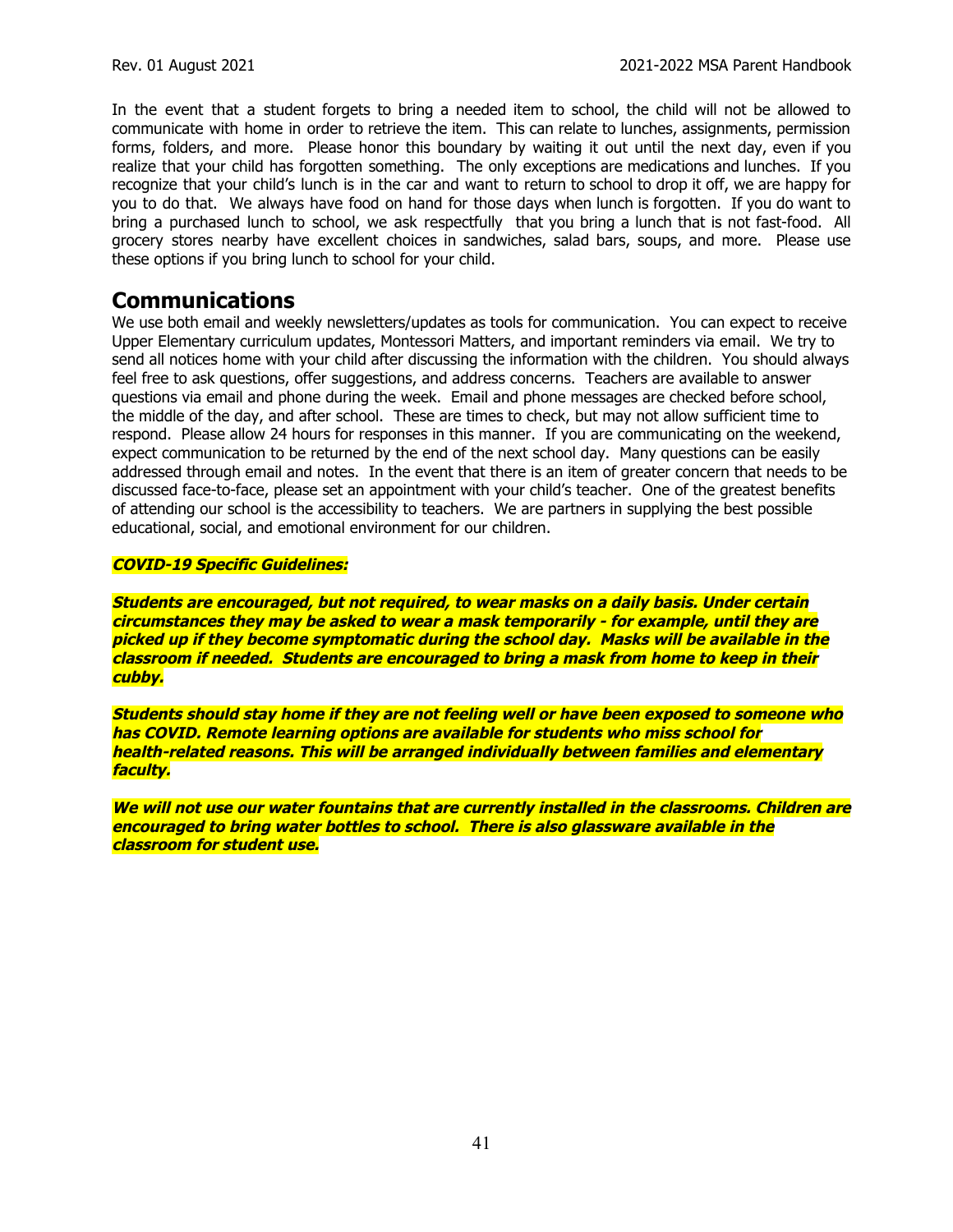## **LOWER ELEMENTARY SUPPLEMENT**

 ${\rm (grades\ 1 - 3)}$ 

Welcome to Lower Elementary! As teachers we look forward to the opportunity to guide your children along this exciting stage in their education.

The following document is not intended to replace or supersede the Montessori School of Anderson Parent Handbook, but is meant to be used as a supplement to address certain requirements specific to this level.

MSA continues to evaluate its procedures and policies throughout the year in order to best meet the academic and structural requirements necessary for an effective learning environment. As such, the policies contained within the preceding Parent Handbook and the Lower Elementary Supplement are subject to change at any time. However, parents and students will be duly notified of these changes.

## **Early Arrival and Extended Day**

The door to Lower Elementary will open at 7:30am for Lower Elementary Early Arrival. Extended Care for Lower Elementary students will begin at 3:15. For questions about guidelines, times, and fees associated with Early Arrival and/or Extended Day, please refer to section 3.3 in the MSA Campus Handbook.

## **Arrival**

Children may enter our classroom at 8:00 a.m. By arriving early and before work begins, this allows children to prepare for the morning work cycle. Many children need time to come in, greet friends, and settle before beginning work. Lessons, group or individual, begin promptly at 8:15. When children arrive late, they may miss an important part of their morning routine. Please make it a priority to have children here on time.

After 8:15, the door is locked and children must visit the office before coming to the classroom. Children will be signed in as tardy and will be walked to our classroom by our staff.

## **Dismissal**

Dismissal begins at *3:00 PM*. Children go to our Extended Day Program at *3:15 PM*. Please remember that we will not let your child leave with anyone other than a parent or guardian without written permission.

## **Drop-off/Pick-up Procedures**

When dropping off your child in the morning, please pull to the curb in front of your child's elementary classroom. Allow your child to exit the vehicle safely from the passenger side and continue on in order to keep traffic flowing smoothly. Afternoon pick-up follows the same procedure. If you need to park or leave your vehicle, please find a space in the parking lot to do so.

**COVID-19 Change: Academic Year Arrival and Dismissal**

**Early Arrival - 7:30 AM**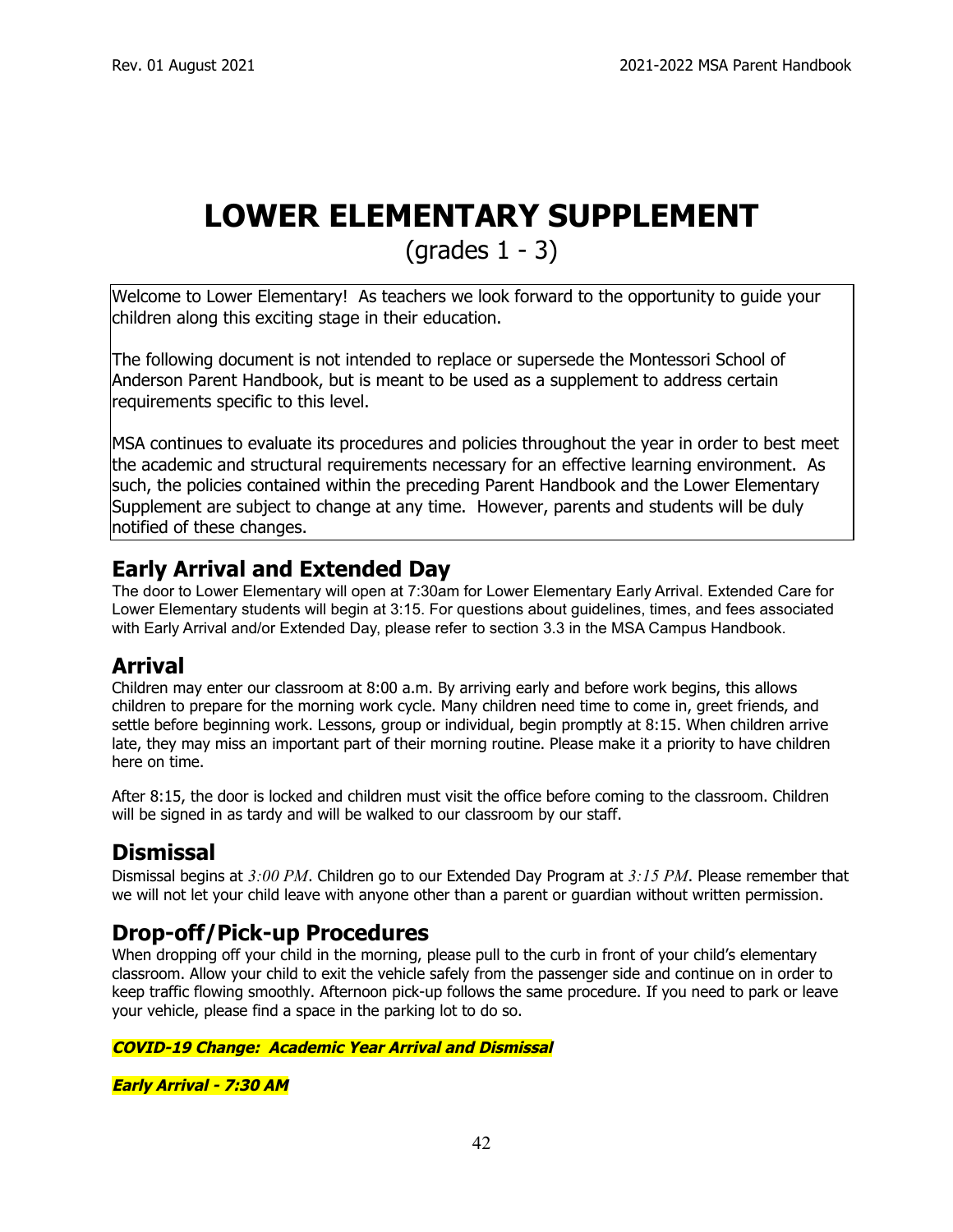#### **School starts -8:15 AM**

**School ends - 3:00 PM Extended Care - 3:15 -5:30 PM (See below for more details.)**

**● Lower Elementary children will enter and exit only from the main LE door.**

**● LE students are encouraged, but not required, to wear <sup>a</sup> mask each day. (See attached safety protocols.)**

**● LE students are encouraged to bring their own (labeled) water bottles because water fountains will not be operating.**

**General Notes:**

**● Only students will be allowed to enter classrooms.**

**● Children's temperatures will be checked each morning before entering any building and just before departure. (See attached safety protocols for details.)**

**● Lunches should be sent from home daily unless provided by the school or classrooms. More information regarding in-school meals will be shared by levels.**

**Extended Care Notes:**

**● Lower Elementary Extended Care begins daily at 3:15 PM. Students in classrooms at this time will be signed into the Extended Care Program, which will be held in the round room near the second parking lot exit.**

**● If circumstances require schools to "go remote," our elementary students will have the option to remain on campus under our DSS childcare license.**

**● During such <sup>a</sup> remote period, on-campus elementary students will be housed in the round room instead of their usual classrooms per DSS requirements.**

**● During any remote learning period, elementary students who choose to remain on campus will participate in their individual level learning programs while on campus.**

#### **Tardiness (refer to item 4.4 in the Parent Handbook)**

Please make every effort to have your child at school on or before the time that academic time begins. We understand that from time to time it is difficult to get to school on time. If you arrive with your child after 8:15, please go to the office instead of our classroom. As our policy dictates, our door is locked at 8:15 each morning. Door knocking interrupts the classroom and pulls children out of their work. Children will be escorted from the office by a staff member who has a key and can make a quiet entry into the classroom. Thank you so much for your consideration and cooperation in this matter.

#### **Discipline**

Children are expected to behave respectfully toward teachers, peers, and classroom materials. At the beginning of the year, we establish rights and responsibilities for all persons in our classroom and in our school. Montessori philosophy is one of positive discipline – fair, consistent, and natural consequences rather than punishment. Children learn many important life lessons through mistakes and this classroom is a safe place for these types of learning experiences. Children learn that all choices have consequences,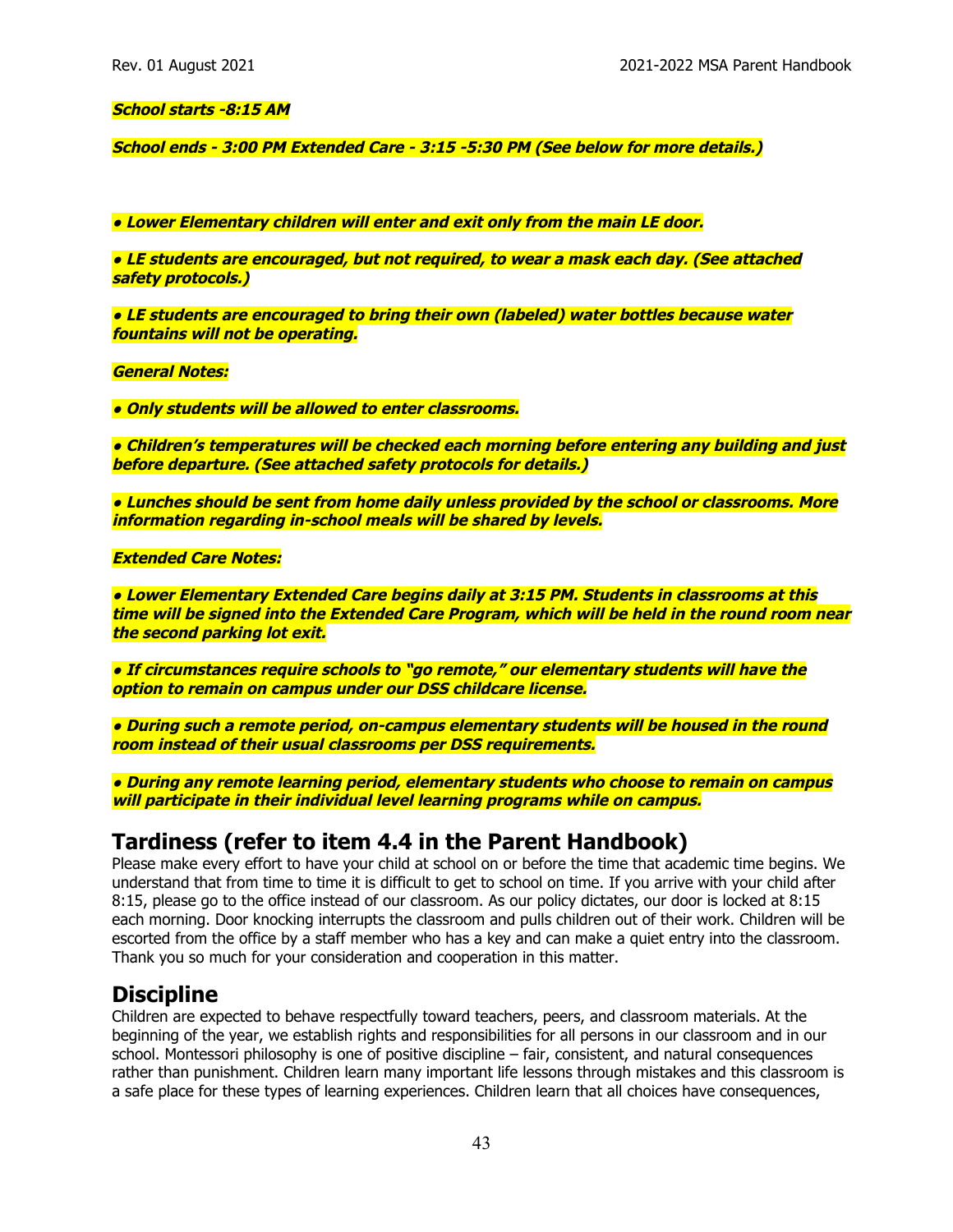positive and negative. This aspect of our program is just one component in learning to be a responsible individual.

We have the highest expectations of our children for behavior. We will provide the support and guidance to empower your child to use problem solving techniques and conflict management strategies. We honor the strengths and differences in all children, so all disciplinary actions will be handled on a child-by-child, incident–by-incident basis.

In the event of repeated disruptive behavior or physical aggression, actions will be documented and appropriate steps will be taken including loss of freedoms, communication with parents and administration, and creation of a plan to move forward successfully. A meeting with parents, staff, and an administrator will be necessary to explore possible solutions. The safety and best interest of your child is always at the heart of our actions.

#### **Class Work**

Your child's work is done in notebooks and folders that are kept in the classroom. In addition to making an appointment to visit as an observer, we invite you to experience your child's work in progress during our visit mornings. These are times when you may spend part of a morning working with or shadowing your child. We welcome you to come in and observe the work going on in the classroom. Simply go to the office to make your plans to observe and receive your Visitor's Pass.

#### **COVID-19 Change: Visitors and In-class observations will be limited this academic year.**

#### **Classroom Lunches**

Our students participate in the planning and preparation of lunch each Wednesday and Thursday. (This is for the Lower Elementary class only and is not associated with the "School Lunch" as mentioned in the MSA Parent Handbook.) If you choose not to purchase the school or classroom lunches, your child will need to bring a lunchbox on those days.

We strongly encourage parents to support their children in planning and preparing their own lunches. This is perfectly ideal for children in the second plane of development. Sometimes, lunches get left behind at home. Again, children this age are ready to assume the responsibility of remembering to bring necessary items to school. If children forget their lunches, we will support them in preparing lunch at school. We always have plenty of food on hand to offer several choices. Please allow this to be a learning opportunity for your child.

#### **Classroom Snack**

As part of our Practical Life curriculum, our children prepare their own snacks in our classroom. They receive nutrition and food preparation lessons in the classroom. *In order for us to provide healthy snacks* for the entire class, we charge a snack fee of \$135.00 per year to be paid in two installments:  $$60.00$  in August and \$75.00 in January. This fee is to be turned in to the classroom teacher. Checks should be made *payable to the Montessori School of Anderson. Students may not bring snacks from home. Participation in snack is optional.*

## **Birthday Celebrations**

Birthdays are very important in our Lower Elementary Classroom and we celebrate them regularly throughout the year. Celebrations begin at 8:15 and last about 20-30 minutes. Parents are invited to these special ceremonies and will be notified by email to save the date. We welcome donations in honor of your child's birth in the form of strategy games and scholarly books for research and enjoyment. Children prepare their own special birthday snack at school with a friend. We support your child in the planning and preparation of birthday snacks.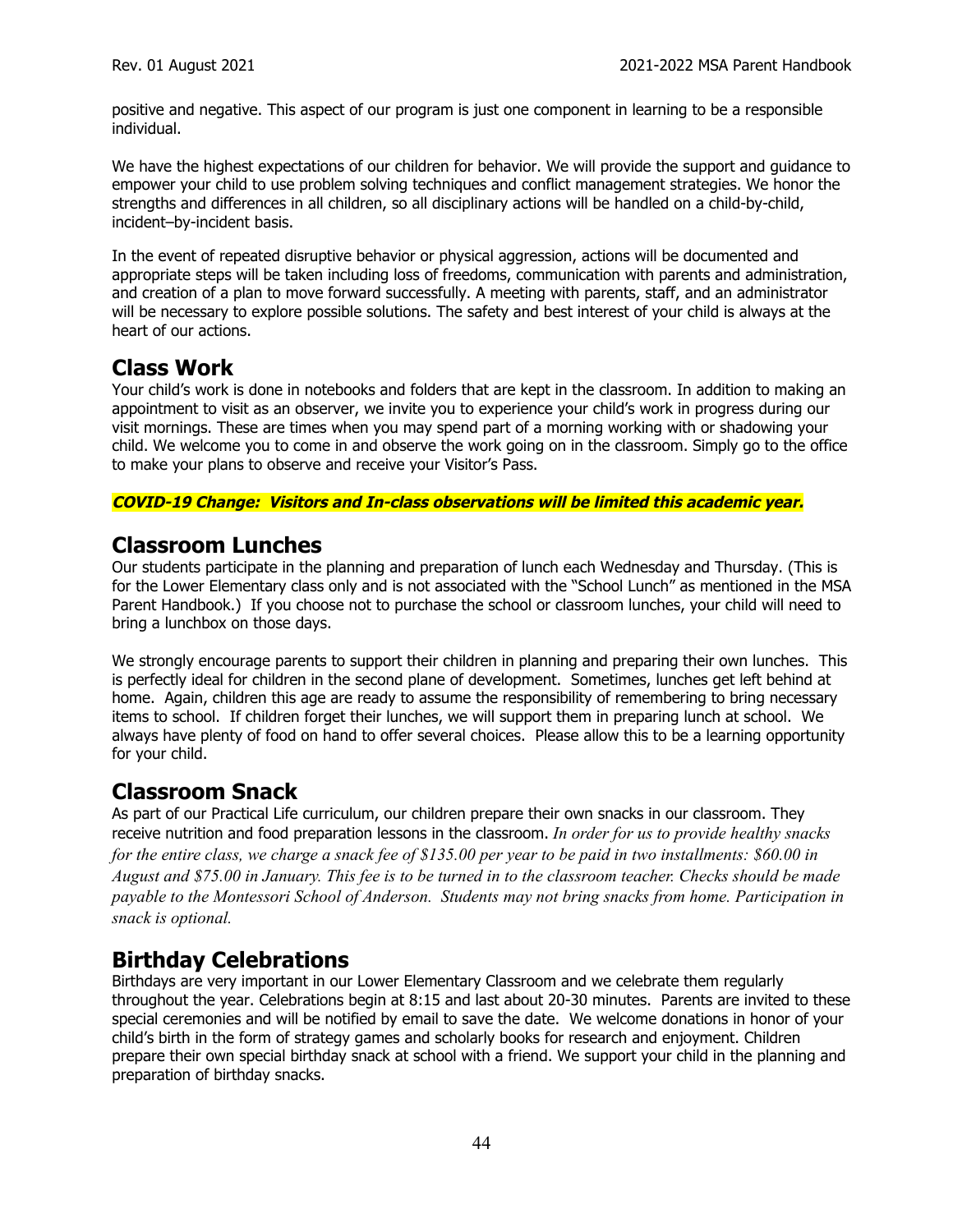**COVID-19 Change: We will continue to honor our students by celebrating birthdays in an intimate and special way for our students. At this time, parents will have the option to attend virtually.**

#### **At-Home Work Activities**

At-Home Work Activities are sent home on Friday in your child's *communication* folder. The folder should be returned by the following Thursday. Help your child become more independent by establishing a place for his/her folder in order to help foster routine and responsibility. This is just as important as completing the activities.

In keeping with Montessori theory and best practice, students in the Lower Elementary program do not receive supplemental homework as a part of the weekly academic routine beyond practicing Khan Academy mathematics and regular reading. Instead, we employ the model that more realistically reflects our adult lives. This means that there may be times when students need to complete work at home to meet expectations, to promote growth, or to pursue further information related to their in-class work.

## **Related Arts Enrichment**

In addition to our regular class work, various related arts enrichment opportunities are offered throughout the year.

- **Fiber Arts**
- **● Horticulture**
- **● Suzuki Violin**
- **● Music & Drama**
- **● P.E.**
- **Spanish**
- **● S.T.E.A.M.**

## **Field Trips**

We schedule various field trips throughout the year. You will always receive advance notice and permission forms. Parents are always welcome as chaperones and drivers.

**COVID-19 Change: For the 2021 – 2022 academic year, field trips will be limited and considered on <sup>a</sup> case-by-case basis.**

## **Communications**

We use email, weekly newsletters/updates, and the Friday Communication Folders as tools for communication. You can expect to receive Lower Elementary curriculum updates, Montessori Matters, and important reminders via email. We attempt to send all notices home in your child's Friday folder after discussing the information with the children. *Field trip permission forms, special project notices, and other school-wide information will be sent to you this way.*

You should always feel free to ask questions, offer suggestions, and address concerns. Teachers are available to answer questions via email and phone during the week. Email and phone messages are checked before school, the middle of the day and after school. These are times to check, but may not allow sufficient time to respond. Please allow 24 hours for responses in this manner. If you are communicating on the weekend, expect communication to be returned by the end of the next school day.

Many questions can be easily addressed through email and notes. In the event that there is an item of greater concern that needs to be discussed face to face, please set an appointment with your child's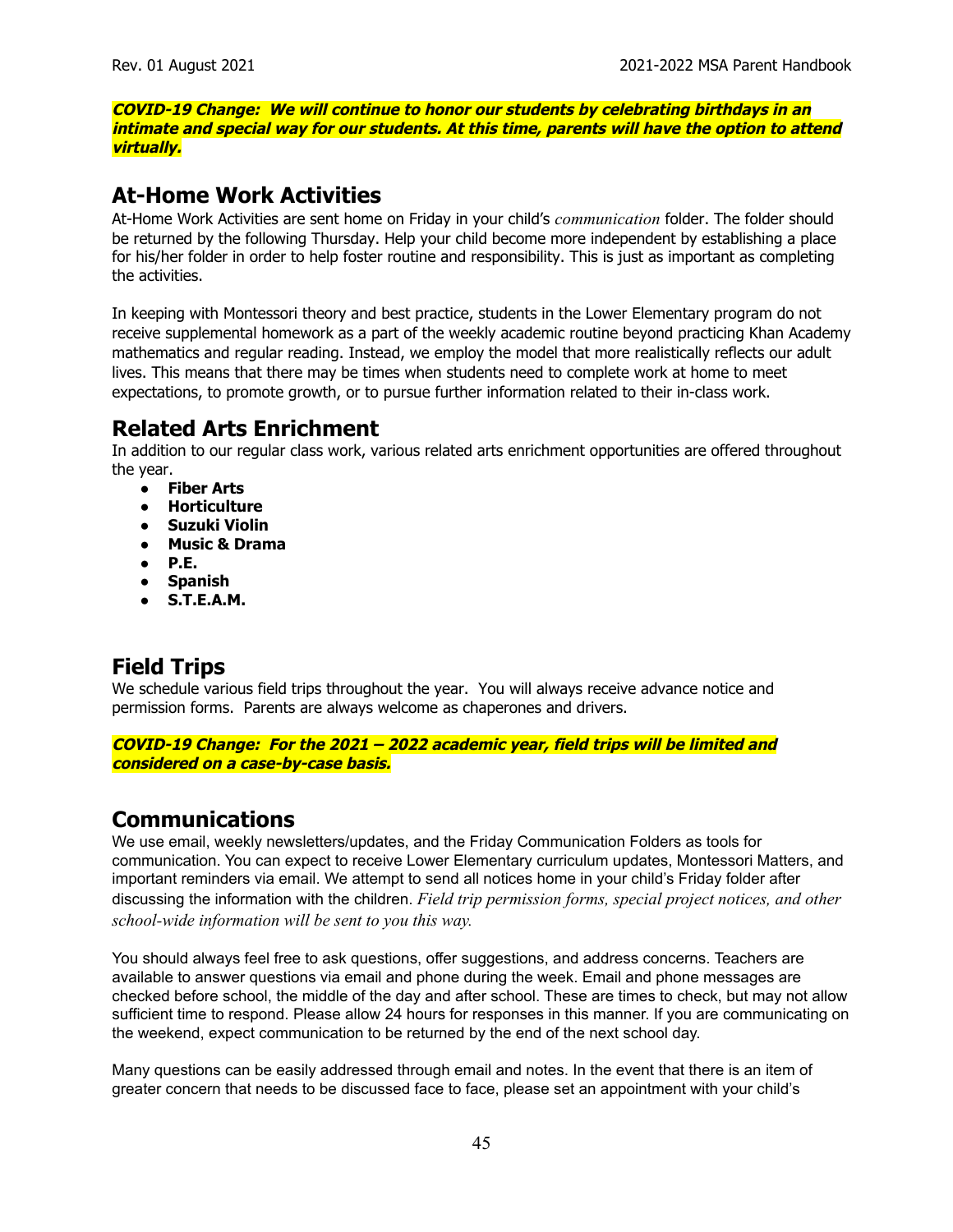teacher. Perhaps one of the greatest benefits of attending our school is the accessibility to teachers. We are partners in providing the best possible educational, social, and emotional environment for our children.

## **Student Email Accounts**

Students in the Lower Elementary Classroom will be given and begin using school email accounts. This is a part of our Practical Life Curriculum. Student accounts are not ever to be used for social purposes and are for academic communications only. Students who do not comply with this policy will lose access to their email accounts.

#### **Accountability, Responsibility, & Independence**

As much as possible, we are striving to prepare children for life. As a parent, it is your job to recognize and remove yourself from the seat of accountability so that your child may grow to fully understand boundaries and expectations.

In the event that a student forgets to bring a needed item to school, the child will not be allowed to communicate with home in order to retrieve the item. This can relate to lunches, assignments, permission forms, folders, and more. Please honor this boundary by waiting it out until the next day, even if you realize that your child has forgotten something. The only exceptions are medications and lunches. If you recognize that your child's lunch is in the car and want to return to school to drop it off, we are happy for you to do that. We always have food on hand for those days when lunch is forgotten. If you do want to bring a purchased lunch to school, we ask respectfully that you bring a lunch that is not a fast food. All grocery stores nearby have excellent choices in sandwiches, salad bars, soups, and more. Please use these options if you bring a lunch to school to drop off for your child.

#### **COVID-19 Specific Guidelines:**

**Students are encouraged, but not required, to wear masks on <sup>a</sup> daily basis. Under certain circumstances they may be asked to wear <sup>a</sup> mask temporarily - for example, until they are picked up if they become symptomatic during the school day. Masks will be available in the classroom if needed. Students are encouraged to bring <sup>a</sup> mask from home to keep in their cubby.**

**Students should stay home if they are not feeling well or have been exposed to someone who has COVID. Remote learning options are available for students who miss school for health-related reasons. This will be arranged individually between families and elementary faculty.**

**We will not use our water fountains that are currently installed in the classrooms. Children are encouraged to bring water bottles to school. There is also glassware available in the classroom for student use.**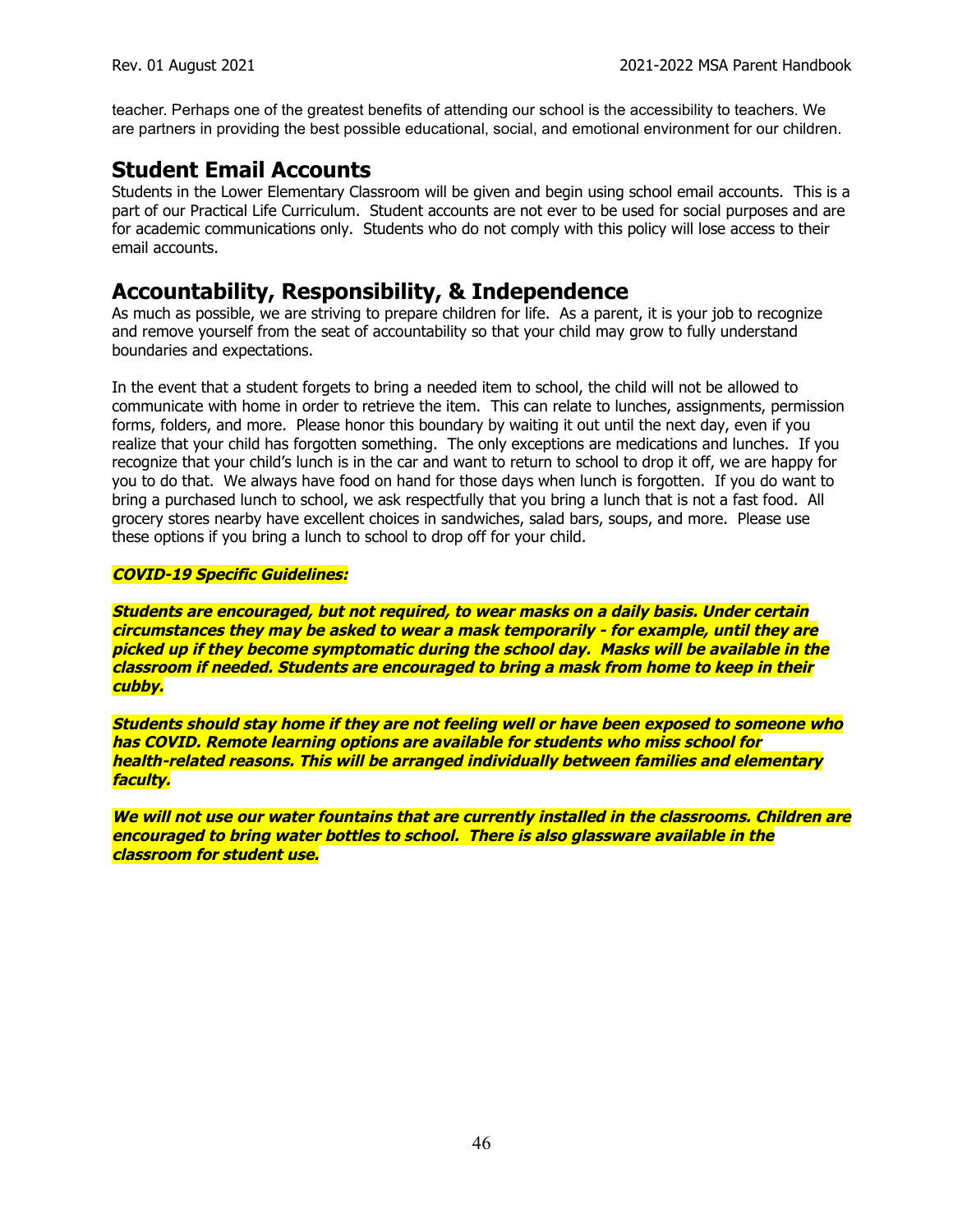# **PRIMARY SUPPLEMENT**

## (ages 3 thru 6 years)

Welcome to Primary! As teachers we look forward to the opportunity to guide your children along this exciting stage in their education.

The following document is not intended to replace or supersede the Montessori School of Anderson Parent Handbook, but is meant to be used as a supplement to address certain requirements specific to this level.

MSA continues to evaluate its procedures and policies throughout the year in order to best meet the academic and structural requirements necessary for an effective learning environment. As such, the policies contained within the preceding Parent Handbook and the Primary Supplement are subject to change at any time. However, parents and students will be duly notified of these changes.

We hope the following information will answer most of your questions. We believe that you will find it helpful to use as a reference during the school year.

## **Early Arrival**

Families who need child care before school may bring Primary children in for Early Arrival from **7:30 AM – 8:10 AM.** *Families will drop children of in the Early Arrival classroom located between Primary 1 and the Infant/Toddler building; follow the blue ramp.* **COVID CHANGE: Each child's temperature will be checked before entering the classroom. A temperature of 100.4**℉ **or higher will result in the child being sent back home.** Early Arrival ends promptly at 8:10 AM. If you arrive at that time, you will need to drop your child off at his classroom. **Neither toys, food nor drinks are allowed in Early Arrival.** As morning drop-off can be a very busy time, we ask that important messages and information be sent to teachers via written notes or school e-mails. Please do not ask the Early Arrival teacher to pass on information to Primary teachers.

For fees associated with Early Arrival and/or Extended Day, please refer to section 3.3 in the MSA Campus Handbook.

## **Arrival**

**The Primary classrooms open at 8:10 AM and work time begins at 8:30 AM.** *Parents will need to park and walk their child to his/her classroom door.*

## **Late Arrivals**

**Our classroom doors are locked at 8:30 AM**. All arrivals after 8:30 AM will need to obtain a late arrival slip from the office before being admitted to class. Late arrivals, with the late pass, must be accompanied to the classroom door by a parent or office personnel. Please understand how disruptive it is to the flow of classroom activities when a student arrives late. Please make every effort to get your child to school on time. Unless there are extenuating circumstances such as a doctor's appointment, please do not bring children to school after 9:00 AM.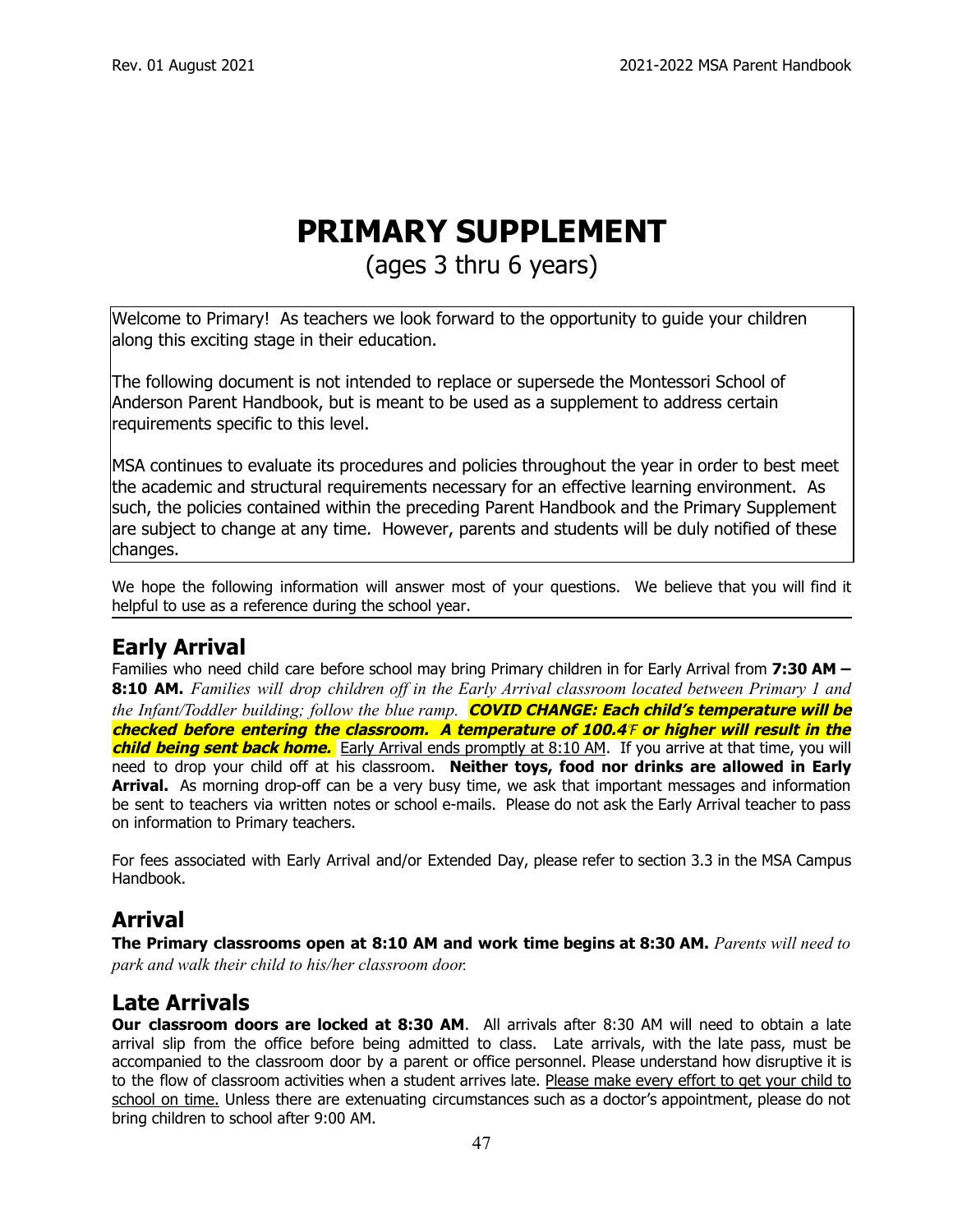## **Carpool**

**Morning (arrival) carpool begins at 8:10 AM and ends at 8:30 AM. COVID CHANGE: Parents will need to park and walk their child to her classroom. Each child's temperature will be checked before entering the classroom. A temperature of 100.4**℉ **or higher will result in the child being sent back home.**

#### **Dismissal**

#### **Morning (dismissal) carpool begins at 11:30 AM and ends promptly at 11:35 AM.**

Parents should form a line in their cars and students will be dismissed to you from their classrooms. Teachers will assist children to their vehicles and help with buckling, when necessary. Due to the nature of our schedule, it is very important that dismissal time be strictly observed. We respectfully ask that you arrive for dismissal as close to 11:30 AM as possible. This allows us time to escort children to your car. For matters of safety and efficiency, we also ask that you remain in your car while in the carpool line. If you arrive after 11:35 AM, you will need to park your car and come to the classroom to pick up your child. Late charges will apply after 11:35 AM. Parents will be invoiced according to the rate described in the MSA Parent Handbook.

**Afternoon (dismissal) carpool begins at 2:30 PM and ends at 2:45 PM.** Primary teachers will assist children to their vehicles and help with buckling, when necessary. Children who are not picked up by 2:45 PM will be taken to the Extended Care program and late charges will incur. Parents will be invoiced according to the rate described in the MSA Parent Handbook.

When picking up your child, please pull up to the first orange cone before stopping. Children must exit and enter their vehicles from the passenger side only. For safety reasons, we will not walk in front of or between cars. Please do not text or talk on cell phones while you are in the carpool line. In order to keep traffic flowing during these drop-off and pick-up times, **please do not park or exit your car in the carpool lane.** If it is necessary to park during carpool times, please use one of the parking spaces closest to the Primary building. We respectfully ask that you not "conference" with your child's teacher during drop off and pick up times. Although we understand the occasional need to ask a quick question or two, please remember that the teachers need to focus on the safety of the children during this time and that others are waiting in the line behind you.

Under no circumstances, should a child be allowed to stand in his vehicle with his head extending through the sunroof, hang his head out an open car window, or walk down the sidewalk unaccompanied by an adult. We greatly appreciate your cooperation in these matters of safety.

Each family will receive 2 colored car tags to hang on their rear view mirror, which will assist teachers with vehicle identification. Tag colors are as follows:

**P1** - blue

**P2** - yellow

## **Extended Care**

Our Primary after school program is known as Extended Care and is housed in the *Primary 3 classroom located on the Primary playground.* Extended Care hours are 2:30 PM - 5:30 PM. Children who have not been picked up during the 15 minute grace-period following their regular dismissal time will automatically be considered part of the Extended Care program and will be charged according to the drop-in rates (see section 3.3). An additional fee of \$5 will be incurred if the drop-in was not pre-approved.

## **Tote Bag Only**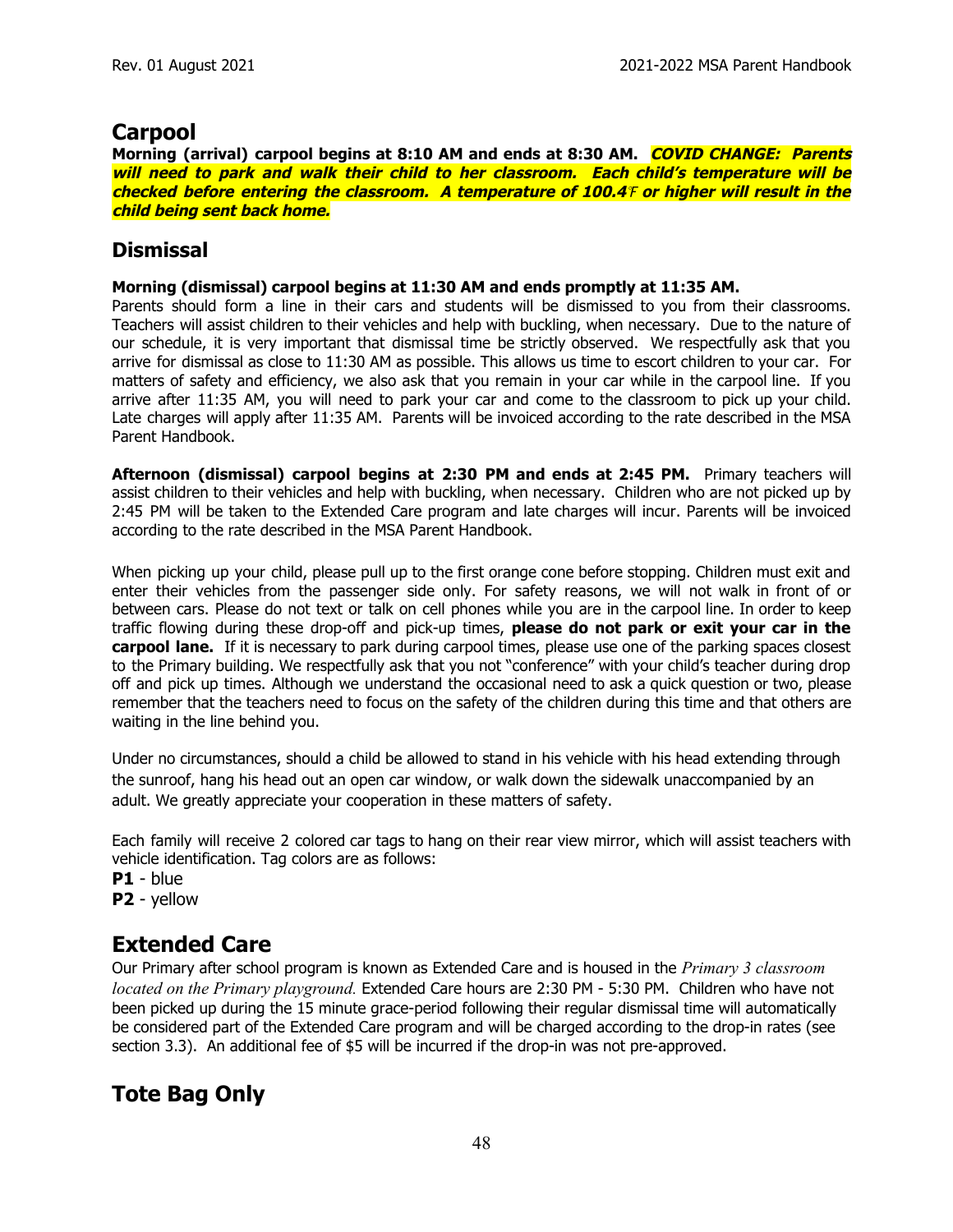Primary will provide each student with a canvas tote bag to be used in lieu of a book bag or backpack. Use of these canvas tote bags is mandatory and exceptions will not be made. The bags will be handed out during orientation and the children may decorate their bags however they wish. Please do not dye or wash the bags because it causes shrinking. If a bag is lost, you may purchase an additional bag from your child's teacher at the cost of \$5.00. **Most importantly, the children need to bring their bags to school every day.**

#### **Communications**

Most school information will be sent to you via email. However, occasionally we do have various types of classroom and school information that is sent home in classroom folders. **Please be sure to return the folder on Monday.** A classroom newsletter shall be sent periodically to inform you of our areas of study and updates on special classroom activities.

#### **Communication Apps**

We use a photo sharing app called Seesaw. We upload pictures and videos to your child's individual account, however, you may not share or repost any photos that include other children.

#### **Observations COVID CHANGE: At this time, visitors and classroom observations will be limited.**

## **Clothing**

Self-care is an important Montessori principle. Clothing should not only be comfortable, but should allow the child to dress himself independently. Elastic waistbands are preferable to belts since unbuckling and buckling a belt can be very challenging for a young child and can lead to frustration and bathroom accidents. Drawstrings on clothing, necklaces, bracelets and scarves are potentially dangerous on the playground.

Please do not allow your child to wear **cowboy boots, crocs, clogs, flip-flops, high heel/party shoes or plastic soled shoes**. For safety reasons, **these types of shoes may not be worn at school.** *We* also ask that only students who can independently tie their shoes wear shoes that tie to school. Hats must be removed while indoors.

## **Extra Clothing**

You will be provided two labeled gallon-sized baggies at the Parent Orientation Meeting. Please return one bag to your child's classroom with a complete change of clothing (pants, shirt, underwear, and socks) to be used in case a change is needed. If your child is in the Extended Care program, please provide an additional set of clothes in the second bag. If soiled clothes are sent home, please replace them promptly. In the event that a child needs clothing and doesn't have extras at school, parents will be called.

## **Personal Belongings**

**Toys are not allowed at school.** Any other items too valuable to risk damage or loss should also be kept at home. Sometimes young children do not recognize their own belongings, so **all items of outerwear need to be labeled with your child's name.** In a Montessori classroom, there are lots of pocket sized and attractive materials. If you happen to find an item such as a small cube, peg, tile, bead, numeral, animal, or any other unfamiliar object in a pocket or tote bag, we always appreciate its return to our classroom.

## **Naptime (12:30 PM – 2:30PM)**

All students enrolled as a three year old in our full day program will nap or *rest after lunch for the entire school year*. Students enrolled as a four year old may or may not nap depending on many factors. Parents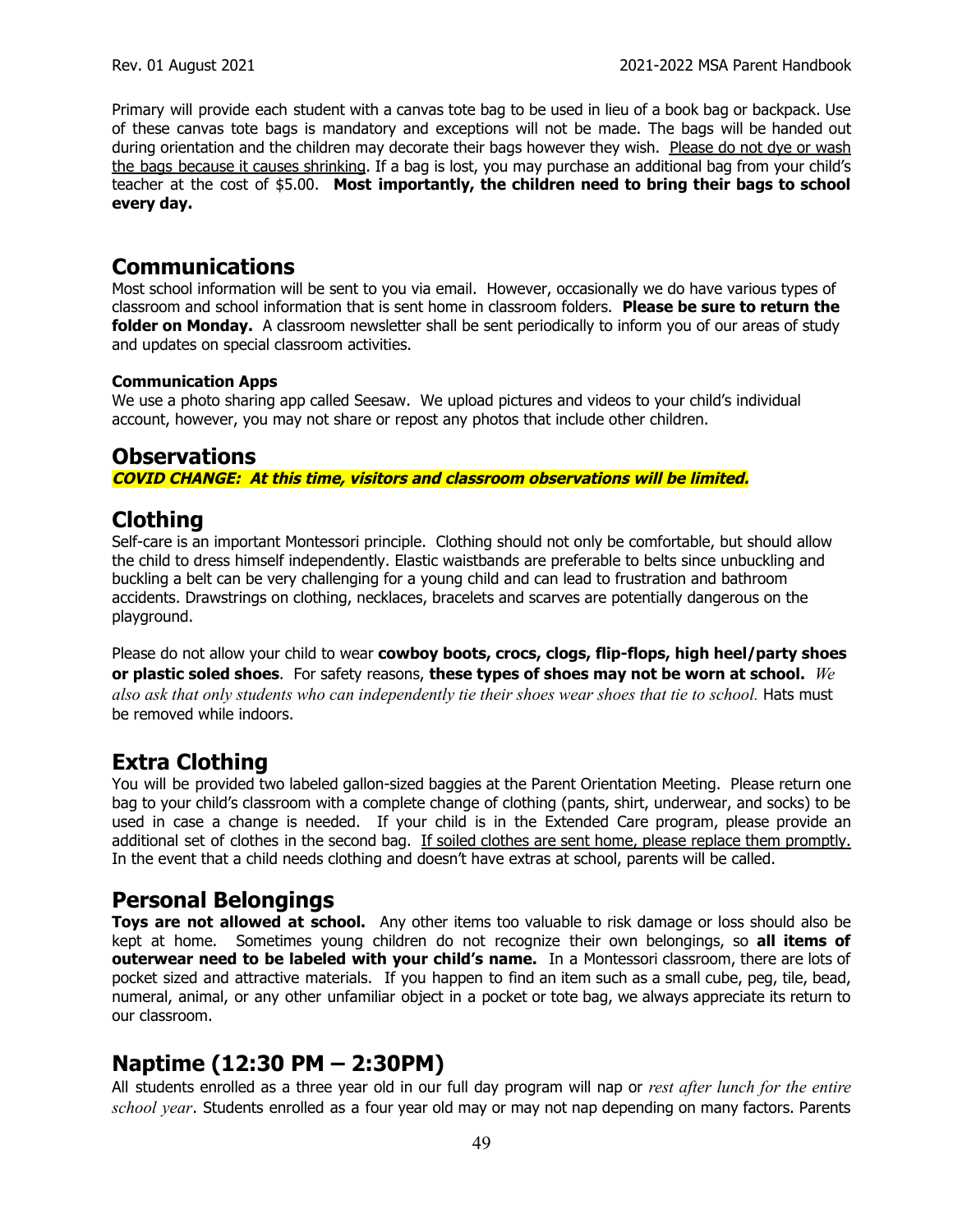and lead teachers, with input from the nap room monitor, will collectively decide when it is appropriate for a child to stop napping. All nappers will need a **child-sized sleeping bag** and a blanket for naptime clearly labeled with their name. The blanket must be one that can remain at school. Sleeping bags and blankets will be sent home each Friday for laundering and need to be returned to school on Monday. Parents are asked to provide a large tote bag with handles for the transporting of the sleeping bag to and from school. **Please do not send adult sized sleeping bags** as they take up extra space in the nap room, and they are very difficult for some of the younger children to transport back and forth.

#### **Grace & Courtesy Reminder**

We encourage our students to cherish a peaceful environment both inside and outside our classroom. To help establish this goal, we ask that you remember to enter our classrooms quietly and speak in a quiet voice. When speaking to teachers, please do so away from children.

#### **Snack**

In order for us to provide healthy snacks for the entire class, we charge a snack fee of \$100.00 per year to be paid in two installments: \$50.00 in August and \$50.00 in January. This fee is to be turned in to the classroom teacher. Checks should be made out to the Montessori School of Anderson.

#### **Lunch**

**Lunchtime is 11:45 AM – 12:30 PM**. Lunch options for full day students are as follows:

Bring a healthy **lunch from home** in a labeled lunch box with an ice pack. Hot food should be sent in a thermos. Due to food allergies, **we are a PEANUT and TREE NUT FREE ZONE.**

Please check the labels on food you send from home. Many foods that do not contain nuts have been processed on equipment where peanut or tree nut foods have been prepared. Be cautious of prepared lunches, such as Lunchables, which often contain candy made in a facility that deals with peanuts or tree nuts. Lunches will be checked every day for peanut contamination and any foods with possible peanut contamination will not be served. Please do not send junk food or fast food with your child. Foods such as wieners and grapes should be cut into small pieces.

#### **DO NOT SEND FROZEN FOODS/MEALS or foods that need to be heated as we are unable to cook or heat them due to time constraints.**

#### **We will provide milk for all Primary students at no additional cost as well as water.**

**School lunches** are made available on Fridays. Please see section 4.10 for additional details.

**Classroom lunches** may be purchased on **Wednesdays and Thursdays.** Class menus/order forms are sent home monthly and are handled through the classroom. The cost of the classroom lunch is \$5.00 per meal, which covers the cost of food items and also serves as a fundraiser for the classroom. Checks for classroom lunches should be made payable to Montessori School of Anderson. In an attempt to limit waste, food will be prepared based on these reservations. Therefore, we cannot give credit for classroom lunches missed unless it is the result of a school closing. **COVID CHANGE: We will continue to offer our classroom lunches on Wednesday and Thursday. However, the students will not participate in the preparation of the food at this time.**

Children in the morning program that wish to purchase the classroom lunches on Wednesdays and Thursdays are welcome to join us. Dismissal time will then be 12:30 PM with a five-minute grace period. Late charges will incur after 12:35 PM.

#### **Field Trips**

**COVID CHANGE: Field trips will be limited, considered on <sup>a</sup> case-by-case basis. Virtual field trips may be offered.** More information will be provided at your parent orientation.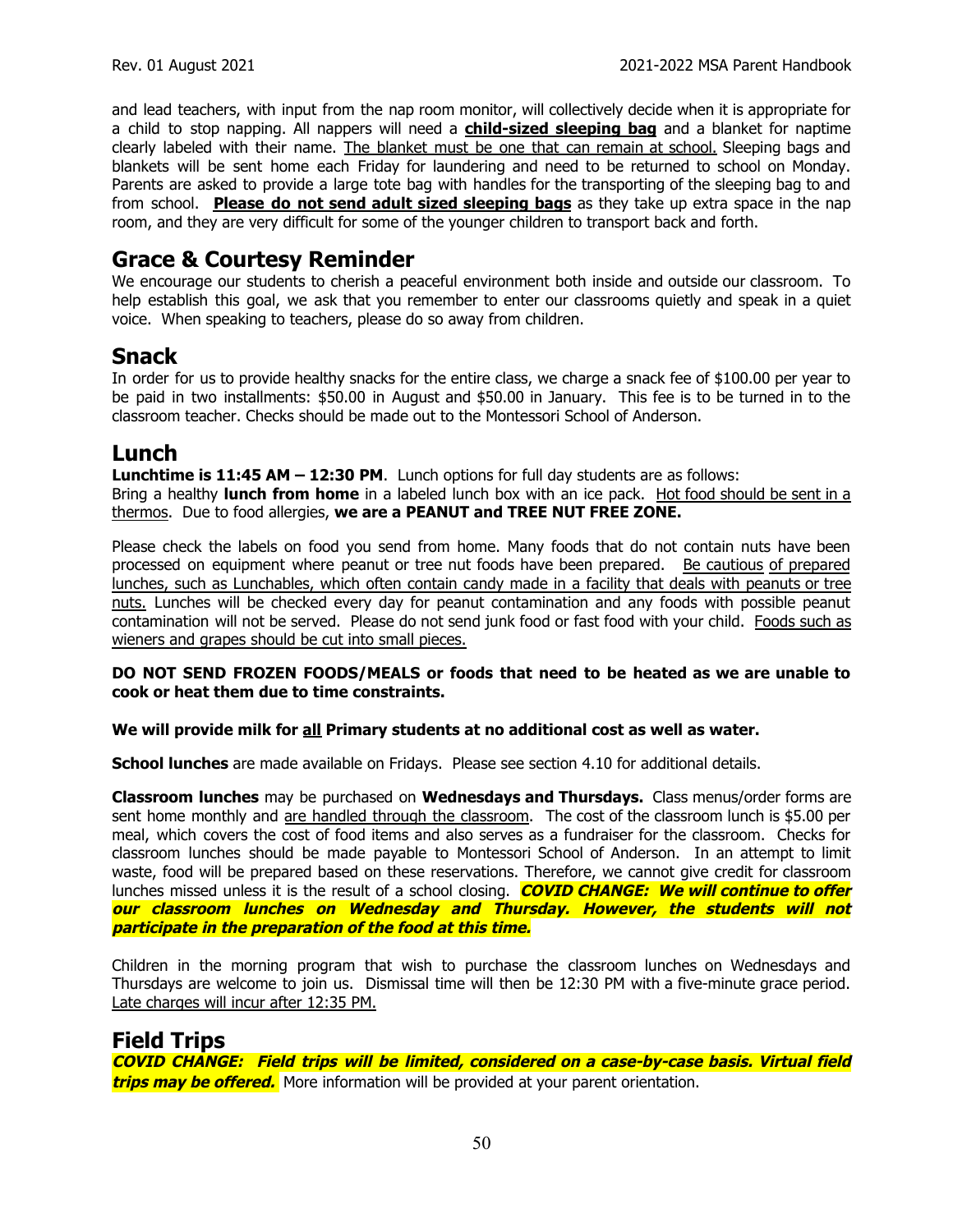## **Sharing Calendar**

A sharing calendar will go out monthly to identify one child each day as our "sharing friend". On this day, our "sharing friend" will share a show and tell with the class and be our class leader/helper. We welcome books, nature items, cultural items, special collections, and photos. **Please do not send toys.** If, for some reason, your child forgets to bring his sharing on his day, he will be invited to share a work he has done or a favorite book or material from the classroom. Children's birthdays will be recognized on their sharing day. Summer birthdays will be celebrated in May.

#### **Birthdays and Celebrations**

Birthdays are celebrated by our traditional "Walk Around the Sun". **COVID CHANGE: Parents will be invited to virtually attend the celebration. We encourage you to send in pictures of your child showing how he has grown with each passing year. Instead of sending in <sup>a</sup> birthday snack, we will work with your child on choosing what snack option she would like to have served on her special day.** Your child may bring one sharing item (no toys, please) as well as one photo from each year of his life. If you would like to do something in honor of your child's birthday, you might consider donating a book to the classroom.

#### **Discipline**

Montessori School of Anderson believes discipline is a process in which students are supported in developing self-control and making responsible choices. We offer a beautiful Peace curriculum based on respect, honesty, and responsibility. Our classroom provides many opportunities for the development of these universal values. Grace and courtesy lessons are part of the classroom learning and are role modeled, practiced and discussed daily. Basic class rules are explained to children during orientation, and children are involved in the formulation of classroom rules.

Children are expected to behave respectfully toward teachers, peers, and classroom materials. Re-direction and logical consequences, accompanied by an explanation, are the discipline methods used throughout our Primary program. Our specific steps are as follows: (1) re-direction, (2) warning, (3) time out (one minute per year of child's age), and (4) parent notification of student behavior and teacher concerns. After parent notification, the student is given the opportunity to improve his behavior within an appropriate time frame agreed upon by parents and teacher. If the agreed upon deadline is reached and the misbehavior or disrespect continues, the situation will be turned over to the administrator.

**Biting and Spitting:** By the time a child reaches the 3-6 year old environment he should be aware that biting and spitting are never appropriate and are not tolerated. Our policy is to notify a parent immediately if a child bites or spits at another child or teacher and caution the parents that any future incidents will result in the child being sent home for the day. The second incident is handled by sending the child home. If there are further incidents, the child is sent home and eventually this behavior may result in loss of attendance privileges.

Hitting an adult or child will be handled immediately at the discretion of the teacher. **Please remember that the safety and best interests of all our students is always at the heart of our actions.**

## **Toilet Training**

All children in the Primary program **must be completely toilet trained (no pull-ups) before entering the program.** *Being completely potty trained requires the child to be able to clean up after him/herself* once done toileting and/or if an accident occurs. Students should also be pull-up free at home as well.

## **Related Arts Program**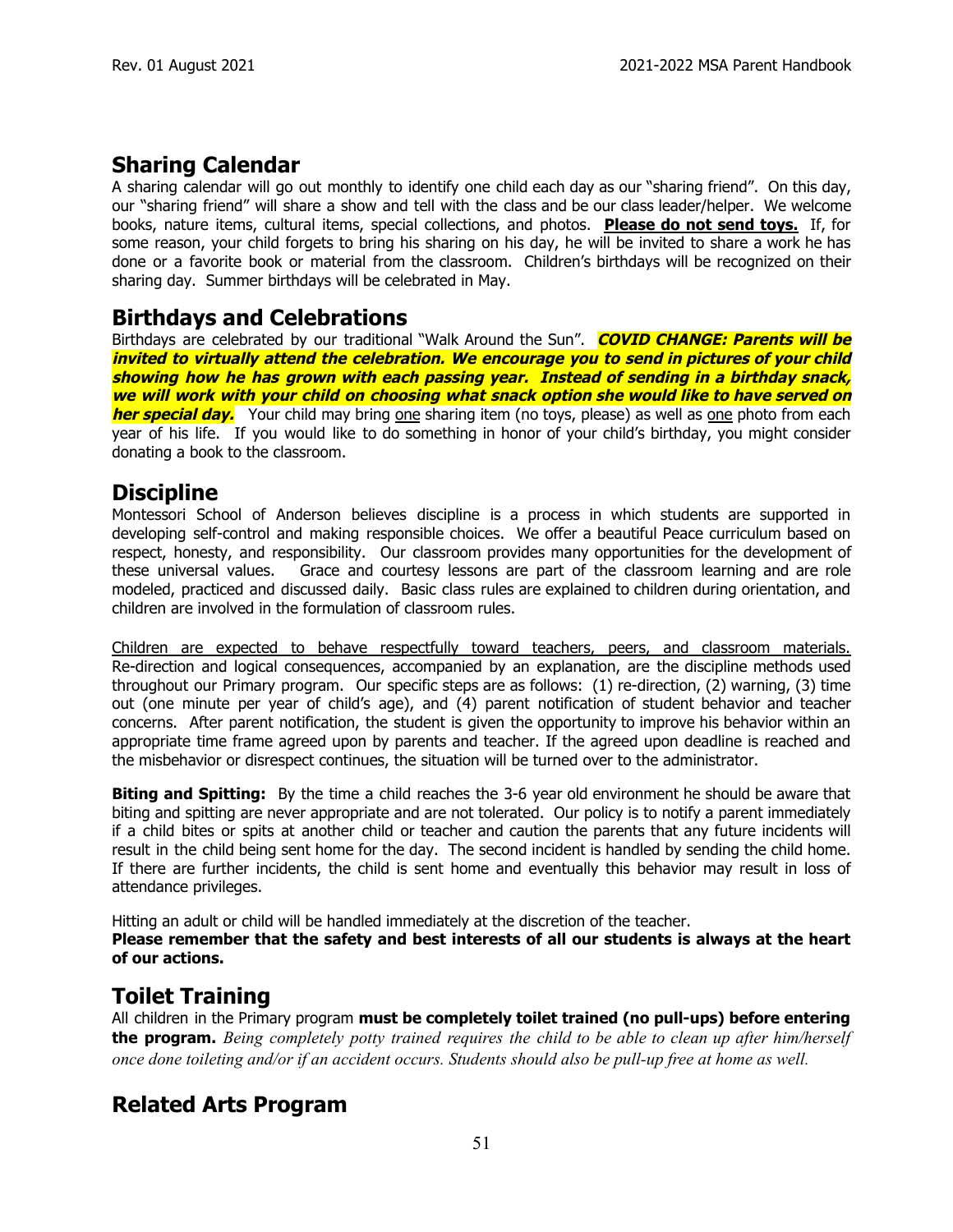All children receive music, Suzuki, and Spanish weekly. Kindergartners receive P.E., fiber arts, and Spanish weekly and S.T.E.A.M. workshops quarterly. **COVID Change: The music and art curriculum will be adapted during this time.**

## **INFANT/TODDLER SUPPLEMENT**

## (ages birth thru 3 years)

Welcome to Infant/Toddler! As teachers we look forward to the opportunity to guide your children along this exciting stage in their education.

The following document is not intended to replace or supersede the Montessori School of Anderson Parent Handbook, but is meant to be used as a supplement to address certain requirements specific to this level.

MSA continues to evaluate its procedures and policies throughout the year in order to best meet the academic and structural requirements necessary for an effective learning environment. As such, the policies contained within the preceding Parent Handbook and the Infant/Toddler Supplement are subject to change at any time. However, parents and students will be duly notified of these changes.

#### **Phase-In Process for New Students**

Our goal is for the child to leave the parent, not for the parent to leave the child. The phase in process helps facilitate the child's success. The first day the parent and child visit briefly, for approximately one hour, to ensure that everyone has a positive experience. The second day is longer, from approximately 8:30 until 11:00 am. When the children leave the classroom to go to the playground, the parent should remain seated as they leave. This allows the child to remain independent but still have the security of knowing the parent is in the building. The same parent, preferably the one who will bring the child to school most often, should attend the phase-in both days. Most children are capable of separating the third day. We recommend that your child stay for only half a day initially, and work into a full day by the end of the week. This process has proven to be a successful beginning for most children.

During the phase-in, the parent should enter the classroom with the child and sit in an adult specified chair. The child is allowed to freely explore the environment, stay near the parent or return to the parent as frequently and as naturally as needed. The parent should remain **seated**, **quiet** and **passive,** while still acknowledging the child's presence. This enables the child to build trust with the teachers and the new environment. The parent should not speak to the other parents during class or across the room to the child, as voices will attract the children's attention. Please hold all questions until after class. Also, please silence cell phones.

**COVID CHANGE: During phase-in, the parent will also be screened before entering the classroom. This includes <sup>a</sup> non-contact temperature check and questions regarding any symptoms and exposure to COVID-19. Parents will be expected to wear masks when in the building.**

#### **Arrival**

School starts at 8:30 am. Children arriving before 8:10 am will be considered early arrival students and the family will be invoiced appropriately. **Before utilizing our early arrival program, please check with the Director in advance to ensure that appropriate staffing is available.**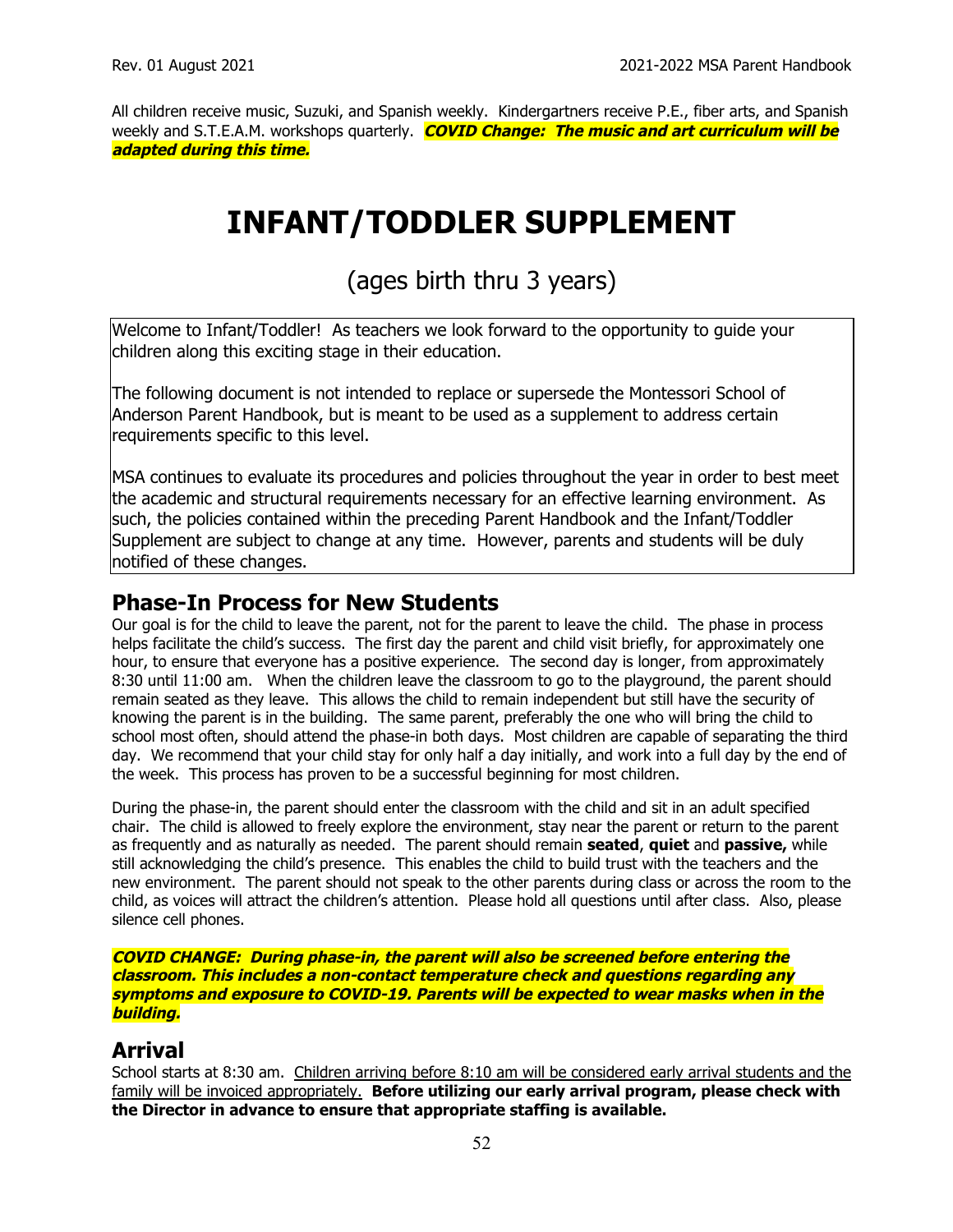Unless there are extenuating circumstances such as a doctor's appointment, *we prefer that children in the Infant or Toddler classes are brought to school before 9:00 am. There should be no drop-of between 11:30 a.m. and 2:30 p.m.* Please understand how disruptive it is to the flow of classroom activities when a student arrives late.

Toddlers should arrive at school completely dressed and ready to begin their day. This includes wearing shoes into the classroom. Teachers should be able to assume the child has been fed and changed before arrival.

**COVID CHANGE: Families should wait in the car until the Director/teacher indicates you may approach the door. The Director/teacher will ask screening questions including whether the child has been ill, had fever, received any fever-reducing medication, has been coughing, vomiting, had shortness of breath, or diarrhea. Also, <sup>a</sup> no-contact temperature will be obtained before the child enters the building. Any student with <sup>a</sup> temperature of 100.4**℉ **or greater will be excused from attending. The Director/teacher will document the child's arrival time and accompany the child to the classroom. If possible, infants should remain in their car** seats during arrival. Once inside, car seats will be stored until the end of the day in a secure **location. Parents will not be allowed to enter the building. Ideally, the same parent or designated person should drop off and pick up the child every day.**

#### **Dismissal and Release of Children**

**COVID CHANGE: Parents should call the school number (864-226-5344) to indicate that they have arrived for pick-up. The Director/teacher will bring the child and his/her belongings to the door. The Director/teacher will document the child's departure time. All communications with the teacher will need to be made via email and not during dismissal time.**

Only authorized persons may take a child from the school. Authorized persons are custodial parents, guardians, and others that the custodial parent/guardian specifies. Names and addresses of authorized persons must be on file before the child may be released. A custodial parent or guardian may amend the list in writing at any time. Certified copies of any court orders provided by the custodial parent or guardian which restrict another parent or guardian's ability to seek the release of the child must be on file with the school. When an authorized person picks up the child, the school will ask for picture identification to verify identity until that person is recognized by staff.

Parents and other visitors are required to sign in at the main office when at the school other than arrival or dismissal.

## **Discipline**

MSA believes discipline is a process in which students are supported in developing self-control, responsible choice making, and respect. This approach helps the child learn he/she is responsible for his/her actions and that those actions have consequences. **No corporal punishment shall be used against children.** Redirection and logical consequences are the only means of discipline used at the toddler level. Serious discipline problems may require a team approach between the school and parents. The privilege of attending the school may be denied a child who cannot adapt to a group care situation.

## **Clothing**

In addition to being neat, comfortable, and appropriate to the weather, clothing should be conducive to movement and easy for the child to manage. (Fitted clothing for children learning to crawl and two-piece outfits for toddlers with no overall clasps or snaps between the legs.) Also, since we provide many learning experiences for the child, clothing too good for stains should not be worn to school.

Older infants and all toddlers have outdoor playtime every day (weather permitting) and should dress accordingly. Some shoes, such as **crocs, clogs and flip-flops**, are not appropriate for the range of daily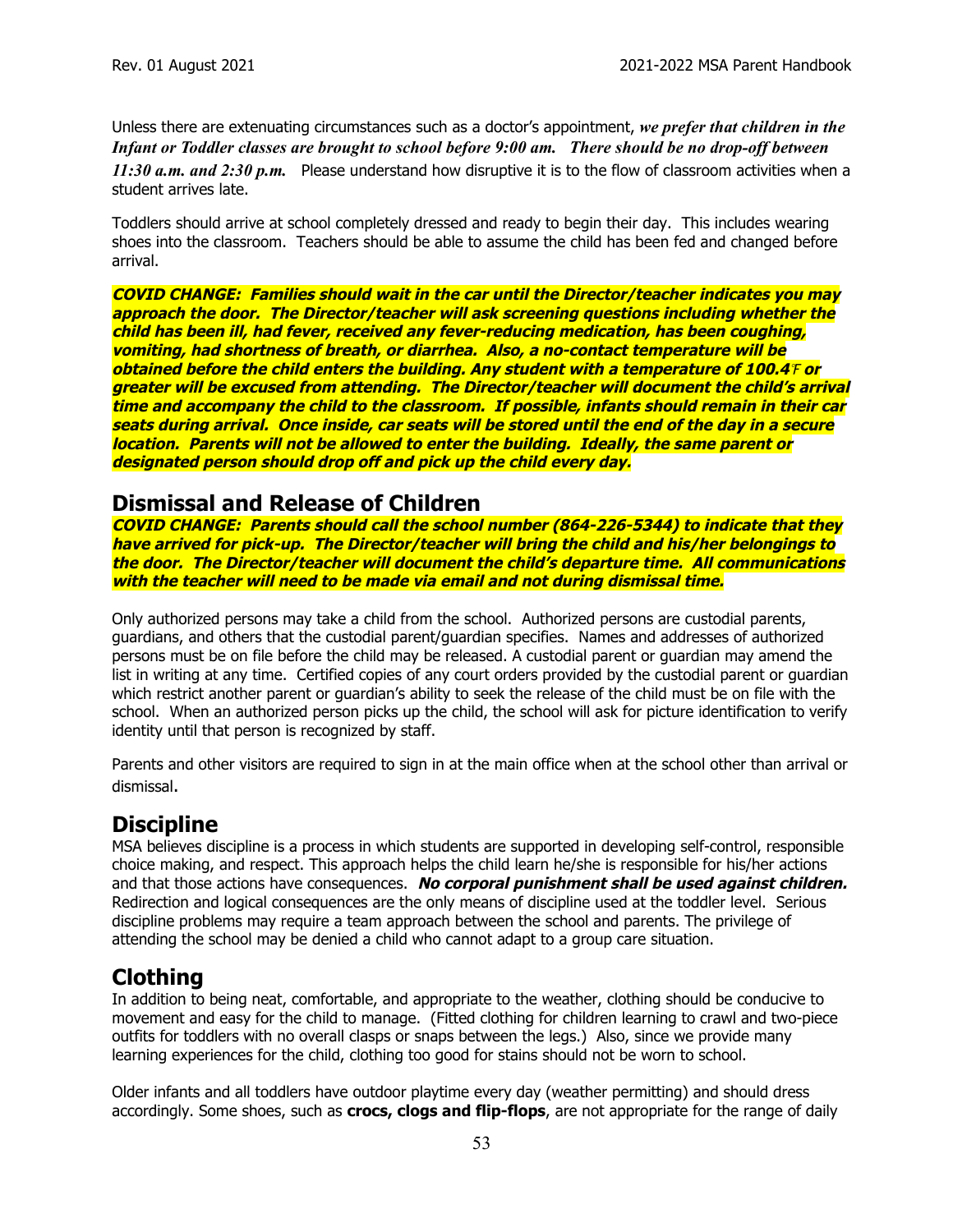activities on our campus. Therefore, for safety reasons, **these types of shoes may not be worn at school.**

For winter wear we recommend coats or jackets with zippers that unzip the garment completely, not sweatshirts or coats that unzip slightly and are pulled over the head. This allows the child to independently put on his/her coat.

## **Toilet Training**

It is the responsibility of the parent to be sure that the child has plenty of disposable diapers and wipes. You will be notified when supply is depleted. Be sure that your child always has at least one complete change of clothing including socks (and shoes for children who are toilet training). If the child does not have the proper clothing or diapers in the event a change is needed, the parent will be called to bring the necessary items. Due to a lack of storage space, please do not leave large diaper bags at school. A small one is sufficient for infants and a lunchbox is all that is necessary for toddlers. (Everything else should be left at the school.)

We do not use pull-ups in our program.

#### **Naptime**

#### Infant beds/naptime:

Young infants will have their own individual crib/low bed. The low beds in our infant rooms are not approved by the Consumer Products Safety Commission but are considered to be developmentally appropriate according to Montessori educational philosophy. The sheets and blankets are provided by the school and are laundered regularly. Infants are placed on their backs to sleep unless the parent provides a note from a physician specifying otherwise.

Recent changes in DSS regulations prohibit MSA from the practice of swaddling children. However, parents may provide a "sleep sack."

Parents of napping toddlers should provide a child-sized sleeping bag and blanket for naptime and launder them weekly. The sleeping bag should be clearly labeled with the child's name.

#### **Bottles and Pacifiers**

All bottles must be capped. Both bottle and cap must be labeled with the child's name and date when it was prepared. All formula, juice and food which is served from a bottle must be prepared by a parent/guardian and be ready for use. DSS regulations prohibit school personnel from preparing formula. Bottles of formula or breast milk are heated using warm water.

Children in our Infant class may have pacifiers only as needed for napping. The children in the toddler classrooms do not have pacifiers.

#### **Snacks and Lunches**

Nutritious snacks are served to the children daily. *In order for us to provide healthy snacks for the entire* class, we charge a snack fee of \$100.00 per year to be paid in two installments: \$50.00 in August and \$50.00 in January. This fee is to be turned in to the classroom teacher. Checks should be made out to the *Montessori School of Anderson.*

A healthy, satisfying lunch is an important part of your child's school day. Please avoid "junk food," "fast food," and any food containing nuts and nut products when preparing lunches from home. Please cut the food into bite size pieces for your child and clearly mark the child's name on all containers. Since the children in the Toddler program all eat at the same time and are responsible for helping prepare their own lunches, please include an ice pack in your child's lunchbox and do not send frozen foods or foods that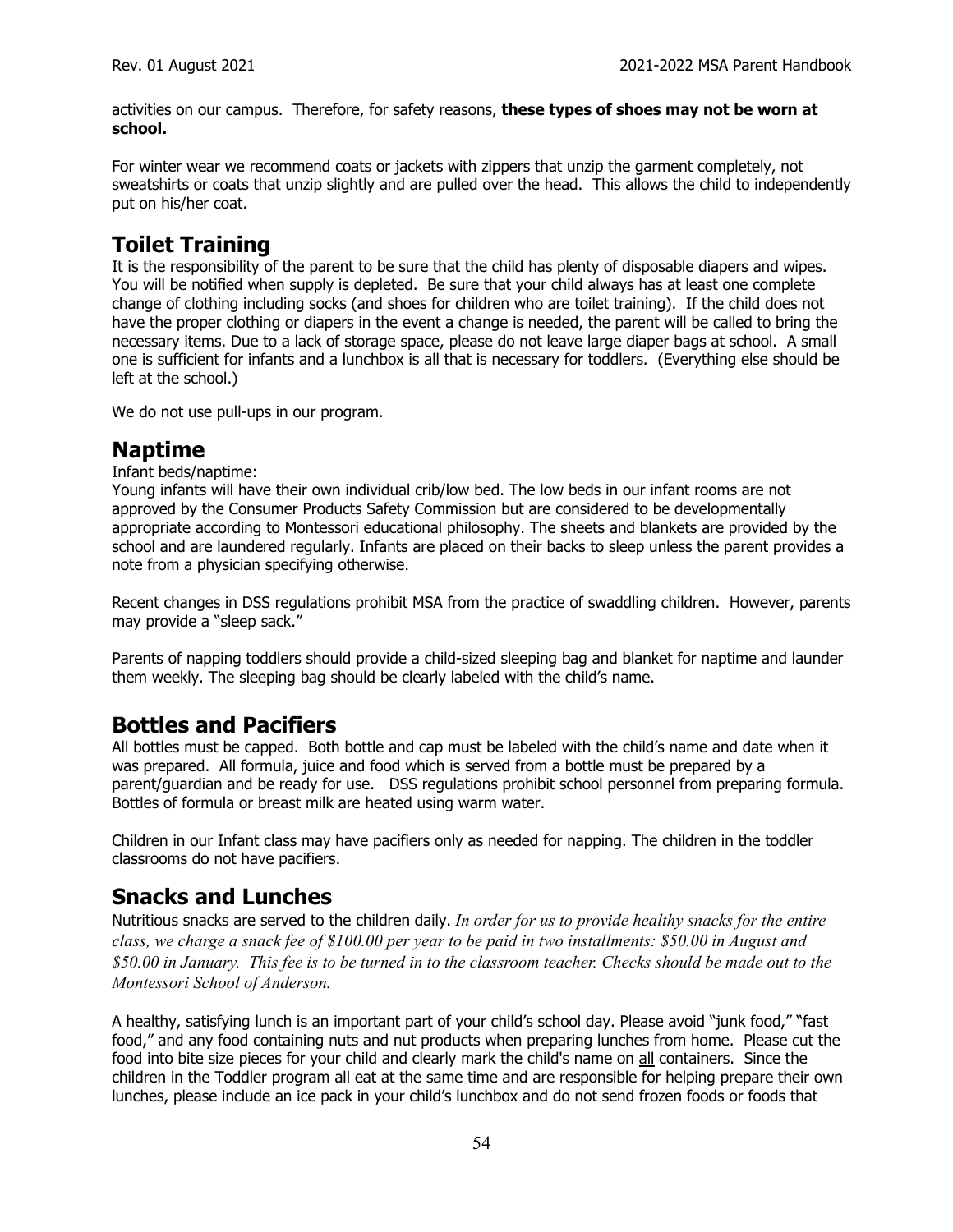have to be warmed (such as easy mac). If children forget their lunches, they will not go hungry. Food will be provided and parents will be invoiced accordingly.

On Wednesdays and Thursdays, toddler classes prepare their own meals. The cost of these lunches is \$5.00/meal and should be paid directly to the teacher. Children in the morning program that wish to purchase the classroom lunch on Wednesdays and Thursdays are invited to join us and should be picked up at 12:00 PM instead of 11:30 AM. The school offers a pizza lunch option on Fridays. For details and cost for the school lunch option, please contact the main office.

We will provide all beverages for children who are no longer using bottles. We only serve hormone-free whole milk and water.

#### **Communications**

Consistent with Montessori philosophy, teachers at MSA work hard to be available to answer questions, address concerns, and share experiences, however, I/T teachers are not usually available for phone calls during school hours. Most communications will be handled through email. (Pictures will be sent through email as well.) Please do not text or I.M. teachers. You may email them or call the I/T Director's Office and she will get your message to the teacher. Teachers will return calls as soon as possible. Please make an appointment if extended communication with the I/T Director or teaching staff is necessary.

#### **Conferences**

Parent-teacher conferences for toddlers are scheduled twice a year. As we approach conference time, you will be notified as to the schedule for your child's program and the sign-up procedure. Every effort should be made to attend these meetings so that you are fully apprised of your child's progress.

#### **Montessori Matters**

Please read the school newsletters for important reminders and calendar updates. These are our primary means of communication with you.

#### **Seesaw**

We use a photo sharing app called Seesaw. We upload pictures and videos to your child's individual account, however, you may not share or repost any photos that include other children.

#### **Security**

The doors to Infant-Toddler remain locked at all times. When bringing your child to school, come to the blue door. **COVID CHANGE: Please call 864-226-5344 to notify the Director that you have arrived or you may ring the bell. Do not knock on the door or window.**

#### **Health Information**

At the onset of each school year, parents are **required** to complete both a Student Data Sheet and a more comprehensive Student Health Form. These forms **must be completed and returned to the school office prior to the first day of school.** No student will be allowed to remain on campus unless a current Data Sheet is on file in the office. These documents provide specific information on the students' current health status so that the school may act consistently with the instructions provided by your child's health care provider. It will also serve to give the staff an opportunity to learn more about the potential health concerns and procedures that may arise while the student is at school. Should any medical information change during the school year, it is requested that you notify the school nurse. All information is kept in the school health room and is strictly confidential.

#### **Illnesses**

MSA students are prohibited from attending classes while ill. If your child is absent, please notify the school office. MSA is proactive in monitoring **all** illnesses and makes every effort to prevent illnesses from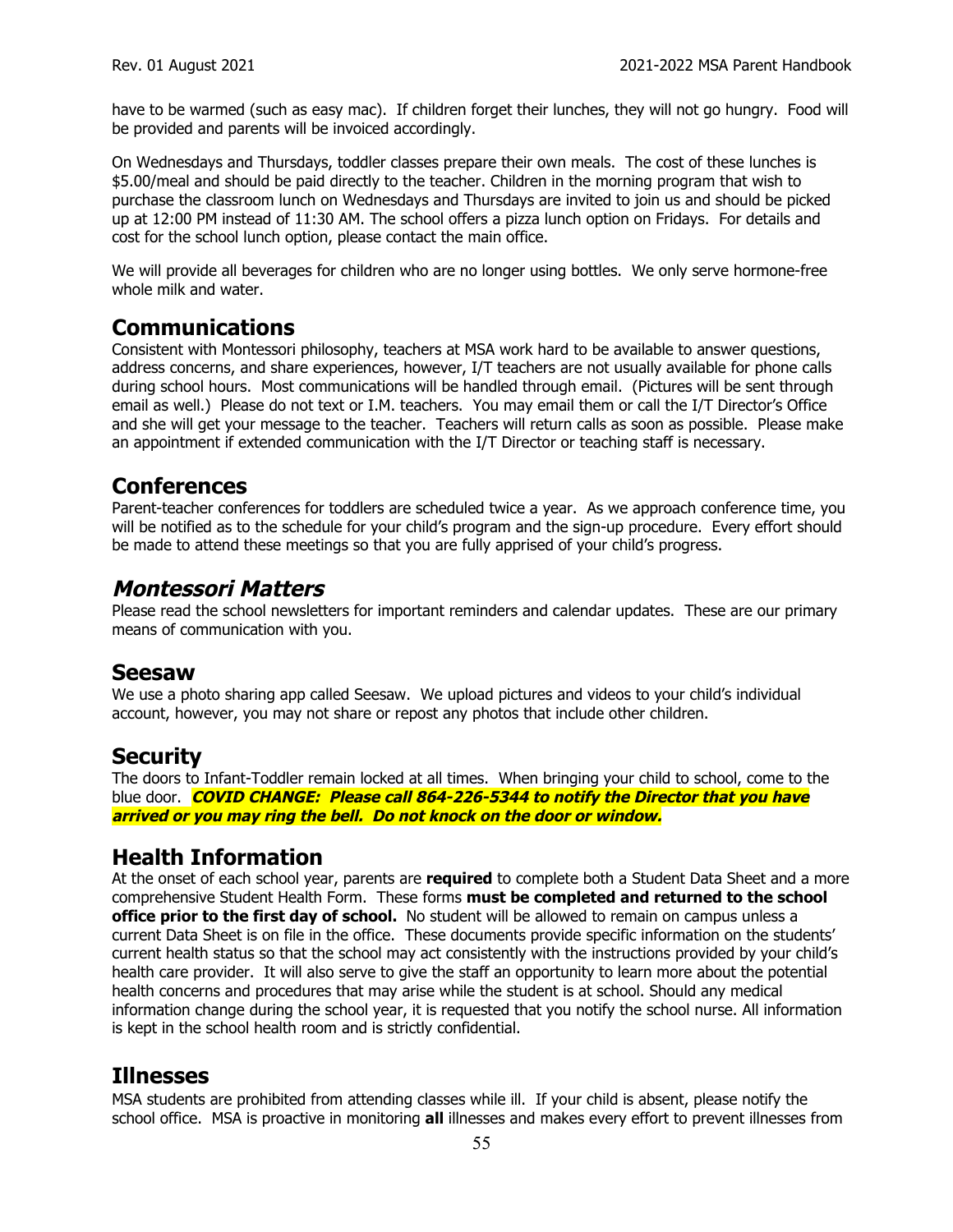spreading. When you have verification that your child has a communicable disease, please notify the office immediately. It is preferable to keep your child out for another day in order to completely recuperate rather than risk exposing the student body to a potentially communicable illness. All students must be fever-, vomiting-, and diarrhea-free for 24 hours **without the aid of medications** before returning to school. **COVID CHANGE: Please see 2021-20212 Safety Procedures and Protocols for COVID-19 related illness. SC DHEC guidelines will be followed.**

For any student experiencing a fever greater than 100.4℉, vomiting, having diarrhea **or simply feeling too poorly to focus or concentrate**, the parent will be called and the student will be dismissed early.

#### **Head Lice**

MSA has a no-lice policy. This policy follows current medical and health agencies' recommendations and is endorsed by the CDC, American Academy of Pediatrics, the National Association of School Nurses and pediatric healthcare providers in our community. The presence of live lice or nits within ½ inch of the scalp warrants home treatment before returning to school. All students who have had head lice must be checked by the school nurse or designated staff member prior to returning to school.

#### **Immunizations**

DHEC regulations require that each student have current immunization records on file. These records must be submitted using an official SC DHEC Certificate of Immunization form. Those students who meet the criteria for special medical or religious exemptions from immunizations are also required to have on file documentation outlining the reason(s) for the exemption. Parents should update their student's immunization records following additional immunizations or boosters as soon as possible. Updated forms should be turned into the I/T Director. Immunization forms may be faxed to Montessori School of Anderson. The school's fax number is: 864.231.6562.

#### **Medication Policy**

In general, MSA does not dispense medication to students; however, there are exceptions. **Every effort should be made to administer medication while at home**. If medication is given at home, please inform the school nurse or teacher so that we may monitor for potential side effects. MSA will not administer the first dose of any medication.

In the event that a medication must be administered during school, the medication must be brought in by the parent/legal guardian with a completed Medication Request Form. The medication form specifies dosage and time medication is to be given. All medication shall be provided in the original container and clearly labeled with the child's name and dosage. Prescription medication must have specific directions for the administration and care of the medication. Medications will be administered only to individuals for whom they are intended and prescribed. Over-the-counter medications may only be given within the limits and according to the instructions printed on the container or the package insert.

**Long Term Medications**: Any student taking medication for longer than three weeks must have a physician's permission form and a parent's permission form on file.

#### **Policy for Application of Insect Repellents**

Montessori School of Anderson has adopted SC DHEC recommendations for application of insect repellents in childcare/school settings. The parents will be required to sign a Permission for Administration of Over the Counter Medication Forms for any student needing application of any insect repellent products during the day. The parents will provide their own insect repellent and will label it with the child's name. The MSA staff will follow SC DHEC guidelines for application of insect repellents. The MSA staff will not be allowed to apply any insect repellent on infants age 2 months or younger. MSA staff will follow safest practice guidelines for administration of Insect Repellent products, and therefore reserves the right to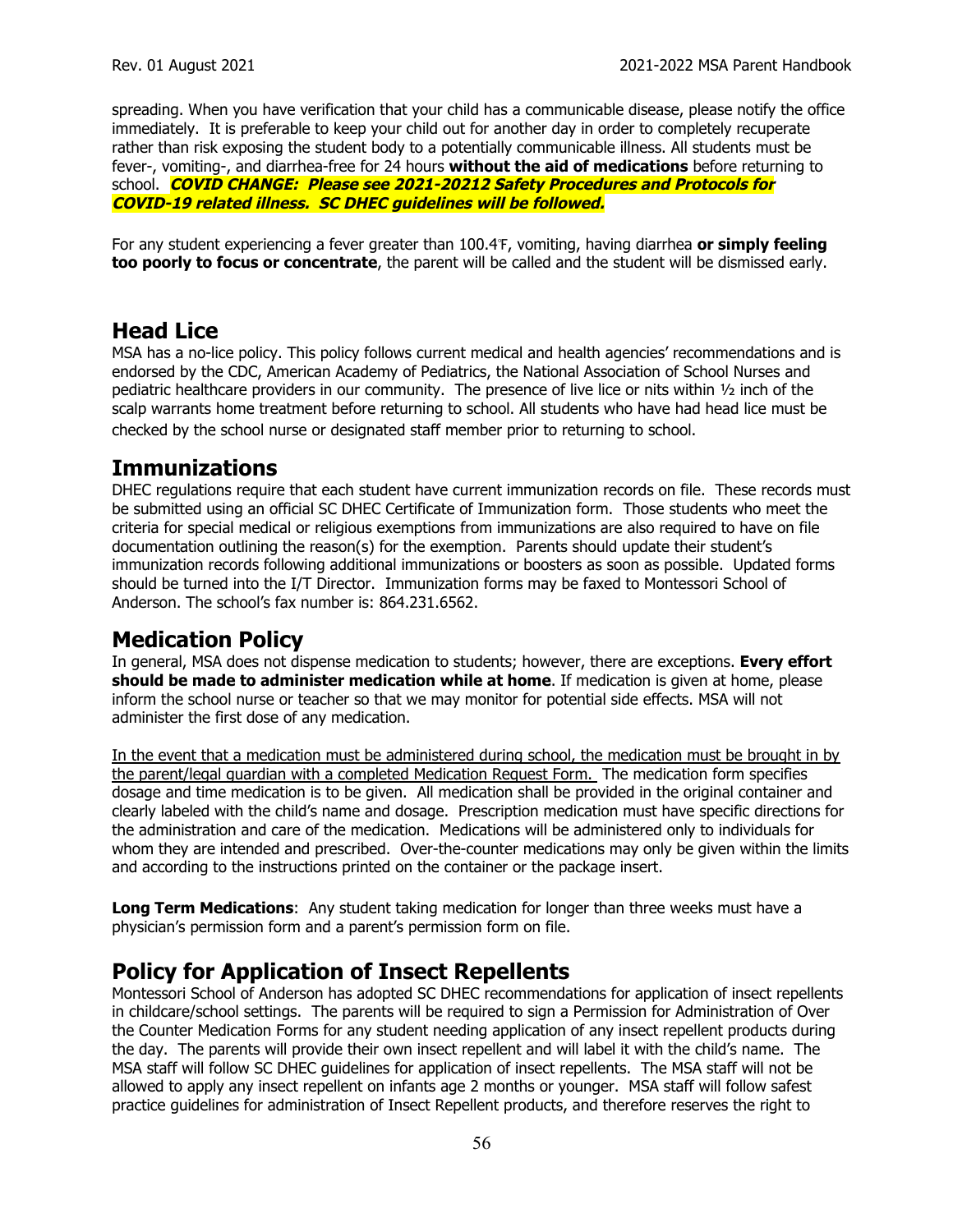refuse application of any product containing 30% or more of DEET. In such cases, the parents will be notified so that a substitute product can be provided. The MSA staff will follow procedures for application and cleansing following outside play. MSA staff will avoid taking children on the playground during peak hours for mosquitoes – dawn and dusk.

## **Child Restraint Policy**

In accordance with American Academy of Pediatrics guidelines, and in an effort to ensure compliance with the South Carolina Child Passenger Restraint Law and SC Code of Laws, Section 56-5-6420, at no time may a child under 4'9" or 80 lbs. ride unrestrained in a moving vehicle on the MSA campus. Please provide an appropriate child passenger safety restraint for your child in compliance with this law. MSA teachers and administration are required to report non-compliance.

## **Off-Site Evacuation**

In the case of an extreme emergency, an off-site evacuation may be deemed appropriate and necessary. Montessori School of Anderson's off-site location is Concord Baptist Church Childcare Center (1012 Concord Road/Anderson, SC 29621). Parents will be notified via a reverse notification system **(see 6.1 for explanation of "reverse notification system")** if an evacuation of this nature is necessary. A reunification plan has been developed in the case of such an emergency. Only parents or pre-approved guardians (those listed on the emergency contact list) will be allowed to pick up students from the off-site evacuation location and a photo ID may be required prior to releasing children to their care. Please follow directions from emergency responders and school personnel. Montessori School of Anderson is committed to ensuring the safety of our students, staff and visitors.

#### **Important scheduling notes:**

Please be aware that the Infant/Toddler program calendar may vary slightly from the MSA calendar. A schedule of program closure dates will be available at the opening orientation session.

#### **Infant-Toddler will be closed on the following days:**

**In-Service (Aug. 11-13)**

**Labor Day**

**Wed. – Fri. of Thanksgiving week**

**Dec. 24-31**

**Jan. 1**

**April 15**

**Memorial Day**

**Out-Service (May 31-June 1)**

**Week of July 4**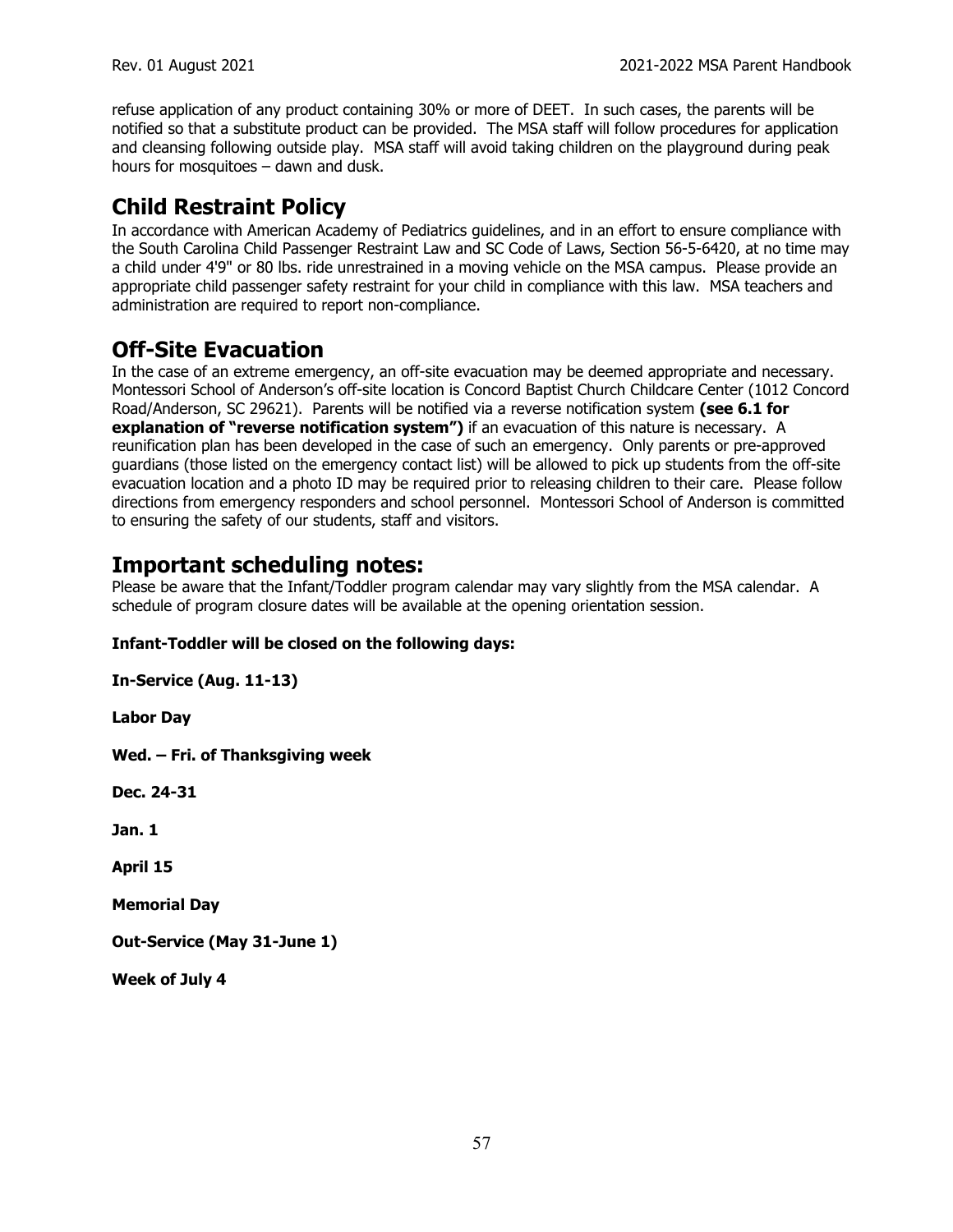## **Montessori School of Anderson Signature Page**

2021-2022

The policies of Montessori School of Anderson are designed to inform parents and students to the high level of expectations needed to ensure a safe learning environment, a community of cooperative learners, and that a quality education is available to all who choose to study with us. In order to achieve these goals, it is vital that students and parents understand and follow the guidelines as set forth in these documents. As a private institution, MSA is not subject to the stipulations imposed on federal and state educational institutions. The contents of this handbook, as determined by the Administration, are fully enforceable as stated herein. Please indicate below that you have read the Montessori School of Anderson Parent Handbook as well as each additional Classroom Supplement that is appropriate for your child(ren)'s level.

**Complete both sections below and return to the school office prior to your child's first day of class.**

#### 1. **Montessori School of Anderson Parent Handbook**

Please indicate by your signature that you have read and understood the policies contained therein.

| Parent/Guardian Name: print                 | Parent/Guardian Name: print                 |
|---------------------------------------------|---------------------------------------------|
| Parent/Guardian Signature                   | Parent/Guardian Signature                   |
| Student Signature (required of US students) | Student Signature (required of US students) |

#### 2. **Level-Specific Supplement**

Initial below beside the specific Level Supplement that applies to your child(ren)'s program(s). List your child in the blank beside the respective supplement. You are indicating by your initials that you have read and understood the policies contained therein.

|                 | Infant/Toddler Supplement:          |                      |                      |
|-----------------|-------------------------------------|----------------------|----------------------|
| Initials        |                                     |                      | Child(ren)'s name(s) |
|                 | Primary Supplement:                 |                      |                      |
| Initials        |                                     | Child(ren)'s name(s) |                      |
|                 | Lower Elementary Supplement:        |                      |                      |
| Initials        |                                     | Child(ren)'s name(s) |                      |
|                 | <b>Upper Elementary Supplement:</b> |                      |                      |
| <b>Initials</b> |                                     |                      | Child(ren)'s name(s) |
|                 | Upper School Supplement:            |                      |                      |
| Initials        |                                     |                      | Child(ren)'s name(s) |
|                 |                                     |                      |                      |
|                 |                                     |                      |                      |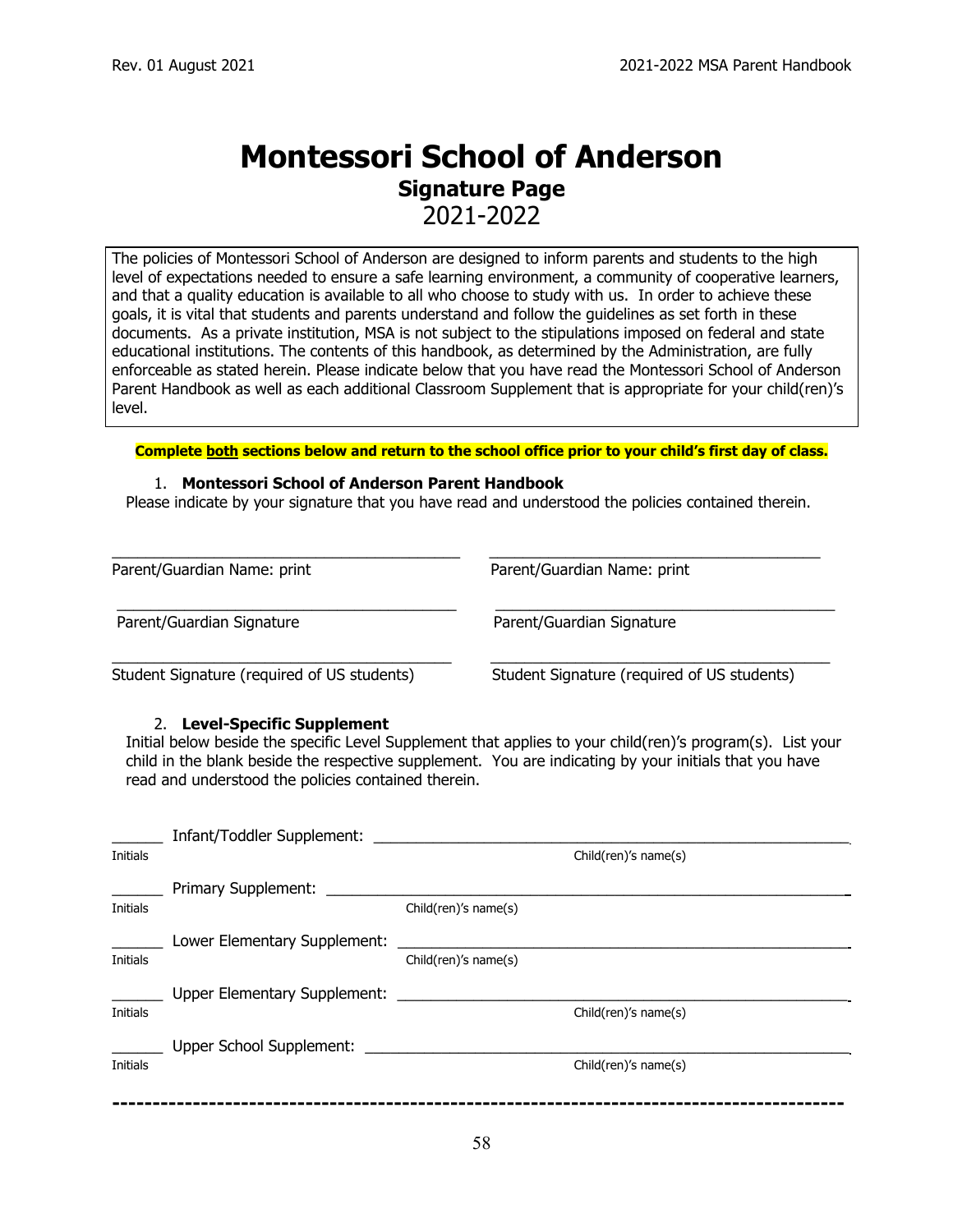For internal use only -

Date document submitted:  $\frac{1}{2}$  /

#### **Student/Parent**

#### **Upper Elementary and Upper School Electronics Pledge**

- I have read the student handbook regarding acceptable uses of technology and will obey those rules.
- I understand that each teacher will specify how devices may be used in his/her classroom and I will respect and obey those rules.
- I will only access and use content from my device that is directly related to our instructional objectives.
- I will NOT download ANYTHING at school, including but not limited to copyrighted materials, without the specific authorization of a teacher. Further, if my actions result in legal expenses or charges for MSA I understand that my parents/guardians will be responsible for said expenses/charges.
- I will not infect the Montessori School of Anderson Network with a Virus, Trojan, or program designed to damage, alter, destroy, or provide access to unauthorized data or information.
- I will not access information on school property related to "hacking," altering, or bypassing network security policies.
- I understand that I will be subject to disciplinary action which may include suspension of technology use as well as possible suspension or expulsion from school if I violate this pledge in whole or part.
- I understand that MSA has the right to collect and examine any device that is suspected of causing problems or was the source of an attack or virus infection.
- I understand that my personal device must be charged prior to bringing it to school and will run off its own battery while at school.

| Student signature<br>(required of Upper School students)                    | Date |
|-----------------------------------------------------------------------------|------|
| Student signature<br>(required of Upper School students)                    | Date |
| Parent/Guardian signature<br>(required of parents of Upper School students) | Date |
| Parent/Guardian signature                                                   | Date |